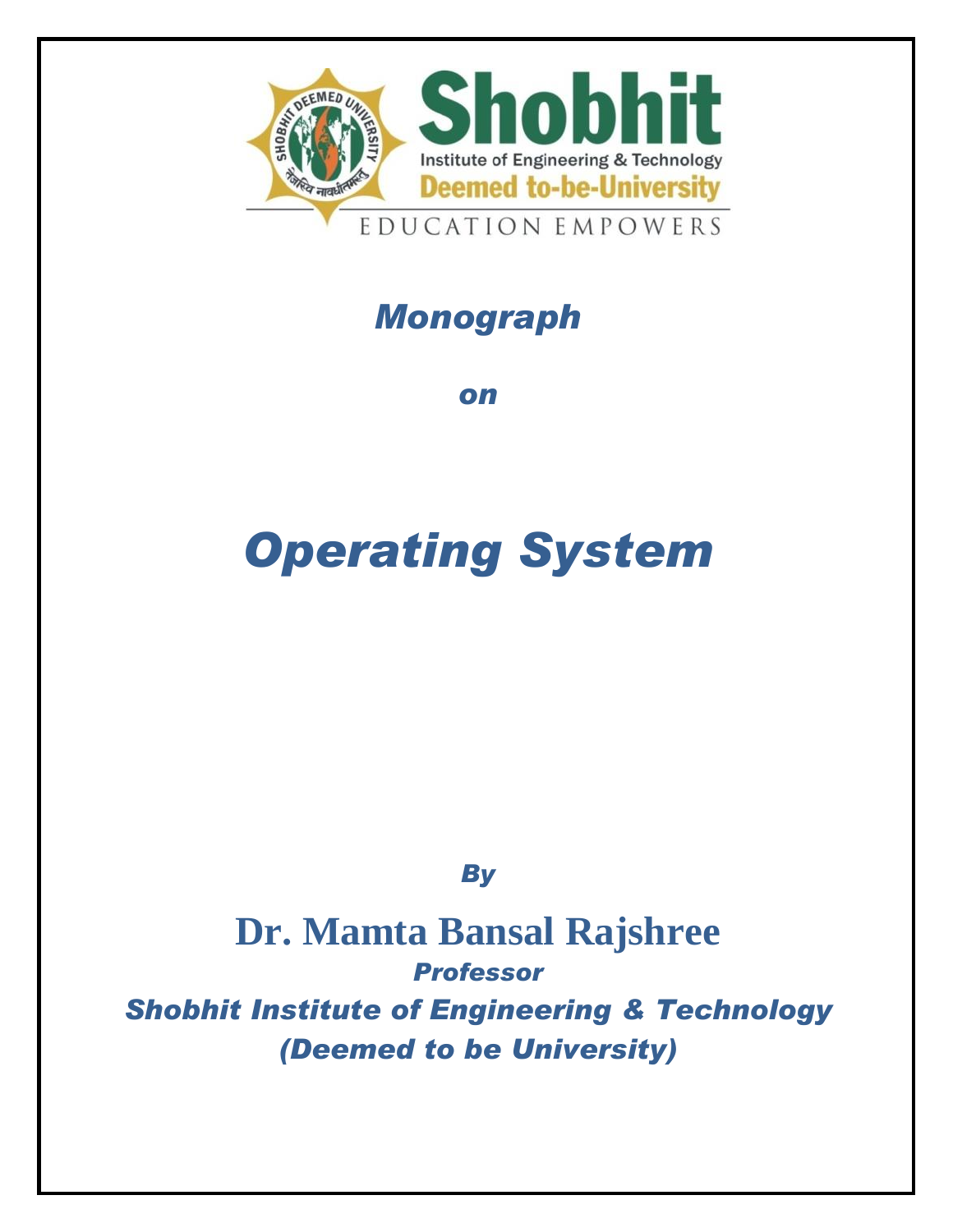# **Unit-I: Operating Systems Overview**

An Operating System (OS) is an interface between computer user and computer hardware.

An operating system is a software which performs all the basic tasks like file management, memory management, process management, handling input and output, and controlling peripheral devices such as disk drives and printers.

Some popular Operating Systems include Linux Operating System, Windows Operating System, VMS, OS/400, AIX, z/OS, etc.

#### **Definition**

An operating system is a program that acts as an interface between the user and the computer hardware and controls the execution of all kinds of programs.

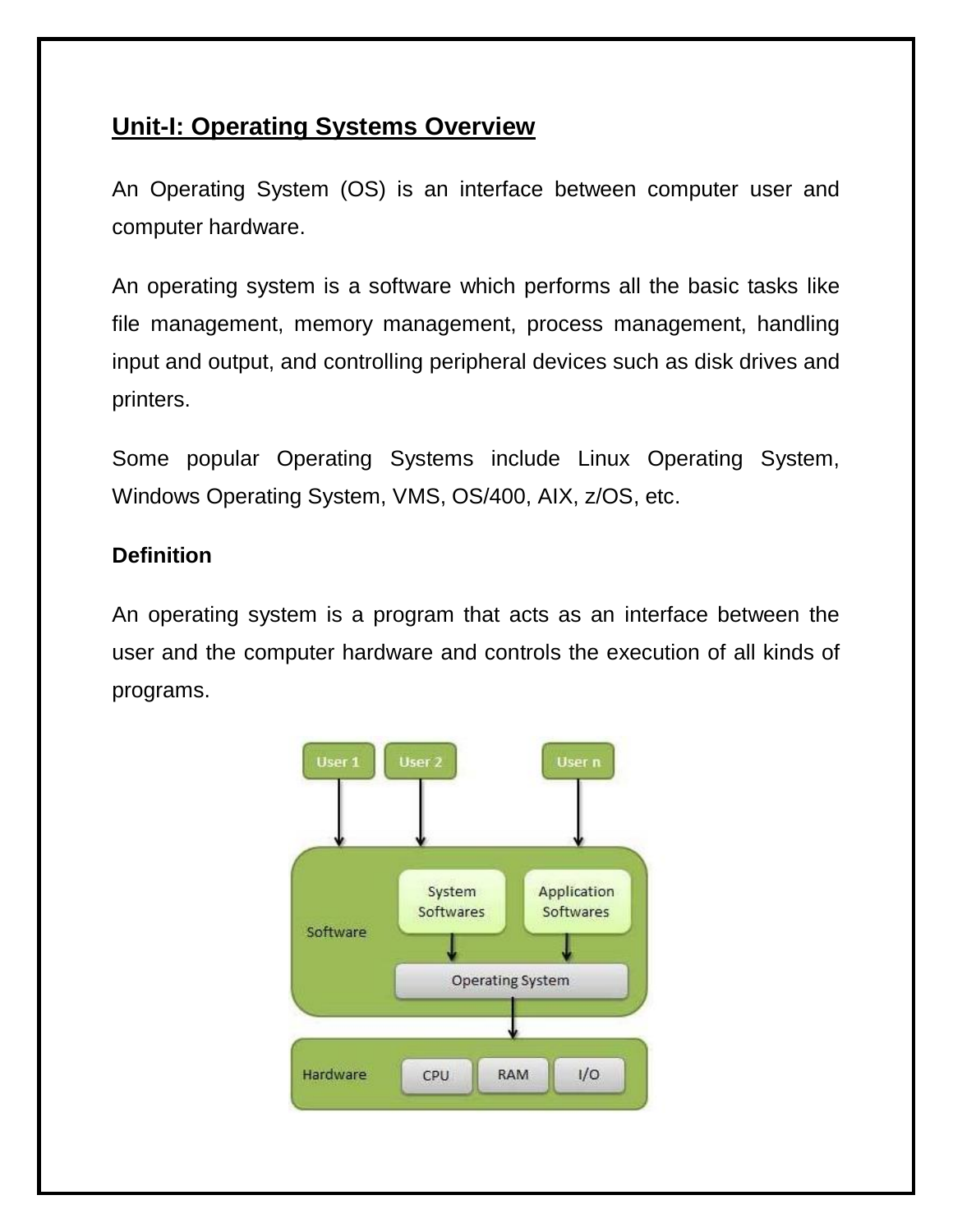Following are some of important functions of an operating System.

- Memory Management
- Processor Management
- Device Management
- File Management
- Security
- Control overall system performance
- Job accounting
- Error detecting aids
- Coordination between other software and users

#### **Memory Management**

Memory management refers to management of Primary Memory or Main Memory. Main memory is a large array of words or bytes where each word or byte has its own address.

Main memory provides a fast storage that can be accessed directly by the CPU. For a program to be executed, it must in the main memory.

An Operating System does the following activities for memory management

−

- Keeps tracks of primary memory, i.e., what part of it are in use by whom, and which part are not in use?
- In multiprogramming, the OS decides which process will get memory when and how much.
- Allocates the memory when a process requests it to do so.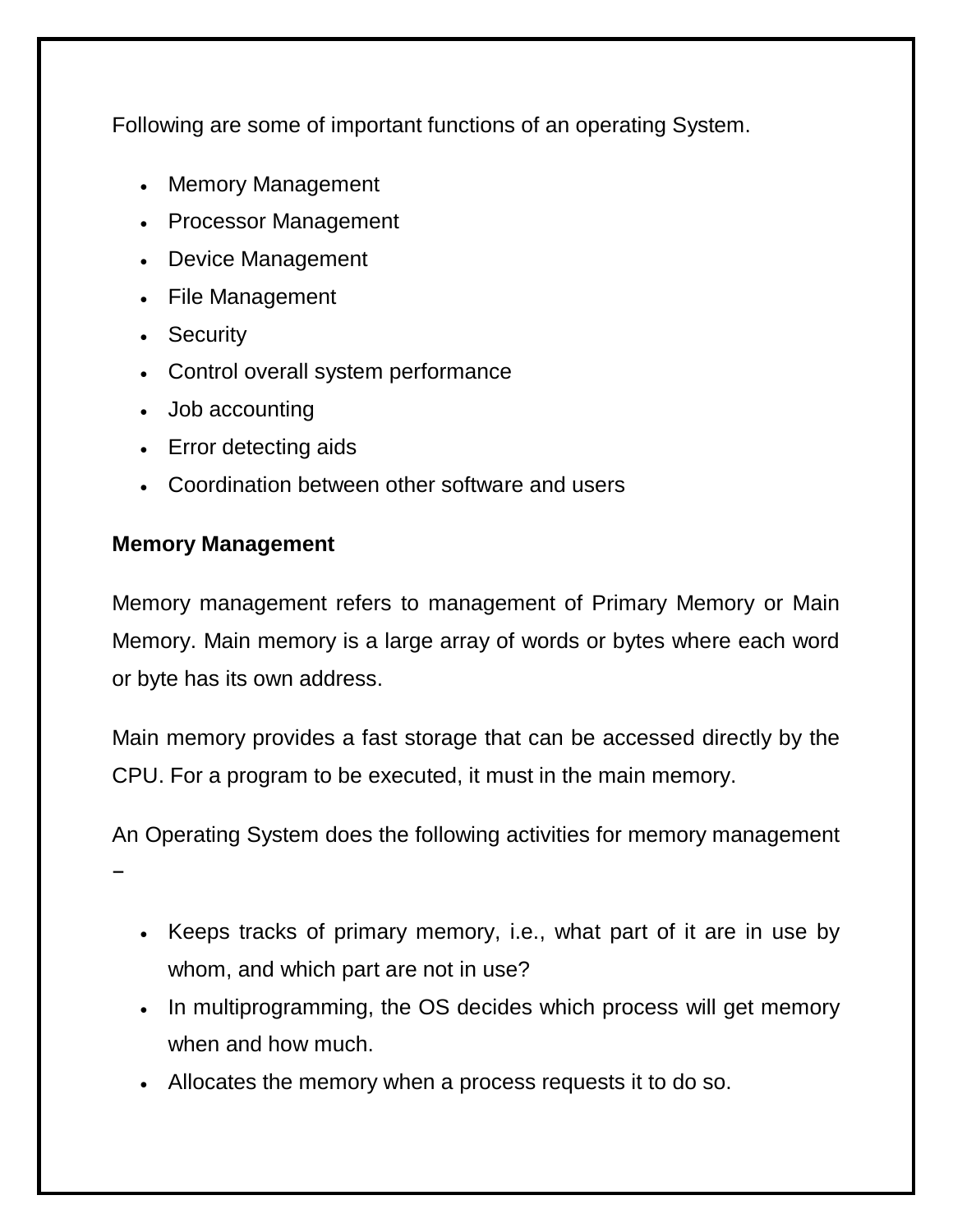De-allocates the memory when a process no longer needs it or has been terminated.

#### **Processor Management**

In multiprogramming environment, the OS decides which process gets the processor when and for how much time. This function is called **process scheduling**. An Operating System does the following activities for processor management −

- Keeps tracks of processor and status of process. The program responsible for this task is known as **traffic controller**.
- Allocates the processor (CPU) to a process.
- De-allocates processor when a process is no longer required.

#### **Device Management**

An Operating System manages device communication via their respective drivers. It does the following activities for device management −

- Keeps tracks of all devices.
- The part of Program of os responsible for this task is known as the **I/O controller**.
- Decides which process gets the device when and for how much time.
- Allocates the device in the efficient way.
- De-allocates devices.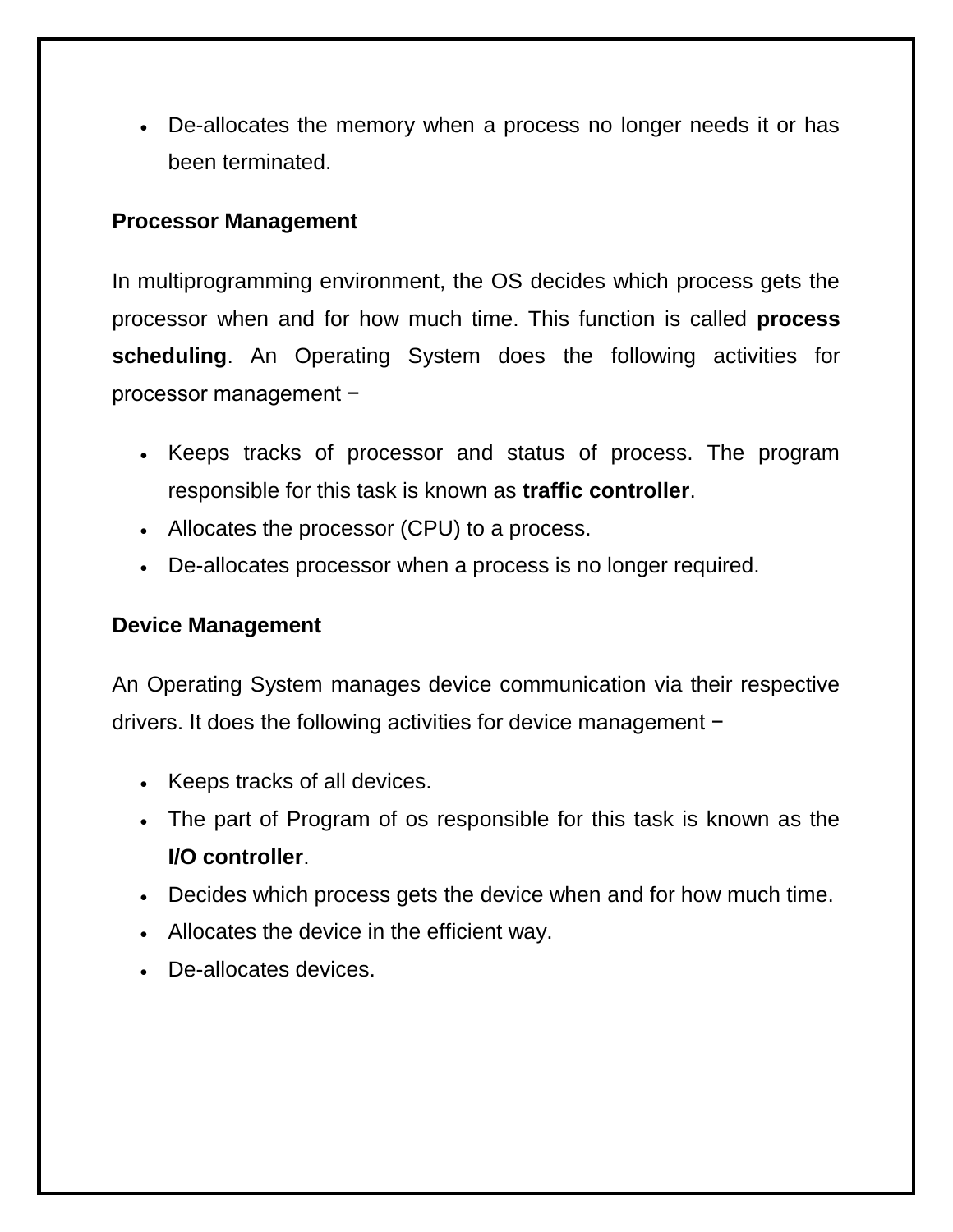#### **File Management**

A file system is normally organized into directories for easy navigation and usage. These directories may contain files and other directions.

An Operating System does the following activities for file management −

- Keeps track of information, location, uses, status etc. The collective facilities are often known as **file system**.
- Decides who gets the resources.
- Allocates the resources.
- De-allocates the resources.

#### **Other Important Activities**

Following are some of the important activities that an Operating System performs:

- **Security** − By means of password and similar other techniques, it prevents unauthorized access to programs and data.
- **Control over system performance** − Recording delays between request for a service and response from the system.
- **Job accounting** − Keeping track of time and resources used by various jobs and users.
- **Error detecting aids** − Production of dumps, traces, error messages, and other debugging and error detecting aids.
- **Coordination between other softwares and users** − Coordination and assignment of compilers, interpreters, assemblers and other software to the various users of the computer systems.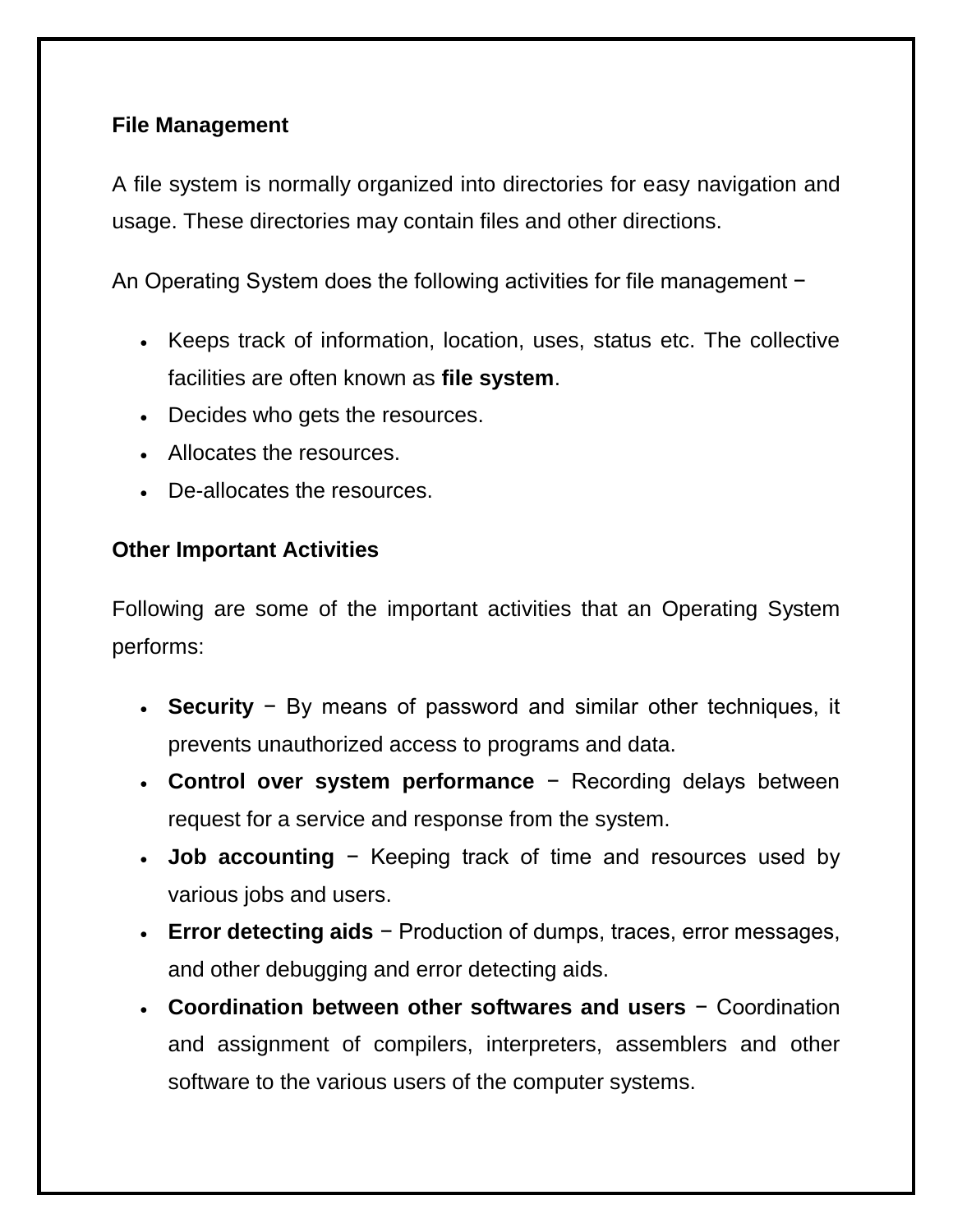#### **Operating System as extended machine or virtual machine**:

Operating System hides the complexity of hardware and presents a beautiful interface to the users.

-> Just as the operating system shields (protect from an unpleasant experience) the programmer from the disk hardware and presents a simple file-oriented interface, it also conceals a lot of unpleasant business concerning interrupts, timers, memory management, and other low level features.

-> In each case, the abstraction offered by the operating system is simpler and easier to use than that offered by the underlying hardware.

-> In this view, the function of the operating system is to present the user with the equivalent of an extended machine or virtual machine that is easier to work with than the underlying hardware.

#### **Operating system as resource manager**:

A computer system has many resources (hardware and software), which may be required to complete a task.

The commonly required resources are -

- input/output devices,
- memory,
- file storage space,
- CPU etc.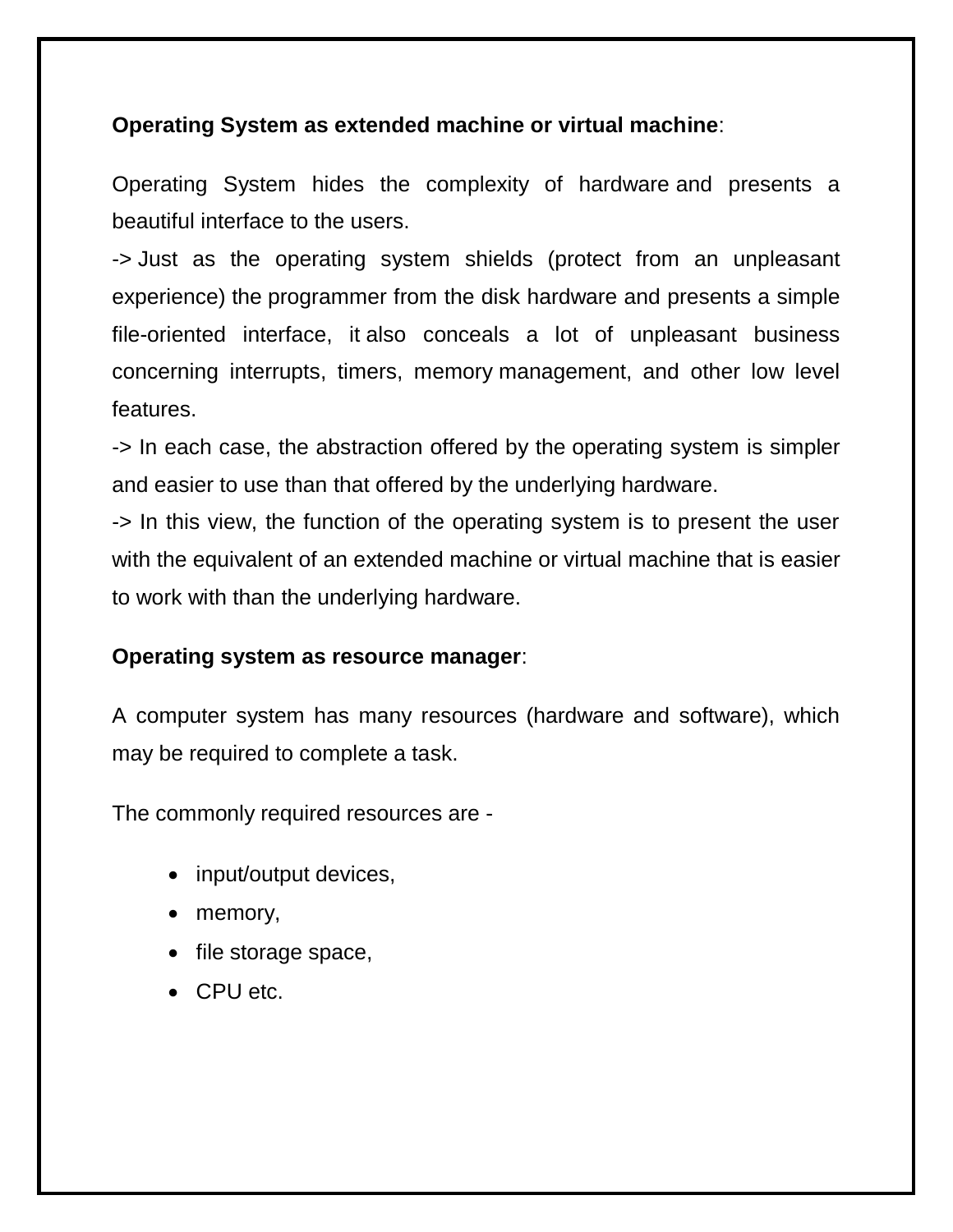The operating system acts as a manager of the above resources and allocates them to specific programs and users, whenever necessary to perform a particular task.

Therefore operating system is the resource manager i.e. it manages the resource of a computer system internally.

#### **Types of Operating System**

Operating systems are there from the very first computer generation and they keep evolving with time. Some of the important types of operating systems which are most commonly used, are as follows-

#### **Batch operating system**

The users of a batch operating system do not interact with the computer directly. Each user prepares his job on an off-line device like punch cards and submits it to the computer operator.

To speed up processing, jobs with similar needs are batched together and run as a group. The programmers leave their programs with the operator and the operator then sorts the programs with similar requirements into batches.

The problems with Batch Systems are as follows −

- Lack of interaction between the user and the job.
- CPU is often idle, because the speed of the mechanical I/O devices is slower than the CPU.
- Difficult to provide the desired priority.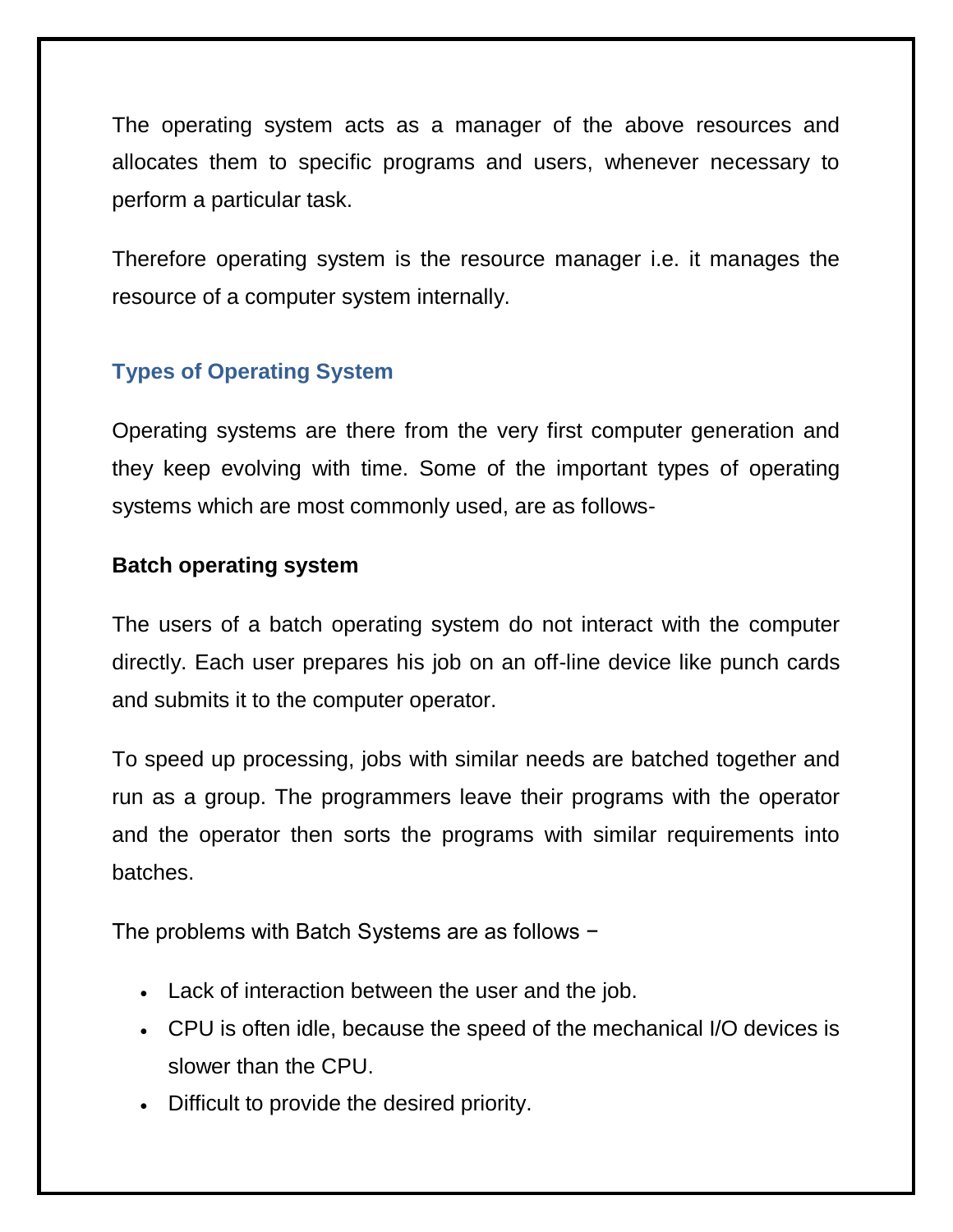#### **Time-sharing operating systems**

Time-sharing is a technique which enables many people, located at various terminals, to use a particular computer system at the same time. Timesharing or multitasking is a logical extension of multiprogramming. Processor's time which is shared among multiple users simultaneously is termed as time-sharing.

The main difference between Multiprogrammed Batch Systems and Time-Sharing Systems is that in case of Multiprogrammed batch systems, the objective is to maximize processor use, whereas in Time-Sharing Systems, the objective is to minimize response time.

Multiple jobs are executed by the CPU by switching between them, but the switches occur so frequently. Thus, the user can receive an immediate response. For example, in a transaction processing, the processor executes each user program in a short burst or quantum of computation. That is, if **n** users are present, then each user can get a time quantum. When the user submits the command, the response time is in few seconds at most.

The operating system uses CPU scheduling and multiprogramming to provide each user with a small portion of a time. Computer systems that were designed primarily as batch systems have been modified to timesharing systems.

**Advantages of Timesharing operating systems are as follows −**

• Provides the advantage of quick response.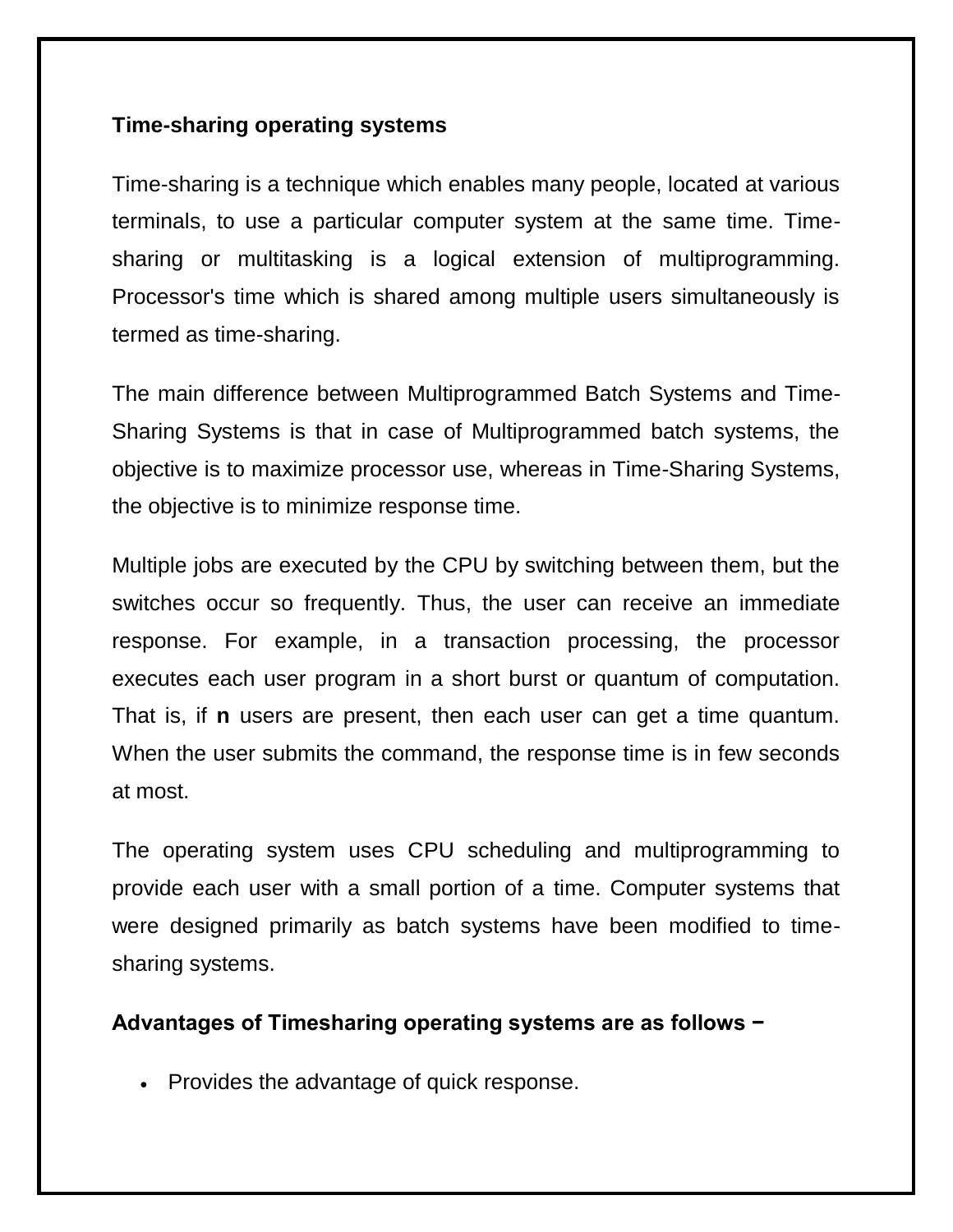- Avoids duplication of software.
- Reduces CPU idle time.

#### **Disadvantages of Time-sharing operating systems are as follows −**

- Problem of reliability.
- Question of security and integrity of user programs and data.
- Problem of data communication.

#### **Distributed operating System**

Distributed systems use multiple central processors to serve multiple realtime applications and multiple users. Data processing jobs are distributed among the processors accordingly.

The processors communicate with one another through various communication lines (such as high-speed buses or telephone lines). These are referred as **loosely coupled systems** or distributed systems. Processors in a distributed system may vary in size and function. These processors are referred as sites, nodes, computers, and so on.

#### **The advantages of distributed systems are as follows −**

- With resource sharing facility, a user at one site may be able to use the resources available at another.
- Speedup the exchange of data with one another via electronic mail.
- If one site fails in a distributed system, the remaining sites can potentially continue operating.
- Better service to the customers.
- Reduction of the load on the host computer.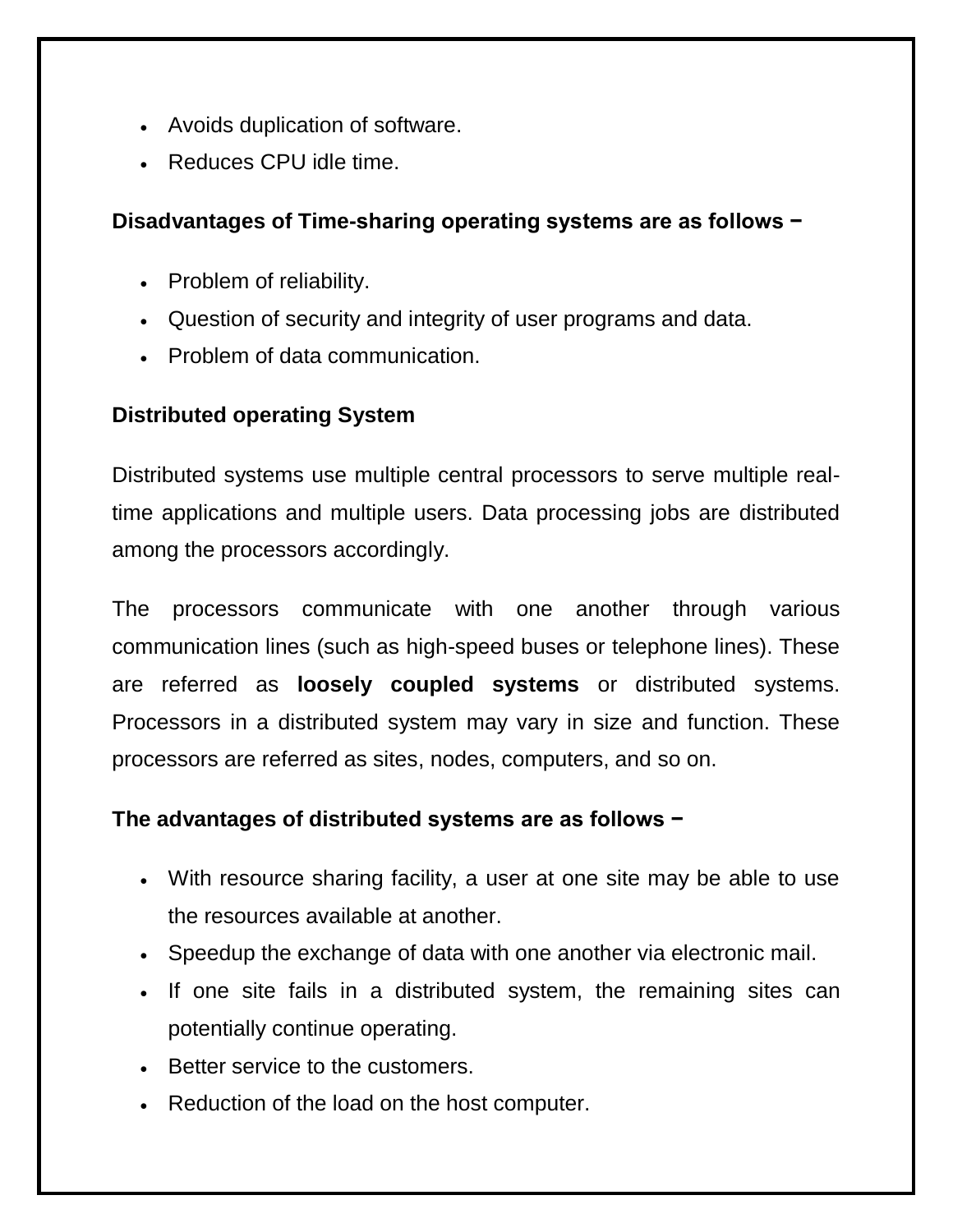• Reduction of delays in data processing.

#### **Network operating System**

A Network Operating System runs on a server and provides the server the capability to manage data, users, groups, security, applications, and other networking functions. The primary purpose of the network operating system is to allow shared file and printer access among multiple computers in a network, typically a local area network (LAN), a private network or to other networks.

Examples of network operating systems include Microsoft Windows Server 2003, Microsoft Windows Server 2008, UNIX, Linux, Mac OS X, Novell NetWare, and BSD.

The advantages of network operating systems are as follows −

- Centralized servers are highly stable.
- Security is server managed.
- Upgrades to new technologies and hardware can be easily integrated into the system.
- Remote access to servers is possible from different locations and types of systems.

The disadvantages of network operating systems are as follows −

- High cost of buying and running a server.
- Dependency on a central location for most operations.
- Regular maintenance and updates are required.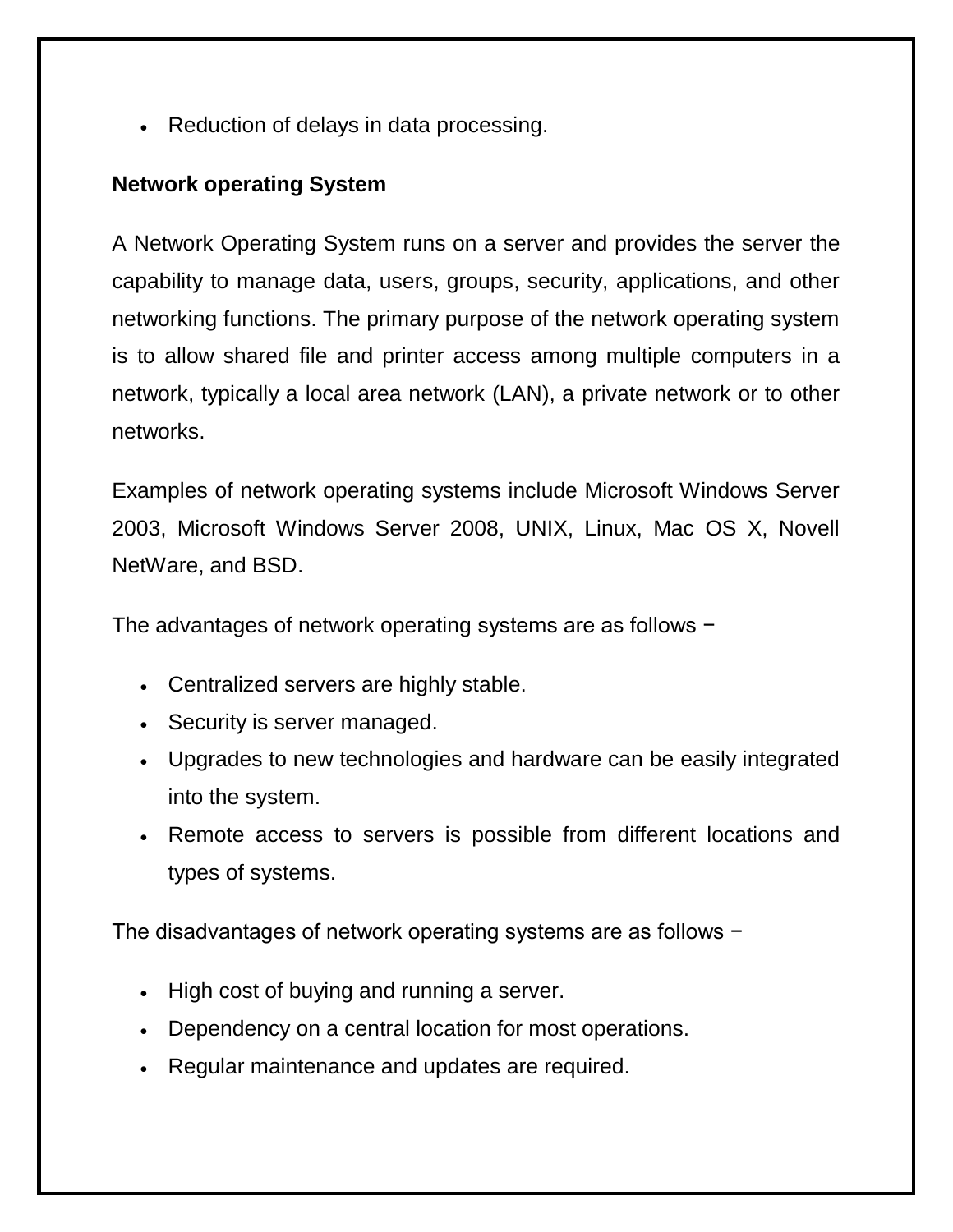#### **Real Time operating System**

A real-time system is defined as a data processing system in which the time interval required to process and respond to inputs is so small that it controls the environment.

The time taken by the system to respond to an input and display of required updated information is termed as the **response time**. So in this method, the response time is very less as compared to online processing.

Real-time systems are used when there are rigid time requirements on the operation of a processor or the flow of data and real-time systems can be used as a control device in a dedicated application.

A real-time operating system must have well-defined, fixed time constraints, otherwise the system will fail.

For example, Scientific experiments, medical imaging systems, industrial control systems, weapon systems, robots, air traffic control systems, etc.

There are two types of real-time operating systems.

#### **Hard real-time systems**

- Hard real-time systems guarantee that critical tasks complete on time.
- In hard real-time systems, secondary storage is limited or missing and the data is stored in ROM.
- In these systems, virtual memory is almost never found.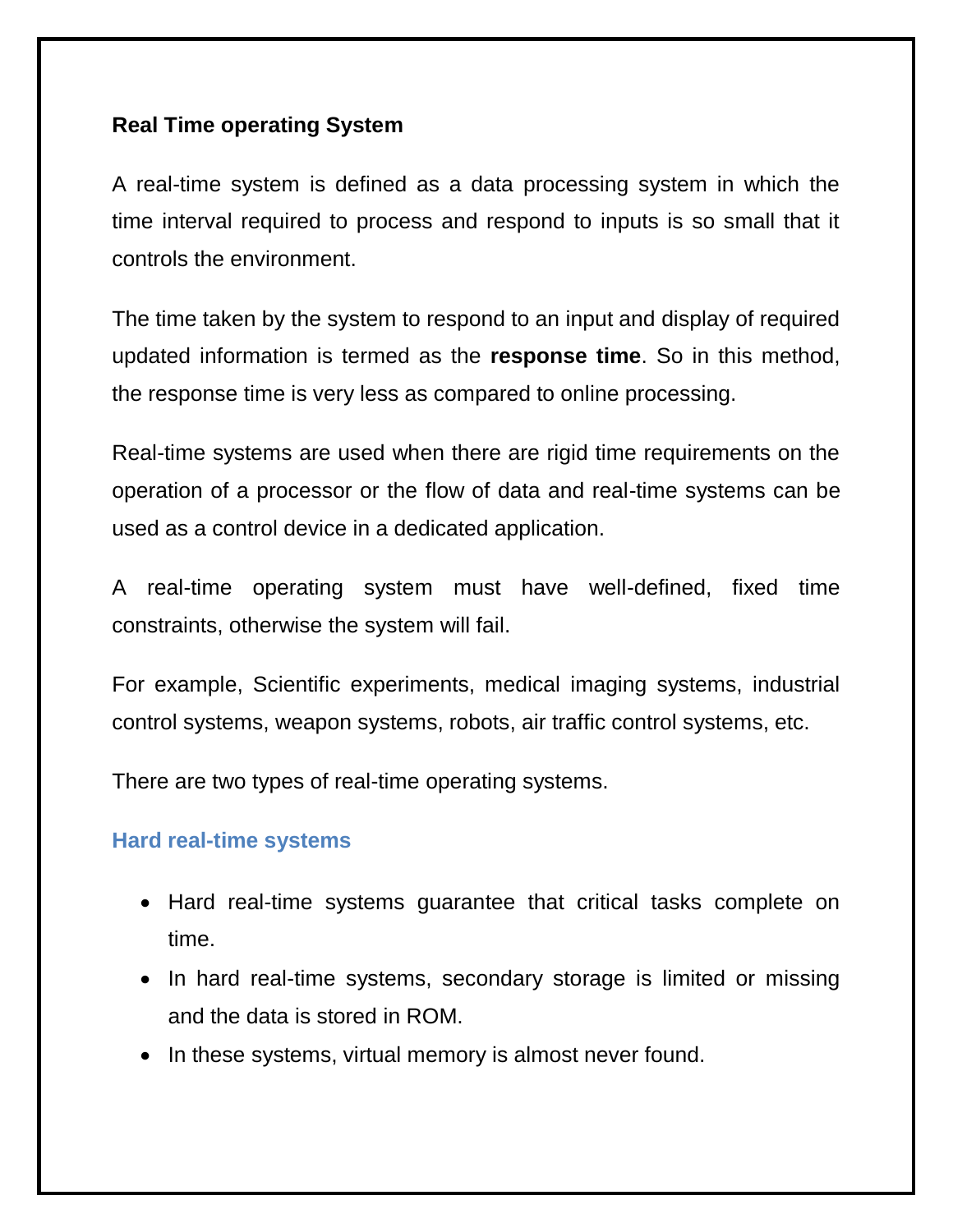#### **Soft real-time systems**

Soft real-time systems are less restrictive.

A critical real-time task gets priority over other tasks and retains the priority until it completes.

Soft real-time systems have limited utility than hard real-time systems.

For example, multimedia, virtual reality, Advanced Scientific Projects like undersea exploration and planetary rovers, etc.

#### **Operating systems and system calls**

The interface between a process and an operating system is provided by system calls. In general, system calls are available as assembly language instructions. They are also included in the manuals used by the assembly level programmers. System calls are usually made when a process in user mode requires access to a resource. Then it requests the kernel to provide the resource via a system call.

#### **Types of System Calls**

There are mainly five types of system calls. These are explained in detail as follows −

#### **Process Control**

These system calls deal with processes such as process creation, process termination etc.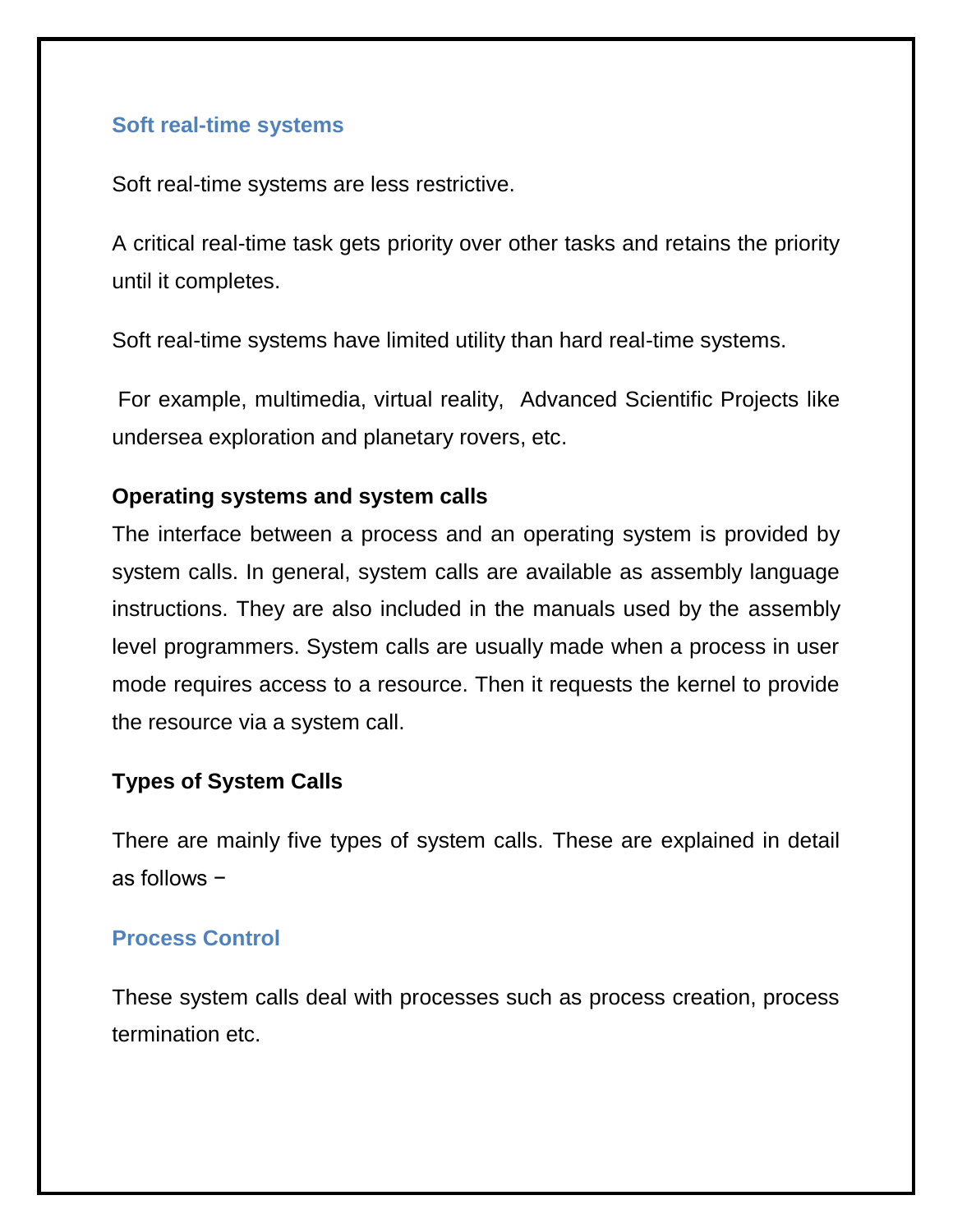#### **File Management**

These system calls are responsible for file manipulation such as creating a file, reading a file, writing into a file etc.

#### **Device Management**

These system calls are responsible for device manipulation such as reading from device buffers, writing into device buffers etc.

#### **Information Maintenance**

These system calls handle information and its transfer between the operating system and the user program.

#### **Communication**

These system calls are useful for interprocess communication. They also deal with creating and deleting a communication connection.

Some of the examples of all the above types of system calls in Windows and Unix are given as follows −

| <b>Types of System Calls</b> | <b>Windows</b>                                             | Linux                                   |
|------------------------------|------------------------------------------------------------|-----------------------------------------|
| <b>Process Control</b>       | CreateProcess()<br>ExitProcess()<br>WaitForSingleObject()  | fork()<br>$\mathsf{exit}()$<br>wait()   |
| <b>File Management</b>       | CreateFile()<br>ReadFile()<br>WriteFile()<br>CloseHandle() | open()<br> read()<br>write()<br>close() |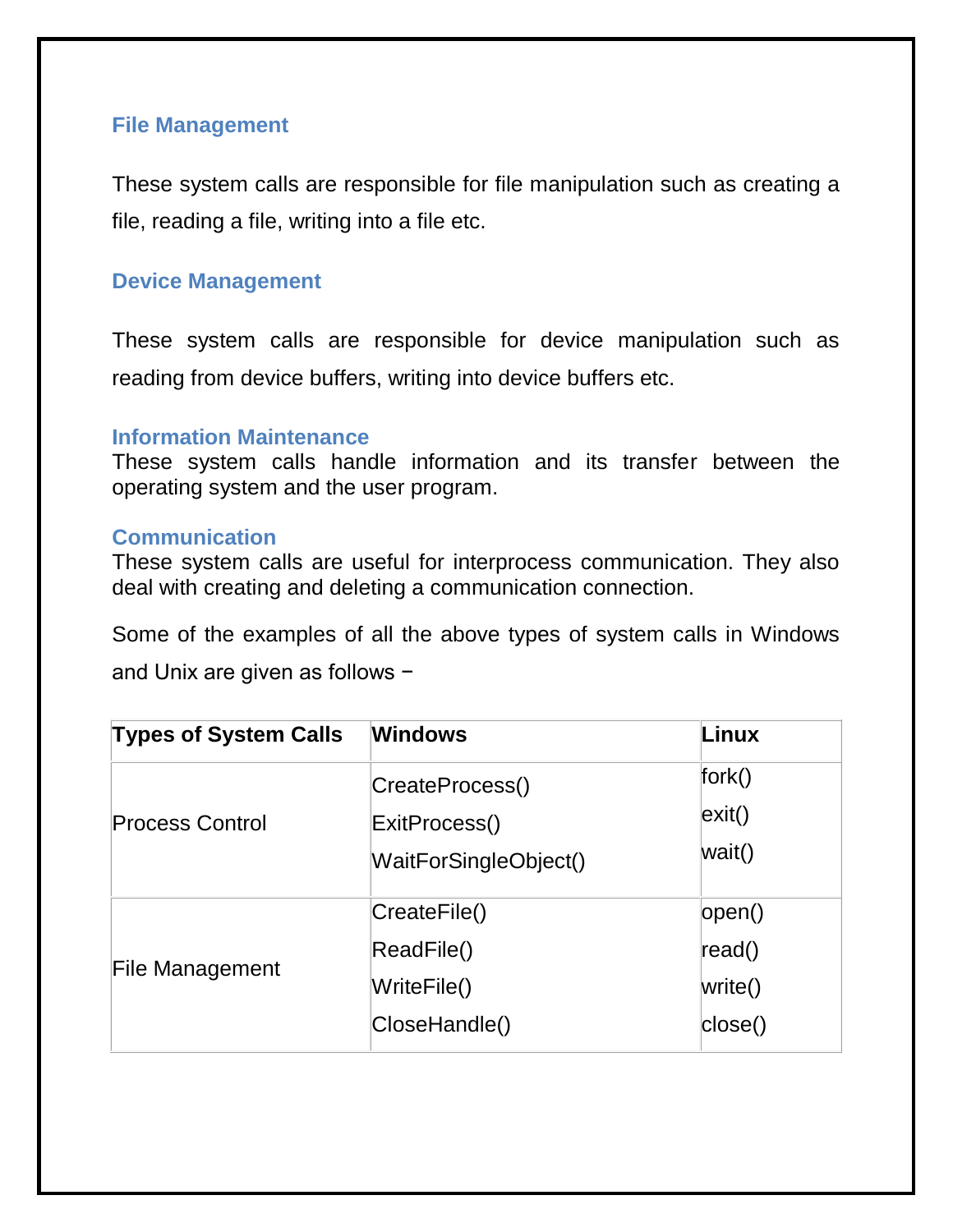| <b>Types of System Calls</b>   | Windows               | Linux    |
|--------------------------------|-----------------------|----------|
|                                | SetConsoleMode()      | ioctl()  |
| Device Management              | ReadConsole()         | read()   |
|                                | WriteConsole()        | write()  |
|                                | GetCurrentProcessID() | getpid() |
| <b>Information Maintenance</b> | SetTimer()            | alarm()  |
|                                | Sleep()               | sleep()  |
|                                | CreatePipe()          | pipe()   |
| Communication                  | CreateFileMapping()   | shmget() |
|                                | MapViewOfFile()       | mmap()   |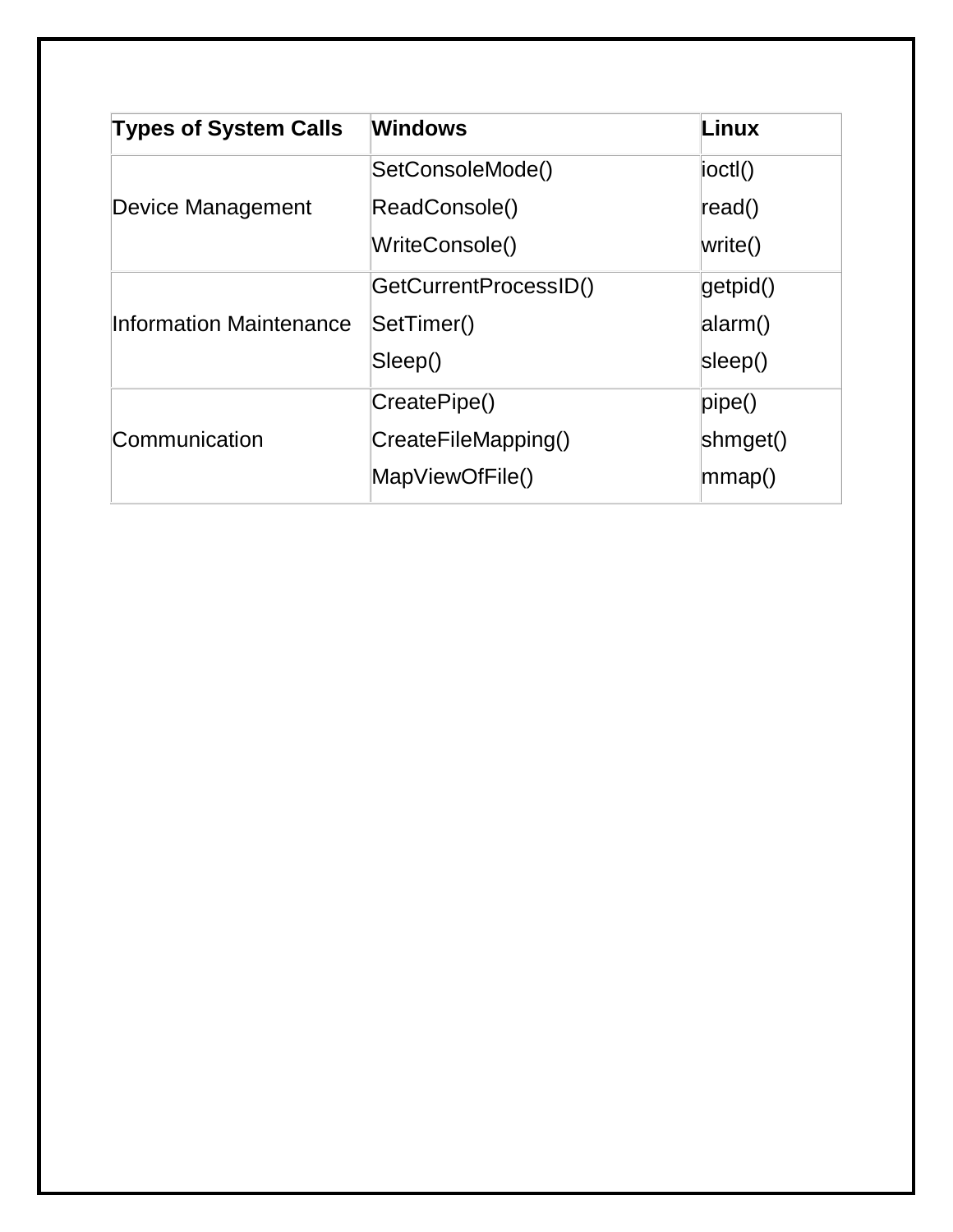## **UNIT-II: Process Management**

#### **Definition**

The process scheduling is the activity of the process manager that handles the removal of the running process from the CPU and the selection of another process on the basis of a particular strategy.

Process scheduling is an essential part of a Multiprogramming operating systems. Such operating systems allow more than one process to be loaded into the executable memory at a time and the loaded process shares the CPU using time multiplexing.

#### **Process Scheduling Queues**

The OS maintains all PCBs in Process Scheduling Queues. The OS maintains a separate queue for each of the process states and PCBs of all processes in the same execution state are placed in the same queue. When the state of a process is changed, its PCB is unlinked from its current queue and moved to its new state queue.

The Operating System maintains the following important process scheduling queues −

- **Job queue** − This queue keeps all the processes in the system.
- **Ready queue** − This queue keeps a set of all processes residing in main memory, ready and waiting to execute. A new process is always put in this queue.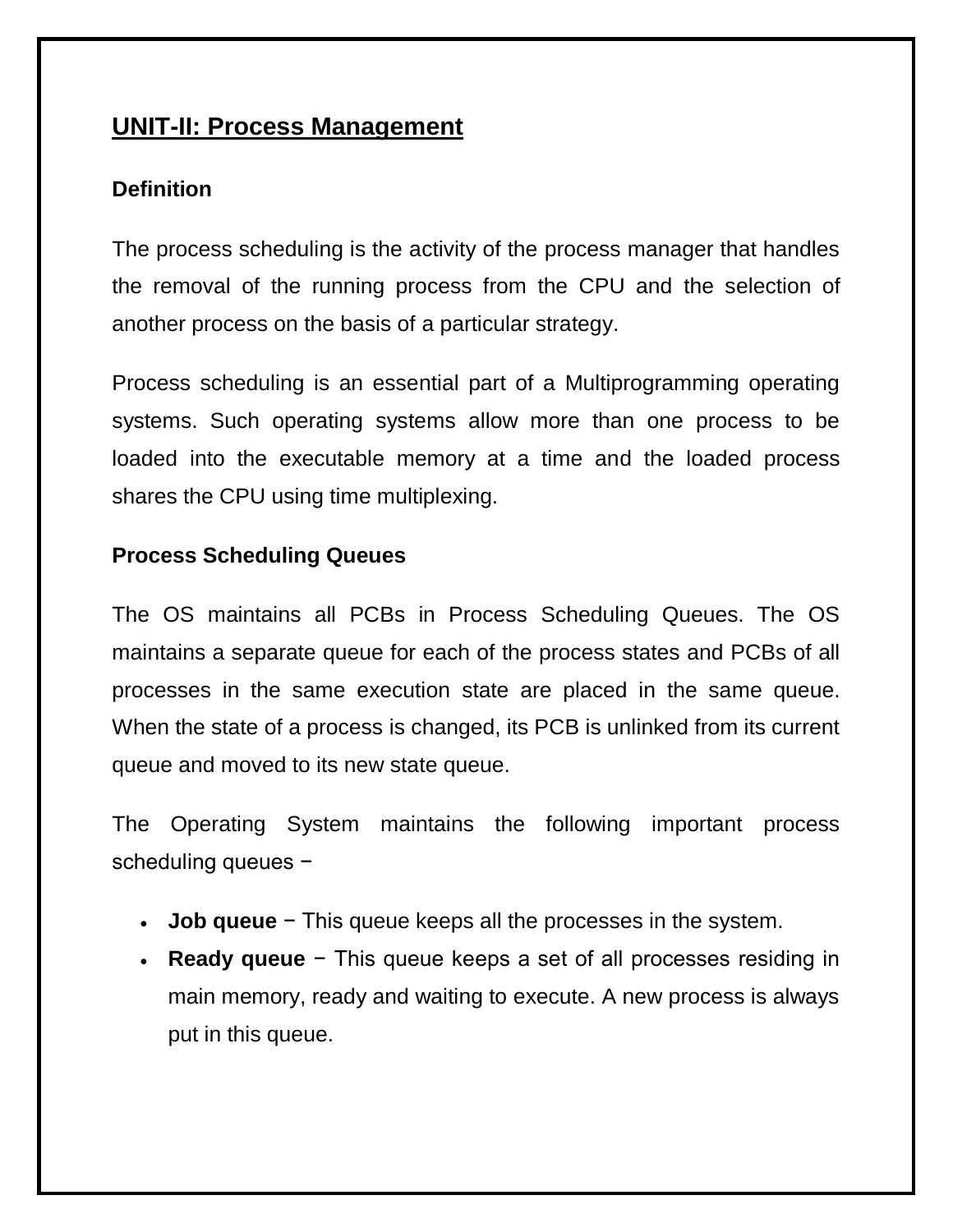**Device queues** − The processes which are blocked due to unavailability of an I/O device constitute this queue.



The OS can use different policies to manage each queue (FIFO, Round Robin, Priority, etc.). The OS scheduler determines how to move processes between the ready and run queues which can only have one entry per processor core on the system; in the above diagram, it has been merged with the CPU.

#### **Schedulers**

Schedulers are special system software which handle process scheduling in various ways. Their main task is to select the jobs to be submitted into the system and to decide which process to run.

Schedulers are of three types −

- Long-Term Scheduler
- Short-Term Scheduler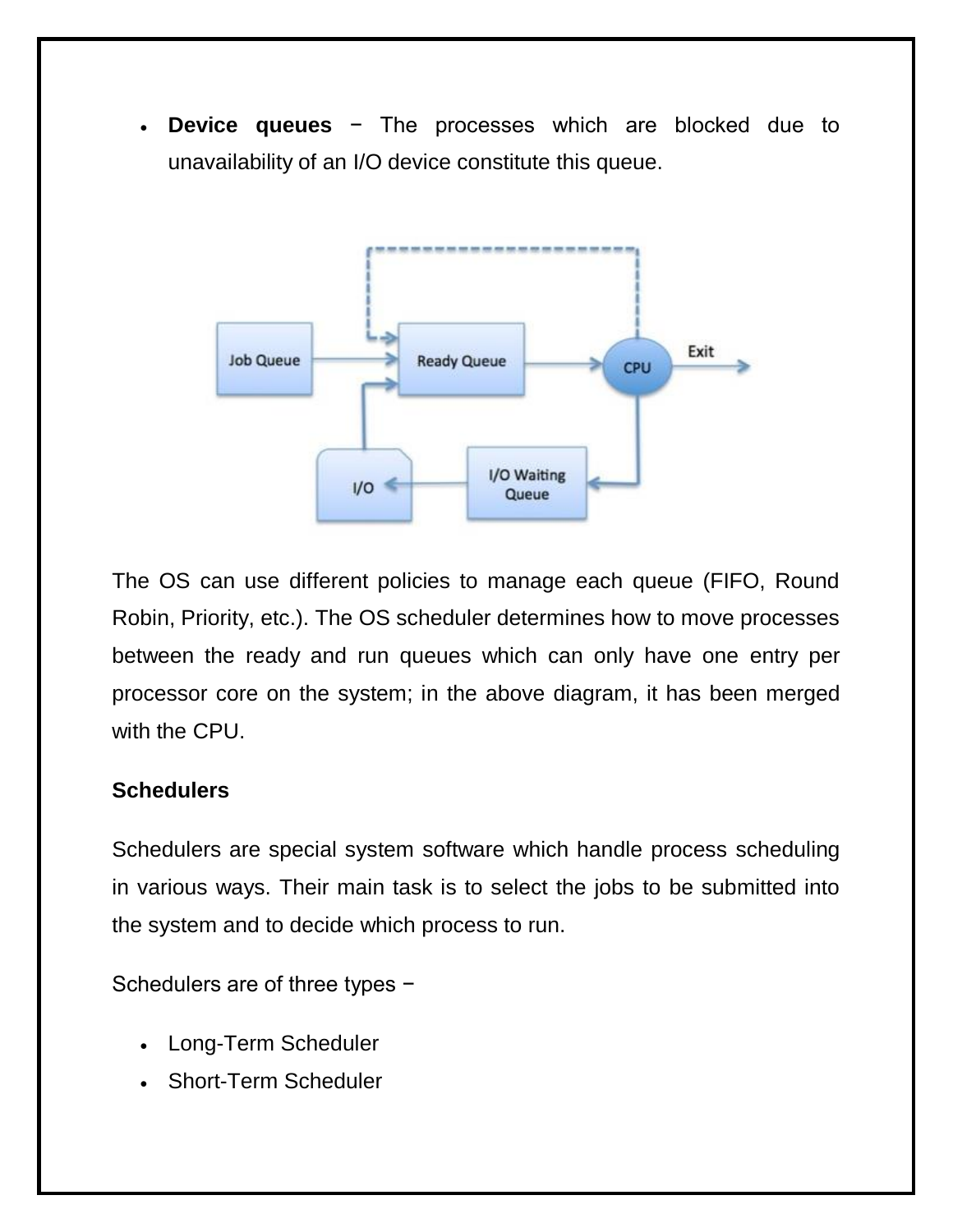Medium-Term Scheduler

#### **Long Term Scheduler**

It is also called a **job scheduler**. A long-term scheduler determines which programs are admitted to the system for processing. It selects processes from the queue and loads them into memory for execution. Process loads into the memory for CPU scheduling.

The primary objective of the job scheduler is to provide a balanced mix of jobs, such as I/O bound and processor bound. It also controls the degree of multiprogramming. If the degree of multiprogramming is stable, then the average rate of process creation must be equal to the average departure rate of processes leaving the system.

On some systems, the long-term scheduler may not be available or minimal. Time-sharing operating systems have no long term scheduler. When a process changes the state from new to ready, then there is use of long-term scheduler.

#### **Short Term Scheduler**

It is also called as **CPU scheduler**. Its main objective is to increase system performance in accordance with the chosen set of criteria. It is the change of ready state to running state of the process. CPU scheduler selects a process among the processes that are ready to execute and allocates CPU to one of them.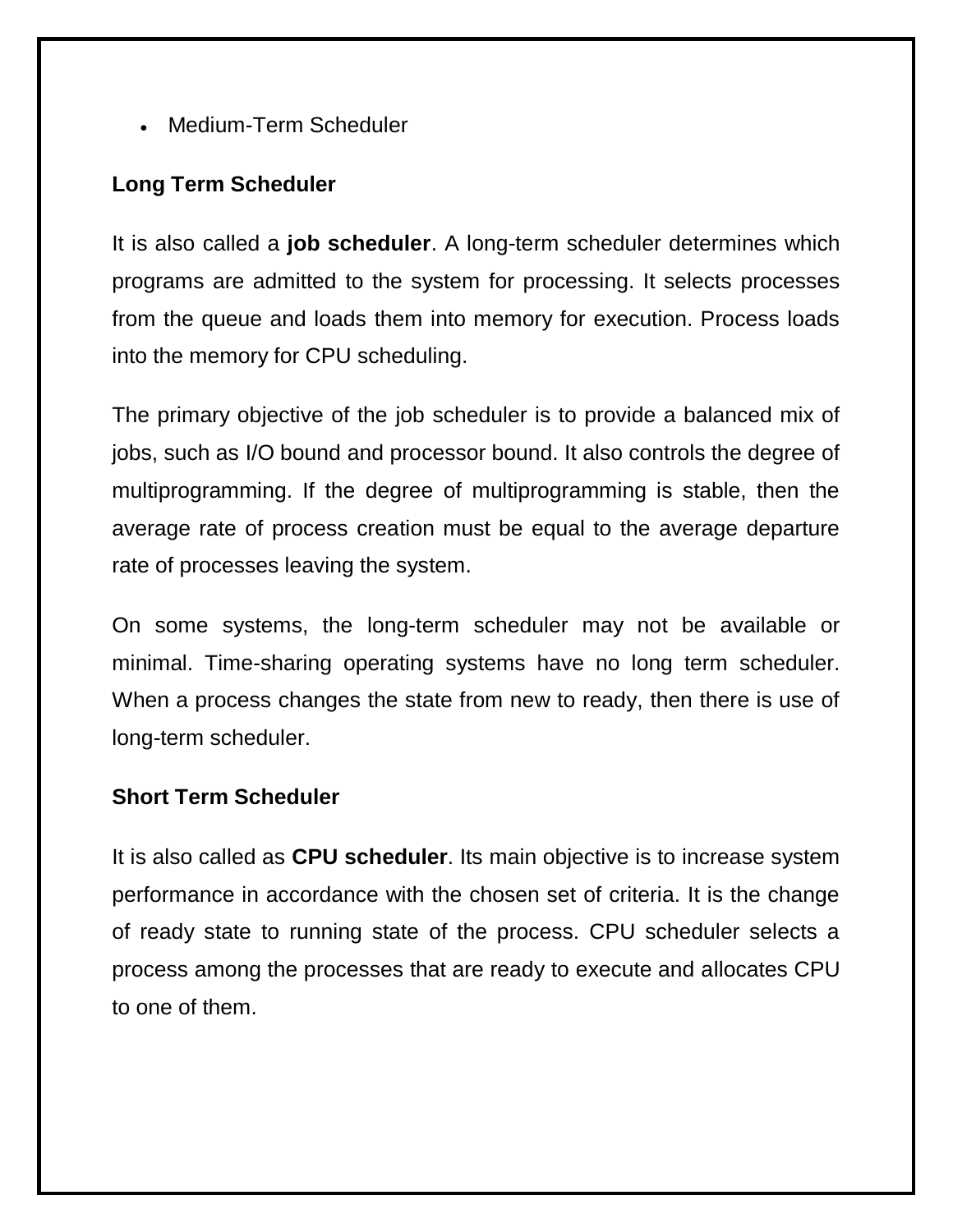Short-term schedulers, also known as dispatchers, make the decision of which process to execute next. Short-term schedulers are faster than longterm schedulers.

#### **Medium Term Scheduler**

Medium-term scheduling is a part of **swapping**. It removes the processes from the memory. It reduces the degree of multiprogramming. The mediumterm scheduler is in-charge of handling the swapped out-processes.

A running process may become suspended if it makes an I/O request. A suspended processes cannot make any progress towards completion. In this condition, to remove the process from memory and make space for other processes, the suspended process is moved to the secondary storage. This process is called **swapping**, and the process is said to be swapped out or rolled out. Swapping may be necessary to improve the process mix.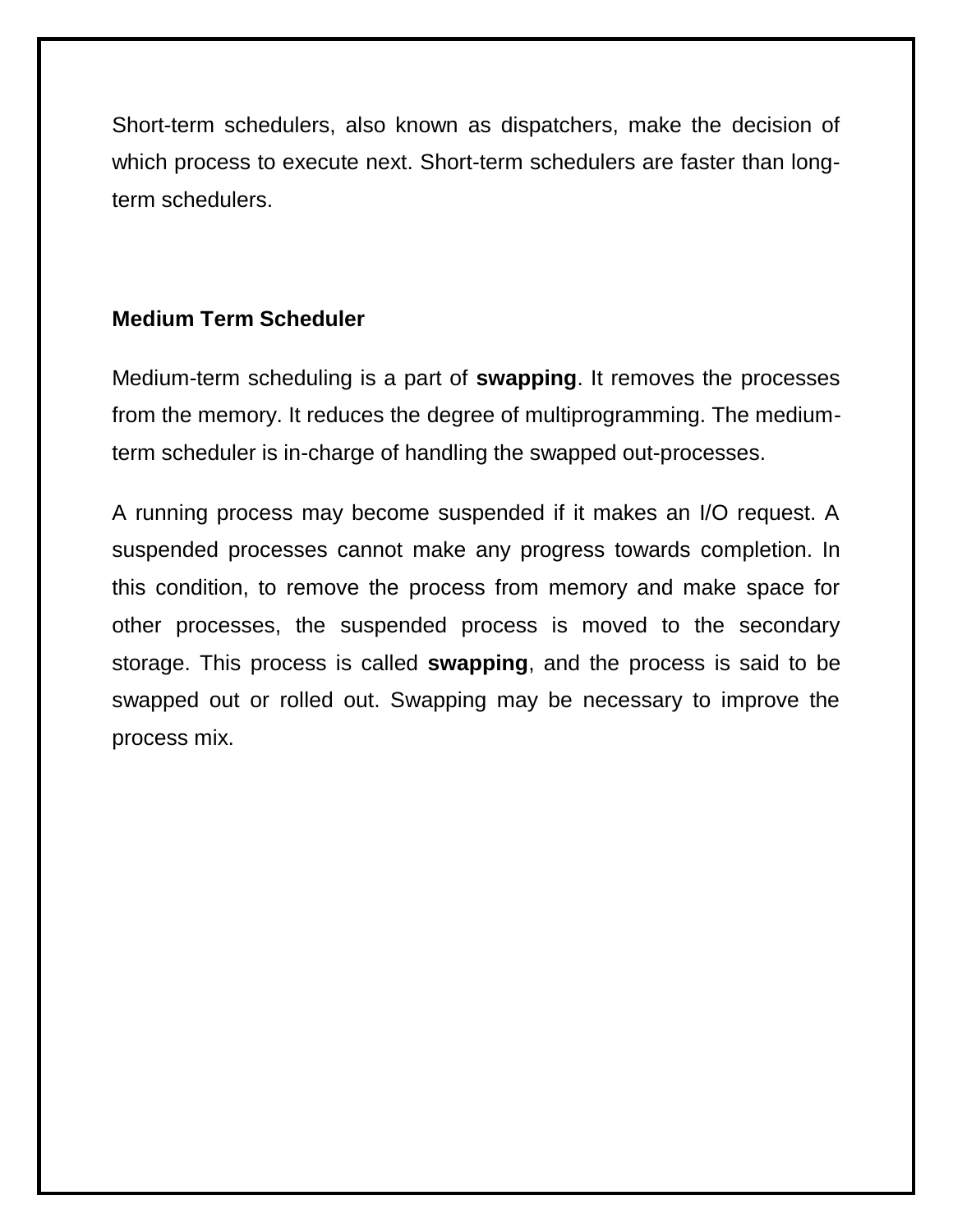#### **Comparison among Scheduler**

|                | S.N. Long-Term Scheduler                                                                      |                                                                        | Short-Term Scheduler   Medium-Term Scheduler                                                          |
|----------------|-----------------------------------------------------------------------------------------------|------------------------------------------------------------------------|-------------------------------------------------------------------------------------------------------|
|                | It is a job scheduler                                                                         | It is a CPU scheduler                                                  | It is a process swapping<br>scheduler.                                                                |
| $\overline{2}$ | Speed is lesser than short Speed is fastest among<br>term scheduler                           | other two                                                              | Speed is in between both<br>short<br>long<br>and<br>term<br>scheduler.                                |
| 3              | It controls the degree of<br>multiprogramming                                                 | It provides lesser control<br>degree<br>of<br>over<br>multiprogramming | It reduces the degree of<br>multiprogramming.                                                         |
| $\overline{4}$ | It<br>is almost absent or<br>minimal in time sharing<br>system                                | sharing system                                                         | It is also minimal in time It is a part of Time sharing<br>systems.                                   |
| 5              | It selects processes from<br>pool and loads them into processes which<br>memory for execution | selects<br>those<br>are<br>ready to execute                            | It<br>thel<br>re-introduce<br>can<br>process into memory and<br>execution<br>bel<br>can<br>continued. |

#### **Context Switch**

A context switch is the mechanism to store and restore the state or context of a CPU in Process Control block so that a process execution can be resumed from the same point at a later time. Using this technique, a context switcher enables multiple processes to share a single CPU. Context switching is an essential part of a multitasking operating system features.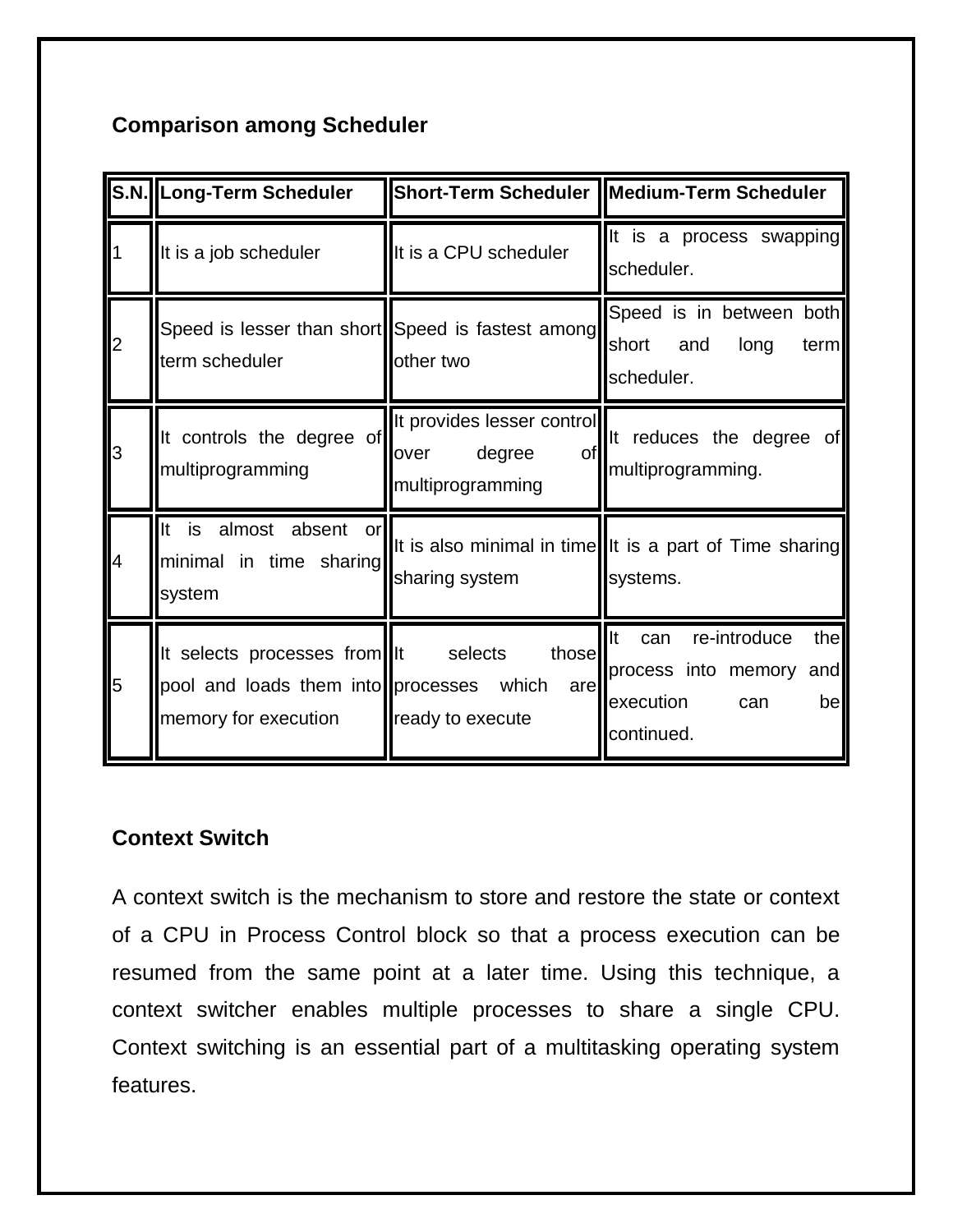When the scheduler switches the CPU from executing one process to execute another, the state from the current running process is stored into the process control block. After this, the state for the process to run next is loaded from its own PCB and used to set the PC, registers, etc. At that point, the second process can start executing.



Context switches are computationally intensive since register and memory state must be saved and restored. To avoid the amount of context switching time, some hardware systems employ two or more sets of processor registers. When the process is switched, the following information is stored for later use.

Program Counter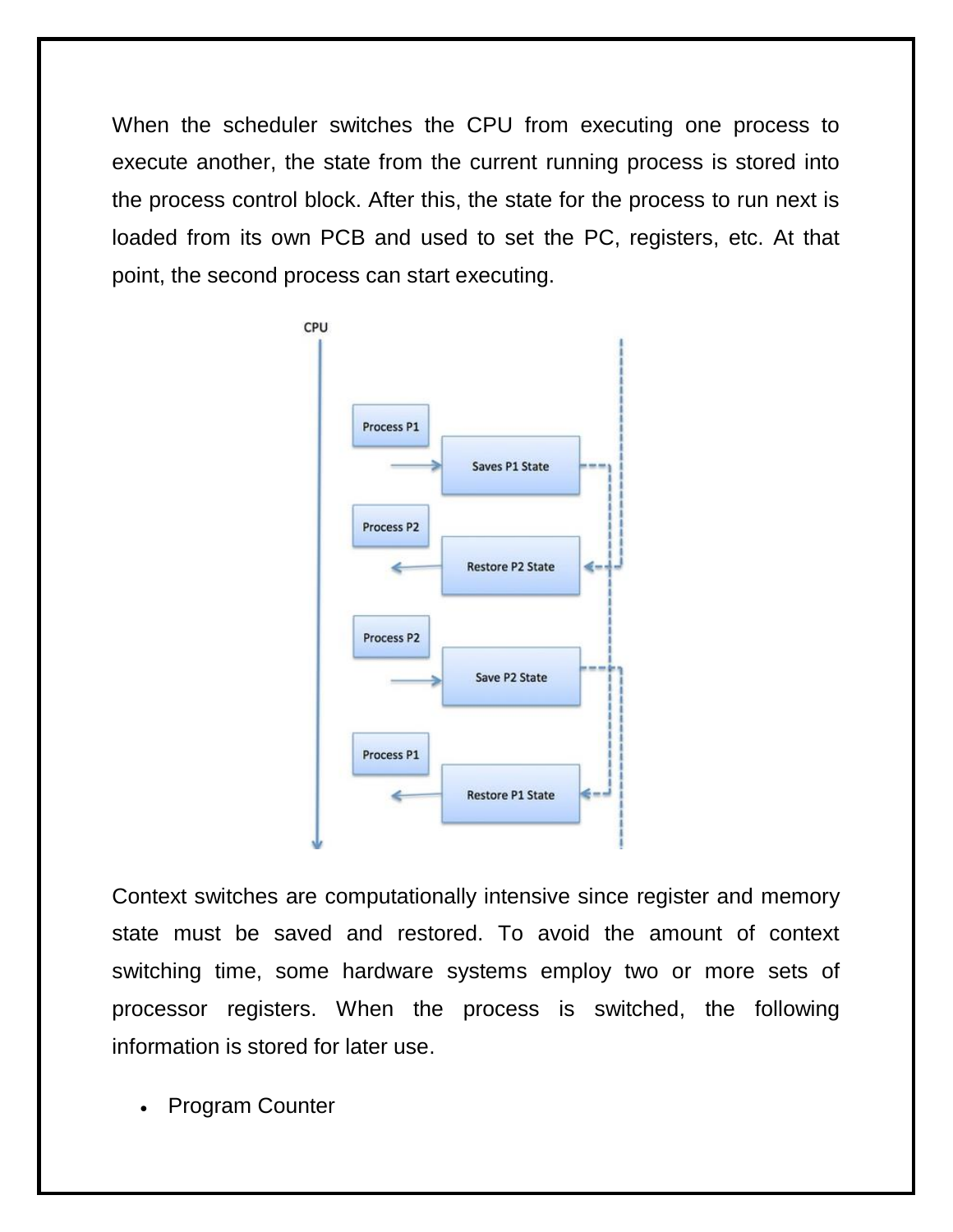- Scheduling information
- Base and limit register value
- Currently used register
- Changed State
- I/O State information
- Accounting information

#### **Operating System scheduling algorithms**

A Process Scheduler schedules different processes to be assigned to the CPU based on particular scheduling algorithms. There are six popular process scheduling algorithms which we are going to discuss in this chapter −

- First-Come, First-Served (FCFS) Scheduling
- Shortest-Job-Next (SJN) Scheduling
- Priority Scheduling
- Shortest Remaining Time
- Round Robin(RR) Scheduling
- Multiple-Level Queues Scheduling

These algorithms are either **non-preemptive or preemptive**. Nonpreemptive algorithms are designed so that once a process enters the running state, it cannot be preempted until it completes its allotted time, whereas the preemptive scheduling is based on priority where a scheduler may preempt a low priority running process anytime when a high priority process enters into a ready state.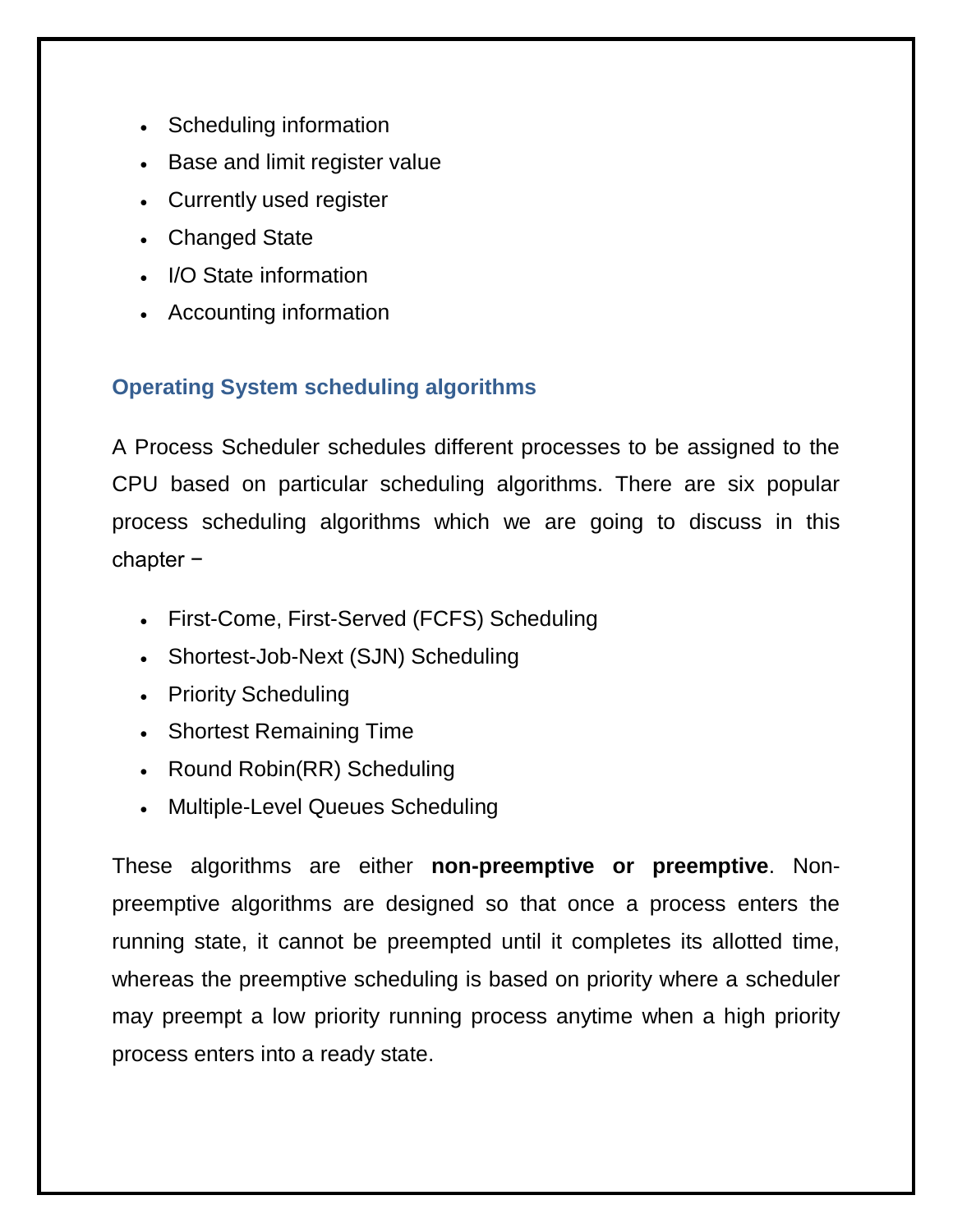#### **First Come First Serve (FCFS)**

- Jobs are executed on first come, first serve basis.
- It is a non-preemptive, pre-emptive scheduling algorithm.
- Easy to understand and implement.
- Its implementation is based on FIFO queue.
- Poor in performance as average wait time is high.

|                | Process   Arrival Time   Execute Time | Service Time |
|----------------|---------------------------------------|--------------|
| P0.            |                                       |              |
| P1             |                                       |              |
| P <sub>2</sub> |                                       |              |
| DЗ             |                                       |              |

| DO | ansv | P1 | P <sub>2</sub> | P <sub>3</sub><br><b>STATISTICS</b> |  |
|----|------|----|----------------|-------------------------------------|--|
|    |      |    |                |                                     |  |
| C  |      |    |                |                                     |  |

Wait time of each process is as follows -

| <b>Process</b> | Wait Time: Service Time - Arrival Time |
|----------------|----------------------------------------|
| P <sub>0</sub> | $0 - 0 = 0$                            |
| P <sub>1</sub> | $5 - 1 = 4$                            |
| P <sub>2</sub> | $8 - 2 = 6$                            |
| P <sub>3</sub> | $16 - 3 = 13$                          |

Average Wait Time: (0+4+6+13) / 4 = 5.75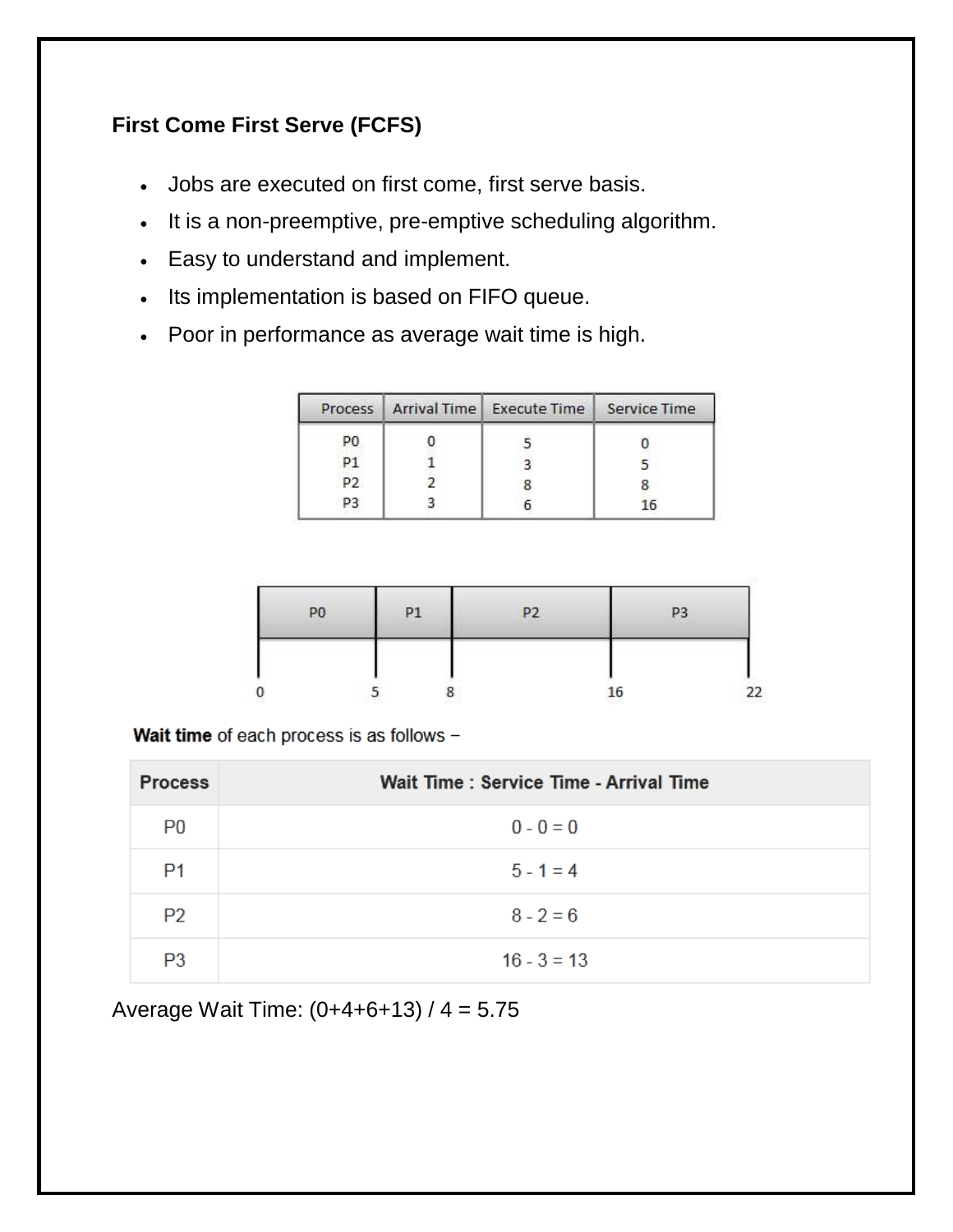#### **Shortest Job Next (SJN)**

- This is also known as **shortest job first**, or SJF
- This is a non-preemptive, pre-emptive scheduling algorithm.
- Best approach to minimize waiting time.
- Easy to implement in Batch systems where required CPU time is known in advance.
- Impossible to implement in interactive systems where required CPU time is not known.
- The processer should know in advance how much time process will take.

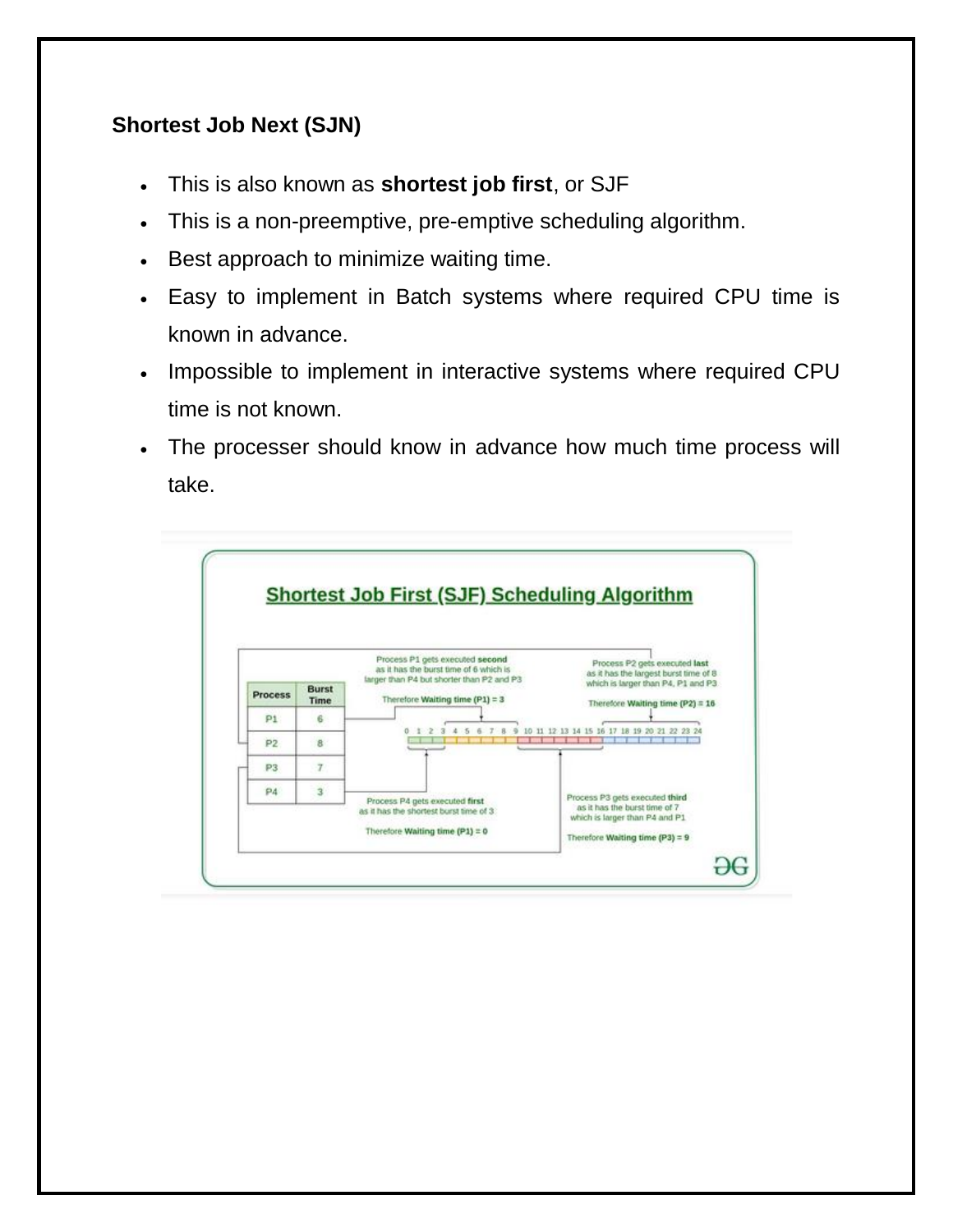Given: Table of processes, and their Arrival time, Execution time

|  | <b>Process Execution Time Waiting Time</b> |  |  |  |
|--|--------------------------------------------|--|--|--|
|--|--------------------------------------------|--|--|--|

| P <sub>1</sub> | 6 | 3  |
|----------------|---|----|
| P <sub>2</sub> | 8 | 16 |
| P <sub>3</sub> | 7 | 9  |
| P <sub>4</sub> | 3 | 0  |

#### **Priority Based Scheduling**

- Priority scheduling is a non-preemptive algorithm and one of the most common scheduling algorithms in batch systems.
- Each process is assigned a priority. Process with highest priority is to be executed first and so on.
- Processes with same priority are executed on first come first served basis.
- Priority can be decided based on memory requirements, time requirements or any other resource requirement.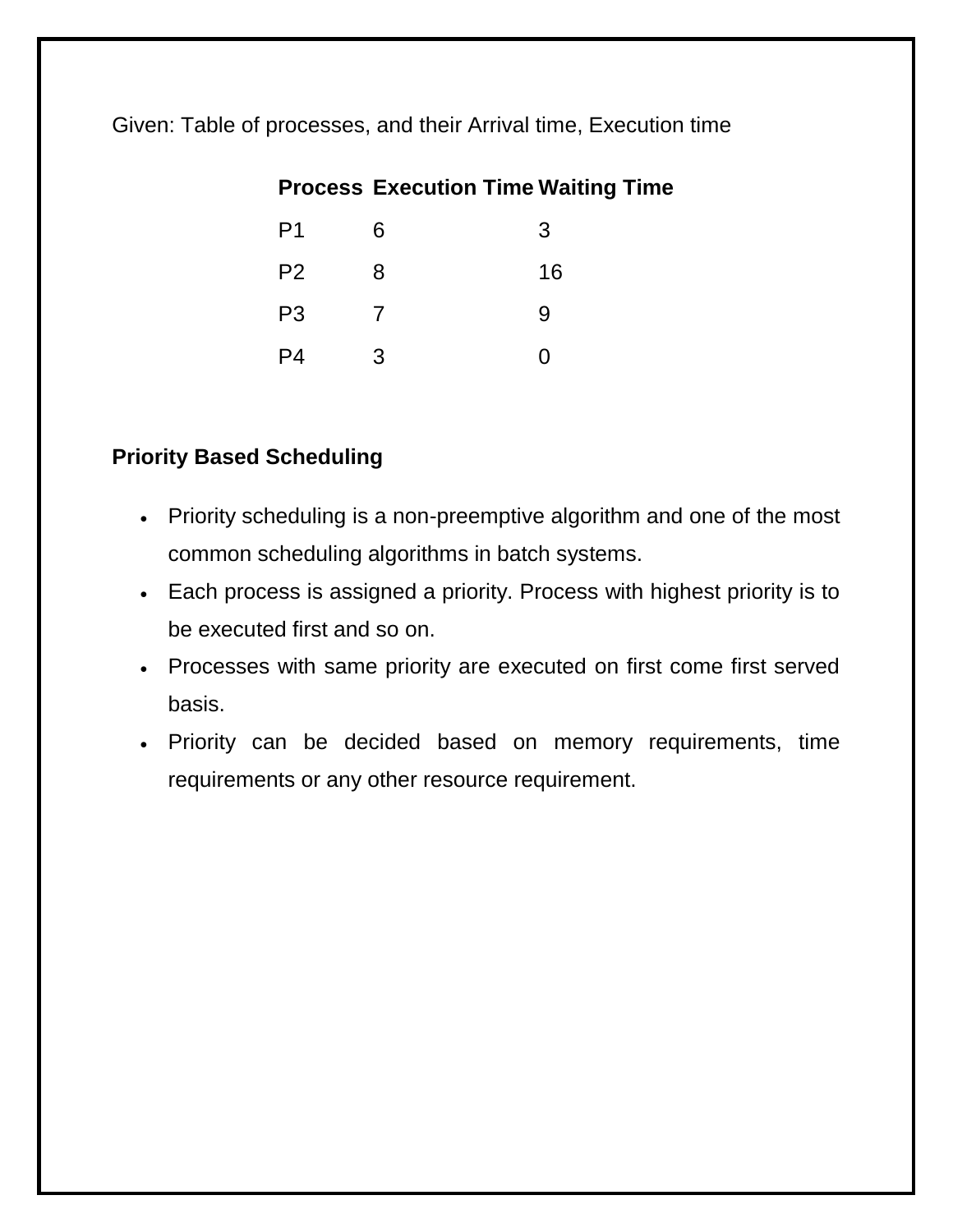Consider the below table fo processes with their respective CPU burst times and the priorities.

| <b>PROCESS</b> | <b>BURST TIME</b> | <b>PRIORITY</b> |
|----------------|-------------------|-----------------|
| P <sub>1</sub> | 21                |                 |
| P <sub>2</sub> |                   |                 |
| P <sub>3</sub> |                   |                 |
| P <sub>4</sub> |                   |                 |

The GANTT chart for following processes based on Priority scheduling will be,



The average waiting time will be,  $(0 + 3 + 24 + 26)/4 = 13.25$  ms

#### **Shortest Remaining Time**

- Shortest remaining time (SRT) is the preemptive version of the SJN algorithm.
- The processor is allocated to the job closest to completion but it can be preempted by a newer ready job with shorter time to completion.
- Impossible to implement in interactive systems where required CPU time is not known.
- It is often used in batch environments where short jobs need to give preference.

#### **Round Robin Scheduling**

- Round Robin is the preemptive process scheduling algorithm.
- Each process is provided a fix time to execute, it is called a **quantum**.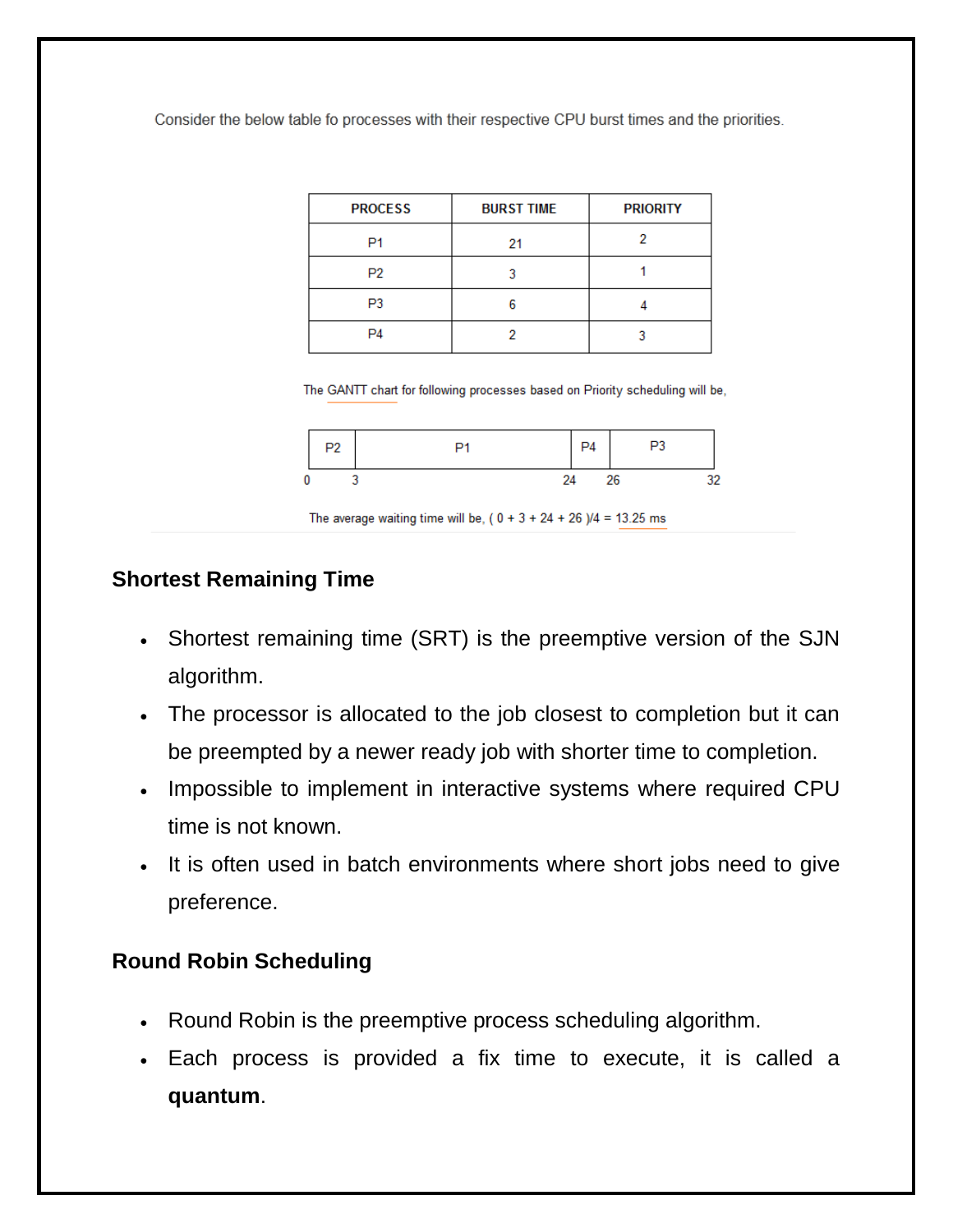- Once a process is executed for a given time period, it is preempted and other process executes for a given time period.
- Context switching is used to save states of preempted processes.

# **Example of Round-robin Scheduling**

Consider this following three processes

| Process Queue  | <b>Burst time</b> |
|----------------|-------------------|
| P <sub>1</sub> |                   |
| P <sub>2</sub> | 3                 |
| P <sub>3</sub> | ь                 |



Wait time  $P1 = 0 + 4 = 4$  $P2 = 2 + 4 = 6$  $P3 = 4 + 3 = 7$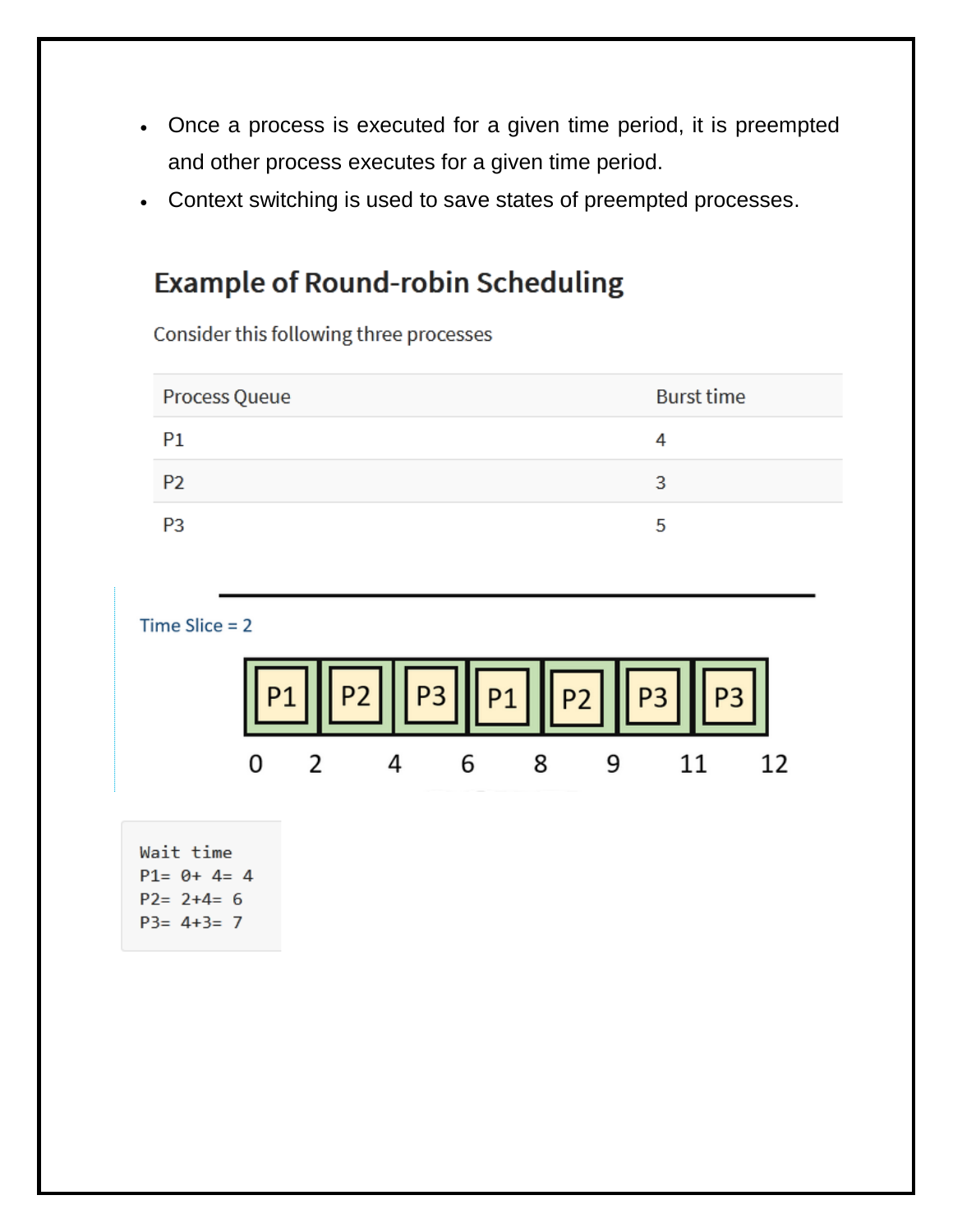#### **Multiple-Level Queues Scheduling**

Multiple-level queues are not an independent scheduling algorithm. They make use of other existing algorithms to group and schedule jobs with common characteristics.

- Multiple queues are maintained for processes with common characteristics.
- Each queue can have its own scheduling algorithms.
- Priorities are assigned to each queue.

For example, CPU-bound jobs can be scheduled in one queue and all I/Obound jobs in another queue. The Process Scheduler then alternately selects jobs from each queue and assigns them to the CPU based on the algorithm assigned to the queue.

#### **What is Thread?**

A thread is a flow of execution through the process code, with its own program counter that keeps track of which instruction to execute next, system registers which hold its current working variables, and a stack which contains the execution history.

A thread shares with its peer threads few information like code segment, data segment and open files. When one thread alters a code segment memory item, all other threads see that.

A thread is also called a **lightweight process**. Threads provide a way to improve application performance through parallelism. Threads represent a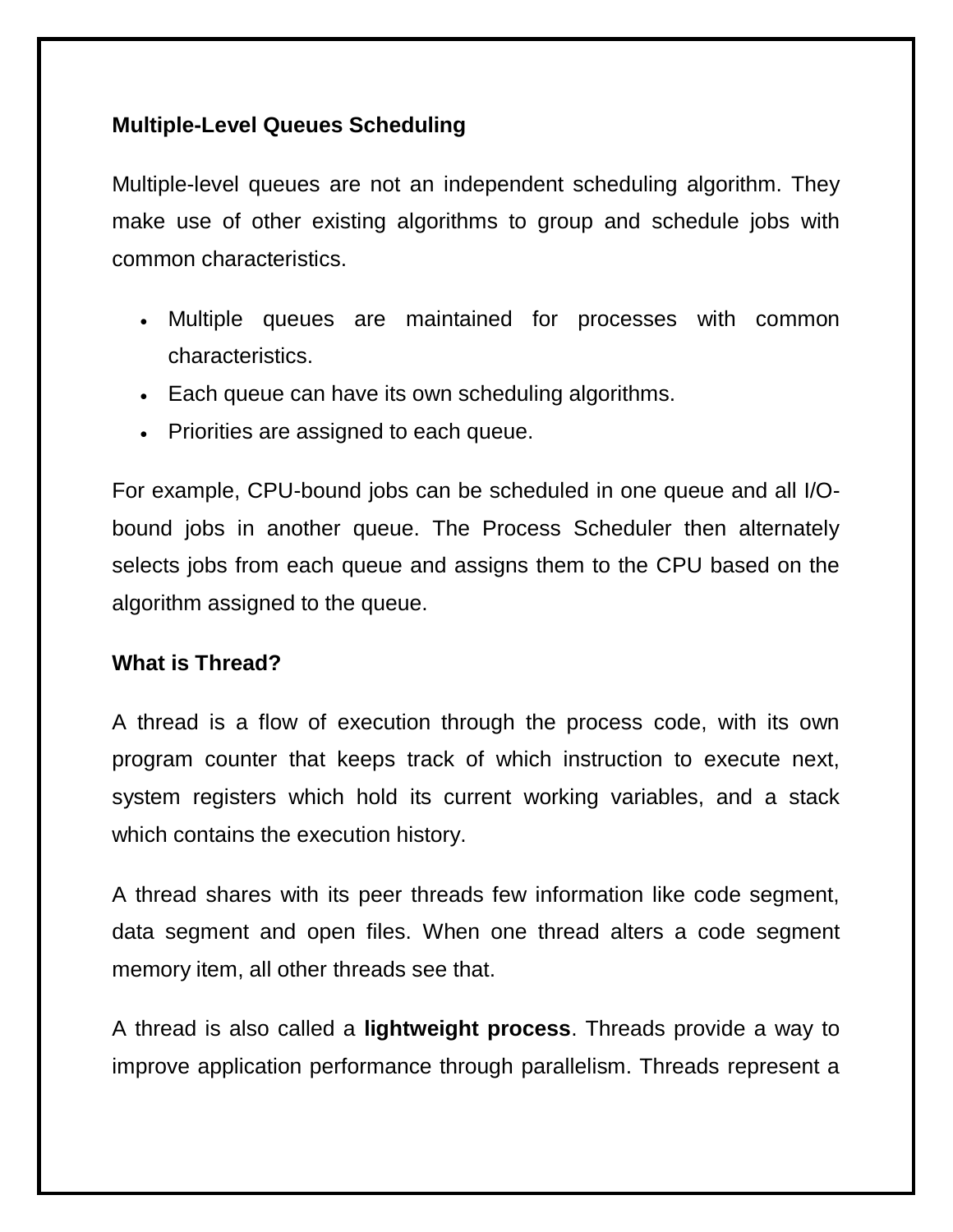software approach to improving performance of operating system by reducing the overhead thread is equivalent to a classical process.

Each thread belongs to exactly one process and no thread can exist outside a process. Each thread represents a separate flow of control. Threads have been successfully used in implementing network servers and web server. They also provide a suitable foundation for parallel execution of applications on shared memory multiprocessors. The following figure shows the working of a single-threaded and a multithreaded process.

| Register<br>Stack<br>Counter | Register<br>Counter | Register<br>Counter  | Register<br>Counter |
|------------------------------|---------------------|----------------------|---------------------|
| Data<br>Files                | Stack               | Stack                | Stack               |
| Code                         | Data                | Files                |                     |
|                              |                     | Code                 |                     |
|                              |                     |                      |                     |
| Single Thread                | <b>First Thread</b> | <b>Second Thread</b> | <b>Third Thread</b> |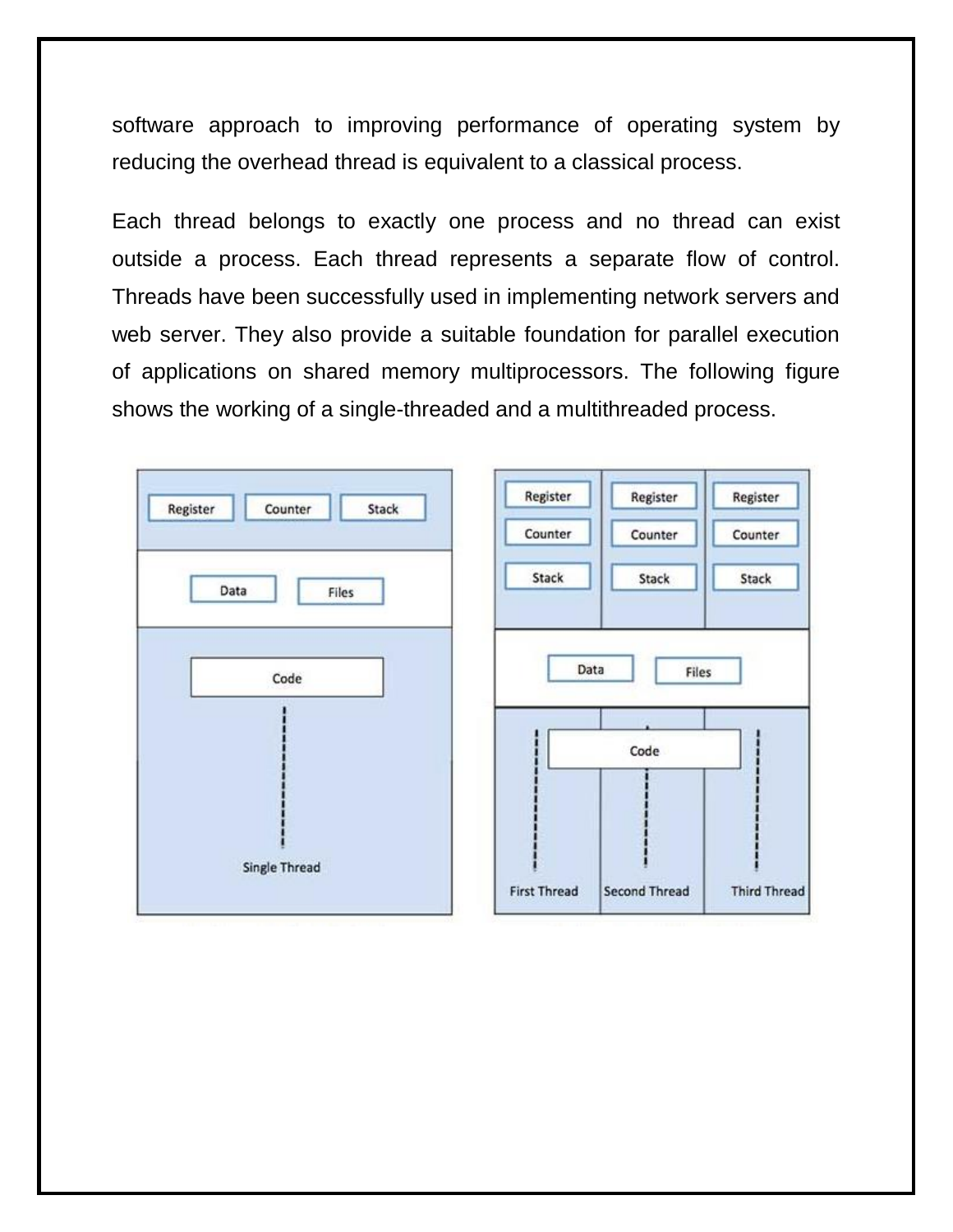# **Difference between Process and Thread**

| $\overline{\mathsf{S}.\mathsf{N}.}$ | <b>Process</b>                                                                                                                                            | <b>Thread</b>                                                                                 |
|-------------------------------------|-----------------------------------------------------------------------------------------------------------------------------------------------------------|-----------------------------------------------------------------------------------------------|
| 1                                   | resource intensive.                                                                                                                                       | Process is heavy weight or Thread is light weight, taking lesser<br>resources than a process. |
| 2                                   | switching<br><b>Process</b><br>needs<br>with<br>interaction<br>operating<br>system.                                                                       | Thread switching does not need to<br>interact with operating system.                          |
| 3                                   | ln.<br>multiple<br>processing<br>environments,<br>each<br>process<br>executes the same code but has<br>file<br>lits<br>memory<br>and<br>own<br>resources. | All threads can share same set of<br>open files, child processes.                             |
| 4                                   | If one process is blocked, then<br>no other process can execute<br>until<br>the<br>first<br>process<br>is<br>unblocked.                                   | While one thread is blocked and<br>waiting, a second thread in the same<br>task can run.      |
| 5                                   | Multiple processes without using Multiple threaded<br>threads use more resources.                                                                         | processes<br>usel<br>fewer resources.                                                         |
| 6                                   | In<br>multiple processes<br>each<br>process operates independently<br>of the others.                                                                      | thread<br>One<br>can<br>read, write<br>or<br>change another thread's data.                    |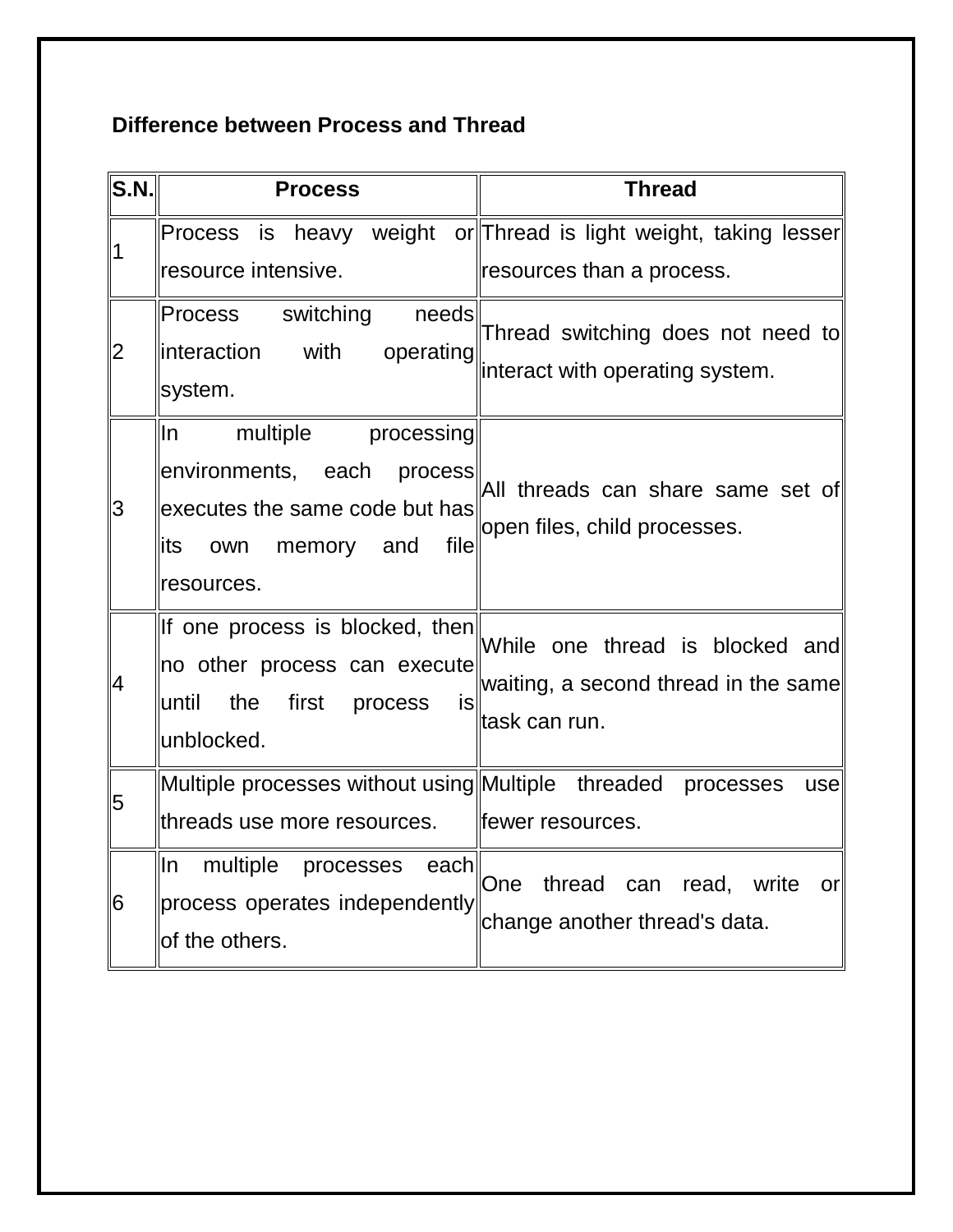#### **Advantages of Thread**

- Threads minimize the context switching time.
- Use of threads provides concurrency within a process.
- Efficient communication.
- It is more economical to create and context switch threads.
- Threads allow utilization of multiprocessor architectures to a greater scale and efficiency.

# **Types of Thread**

Threads are implemented in following two ways −

- **User Level Threads** − User managed threads.
- **Kernel Level Threads** − Operating System managed threads acting on kernel, an operating system core.

#### **User Level Threads**

In this case, the thread management kernel is not aware of the existence of threads. The thread library contains code for –

- creating and destroying threads,
- for passing message and data between threads,
- for scheduling thread execution and
- for saving and restoring thread contexts.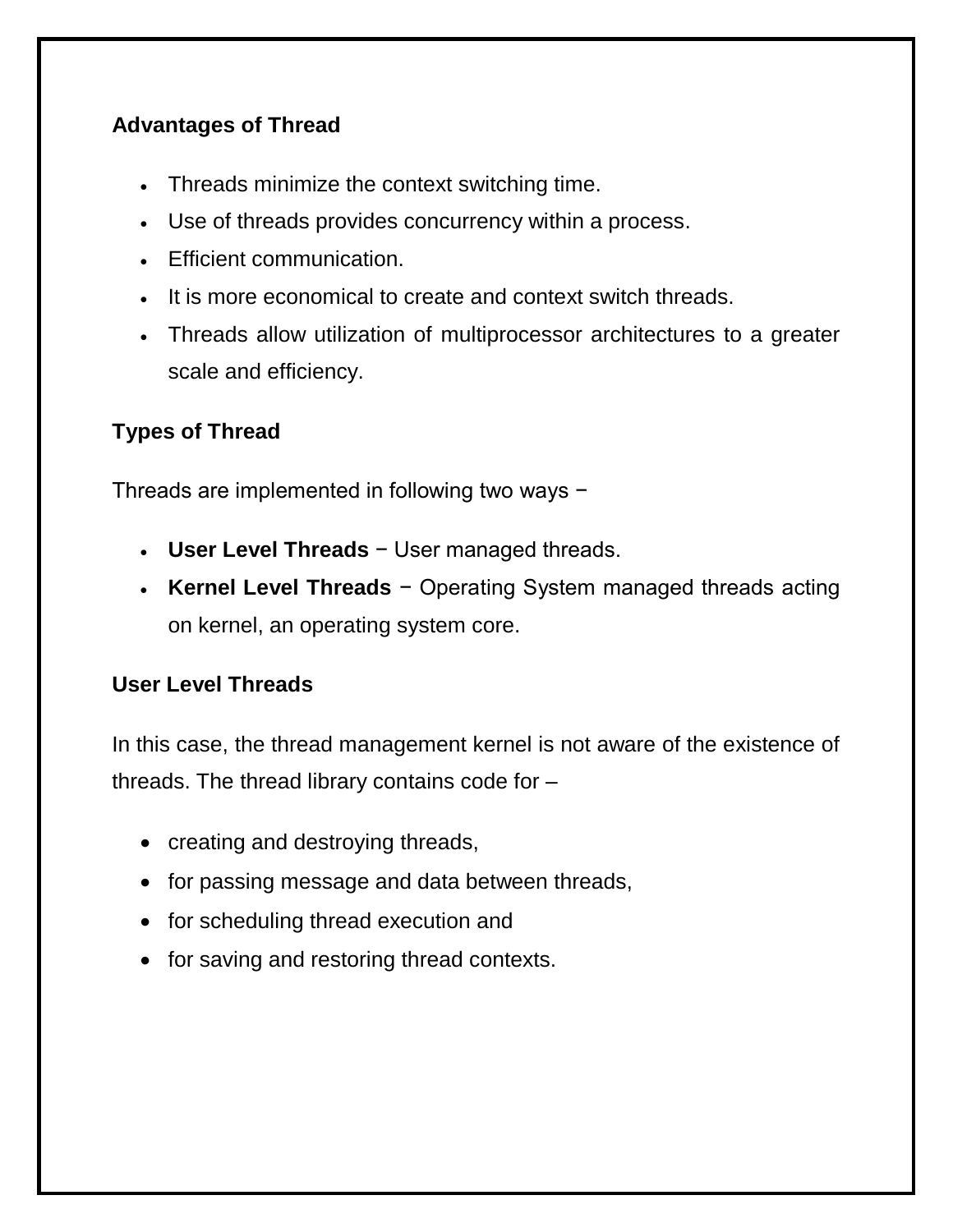The application starts with a single thread.



#### **Advantages**

- Thread switching does not require Kernel mode privileges.
- User level thread can run on any operating system.
- Scheduling can be application specific in the user level thread.
- User level threads are fast to create and manage.

#### **Disadvantages**

- In a typical operating system, most system calls are blocking.
- Multithreaded application cannot take advantage of multiprocessing.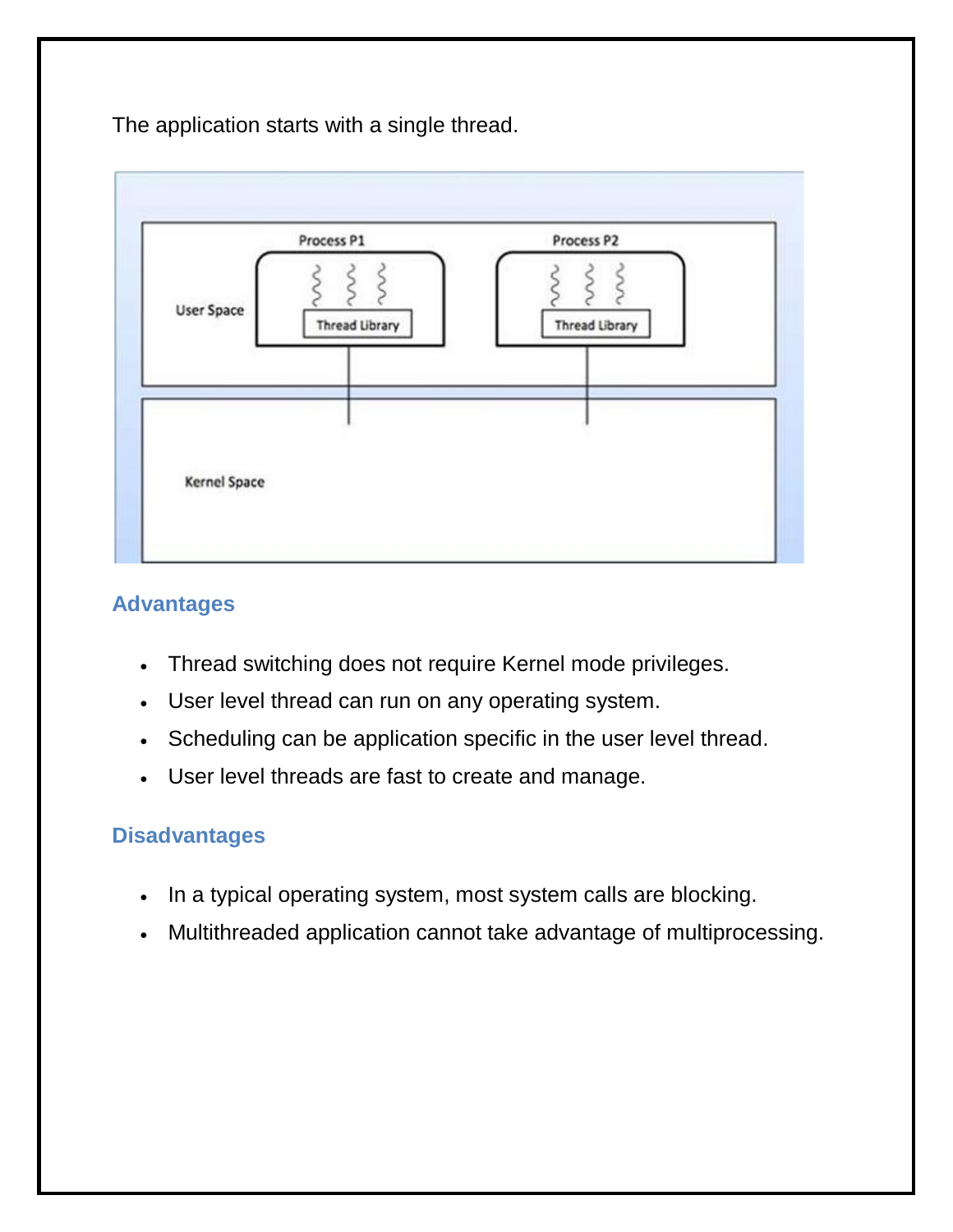#### **Kernel Level Threads**

In this case, thread management is done by the Kernel. There is no thread management code in the application area. Kernel threads are supported directly by the operating system. Any application can be programmed to be multithreaded. All of the threads within an application are supported within a single process.

The Kernel maintains context information for the process as a whole and for individuals threads within the process. Scheduling by the Kernel is done on a thread basis. The Kernel performs thread creation, scheduling and management in Kernel space. Kernel threads are generally slower to create and manage than the user threads.

#### **Advantages**

- Kernel can simultaneously schedule multiple threads from the same process on multiple processes.
- . If one thread in a process is blocked, the Kernel can schedule another thread of the same process.
- Kernel routines themselves can be multithreaded.

#### **Disadvantages**

- Kernel threads are generally slower to create and manage than the user threads.
- Transfer of control from one thread to another within the same process requires a mode switch to the Kernel.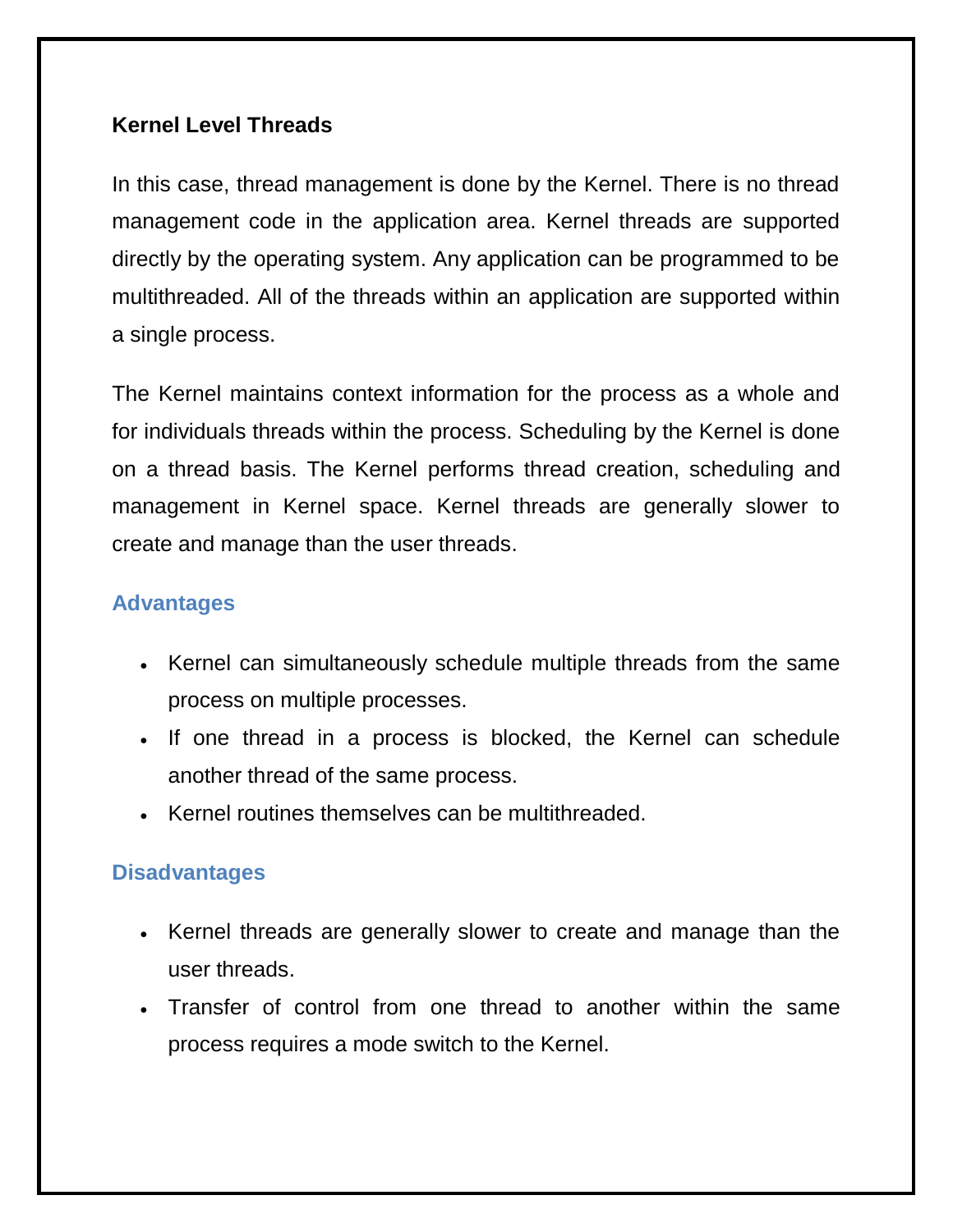# **Unit-III: Sequential and Concurrent Process**

Concurrency is the execution of two or more independent, interacting programs over the same period of time; their execution can be interleaved or even simultaneous. Concurrency is used in many kinds of systems, both small and large.

A concurrent system may be implemented via processes and/or threads.

Processes have separate address spaces, whereas threads share address spaces.

The two most common communication techniques in processes and threads are-

• Message passing and shared variables.

In order to communicate at the right times, they must synchronize, together arriving at agreed-upon control points.

Often, one or more threads block, or stop and wait for some external event.

Even though we have multiple flows of control, that doesn't imply we need multiple processors. Concurrent programs may be executed on a single processor by interleaving their control flows.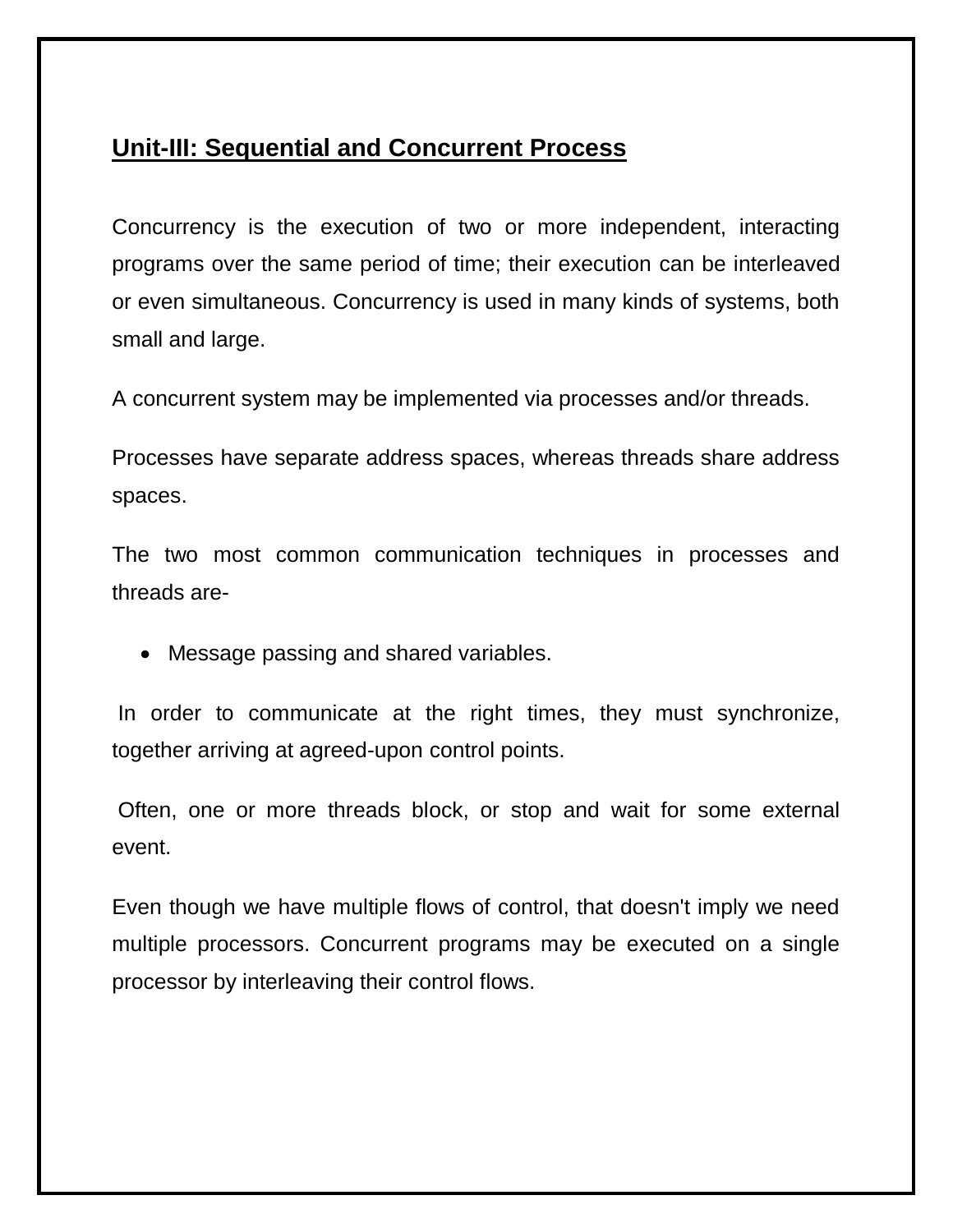#### **Process Synchronization**

On the basis of synchronization, processes are categorized as one of the following two types:

- **Independent Process** : Execution of one process does not affects the execution of other processes.
- **Cooperative Process** : Execution of one process affects the execution of other processes.

*Process synchronization problem arises in the case of Cooperative process also because resources are shared in Cooperative processes.*

#### **Race Condition**

When more than one processes are executing the same code or accessing the same memory or any shared variable in that condition there is a possibility that the output or the value of the shared variable is wrong so for that all the processes doing the race to say that my output is correct this condition known as a race condition.

Several processes access and process the manipulations over the same data concurrently, then the outcome depends on the particular order in which the access takes place.

A race condition is a situation that may occur inside a critical section. This happens when the result of multiple thread execution in the critical section differs according to the order in which the threads execute.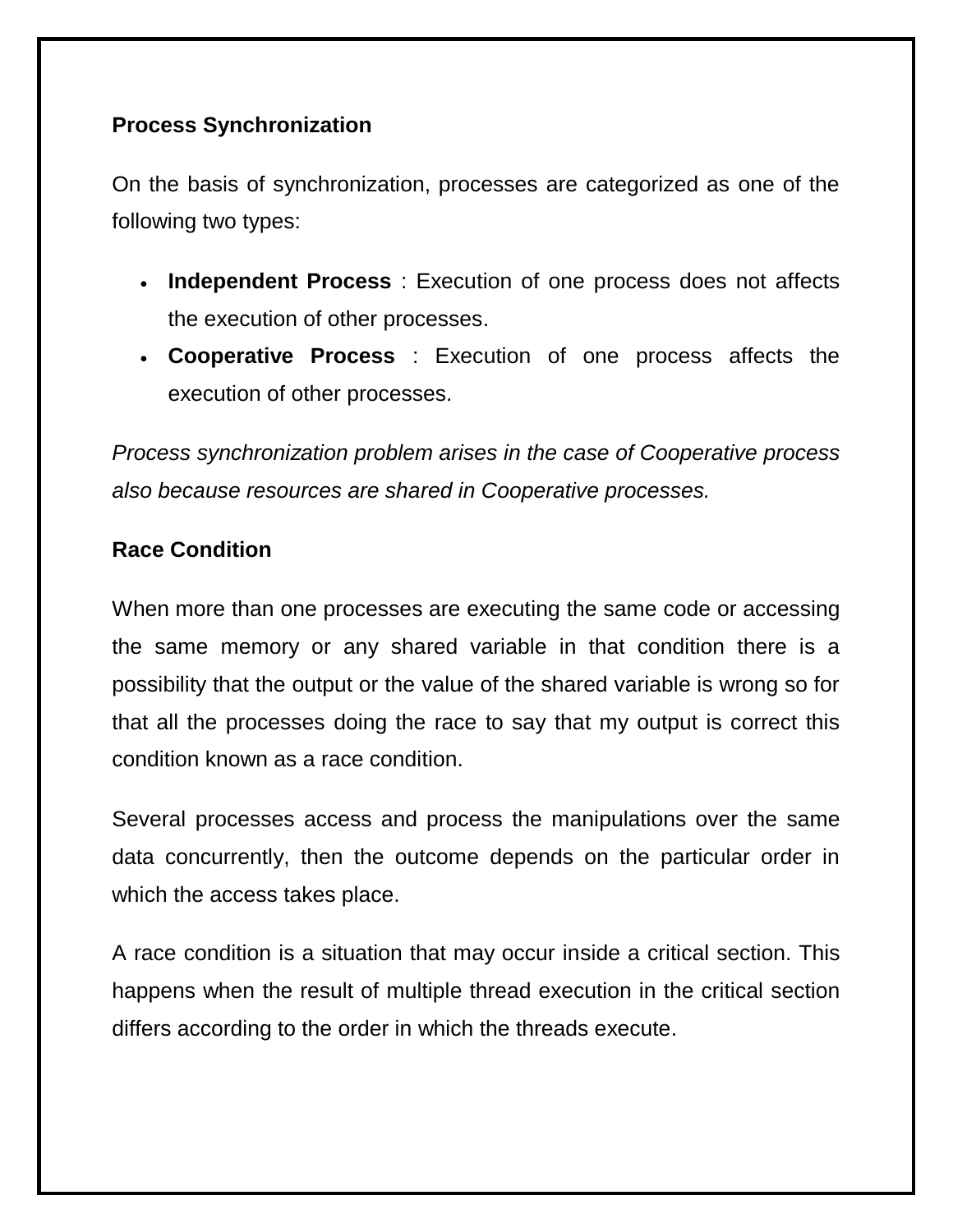Race conditions in critical sections can be avoided if the critical section is treated as an atomic instruction. Also, proper thread synchronization using locks or atomic variables can prevent race conditions.

#### **Critical Section Problem**

Critical section is a code segment that can be accessed by only one process at a time. Critical section contains shared variables which need to be synchronized to maintain consistency of data variables.



In the entry section, the process requests for entry in the **Critical Section.**

Any solution to the critical section problem must satisfy three requirements: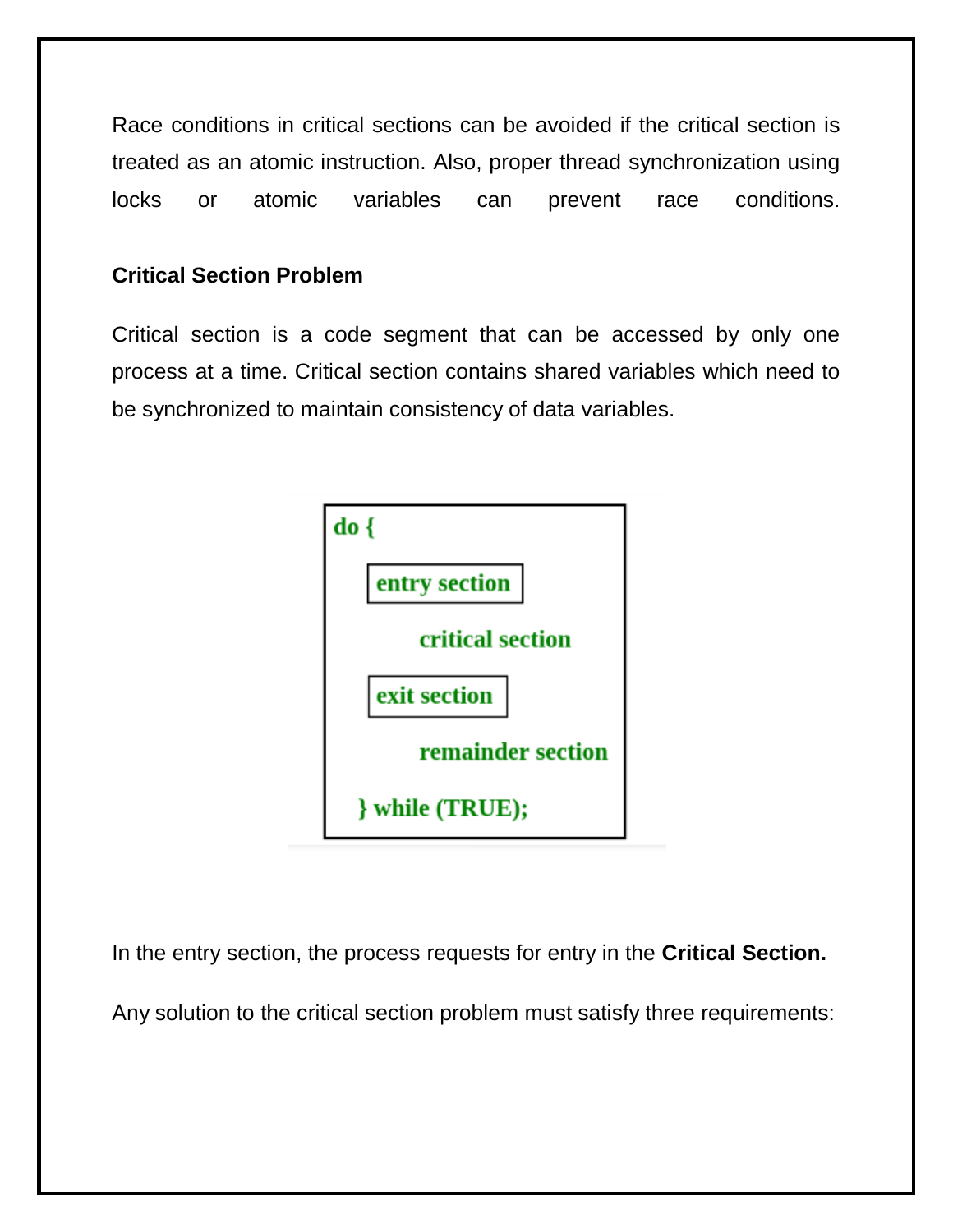- **Mutual Exclusion** : If a process is executing in its critical section, then no other process is allowed to execute in the critical section.
- **Progress** : If no process is executing in the critical section and other processes are waiting outside the critical section, then only those processes that are not executing in their remainder section can participate in deciding which will enter in the critical section next, and the selection can not be postponed indefinitely.
- **Bounded Waiting** : A bound must exist on the number of times that other processes are allowed to enter their critical sections after a process has made a request to enter its critical section and before that request is granted.

#### **Semaphores**

A semaphore is a signaling mechanism and a thread that is waiting on a semaphore can be signaled by another thread. This is different than a mutex as the mutex can be signaled only by the thread that called the wait function.

A semaphore uses two atomic operations, wait and signal for process synchronization.

A Semaphore is an integer variable, which can be accessed only through two operations *wait()* and *signal()*.

There are two types of semaphores: **Binary Semaphores** and **Counting Semaphores**

• Binary Semaphores: They can only be either 0 or 1. They are also known as mutex locks, as the locks can provide mutual exclusion. All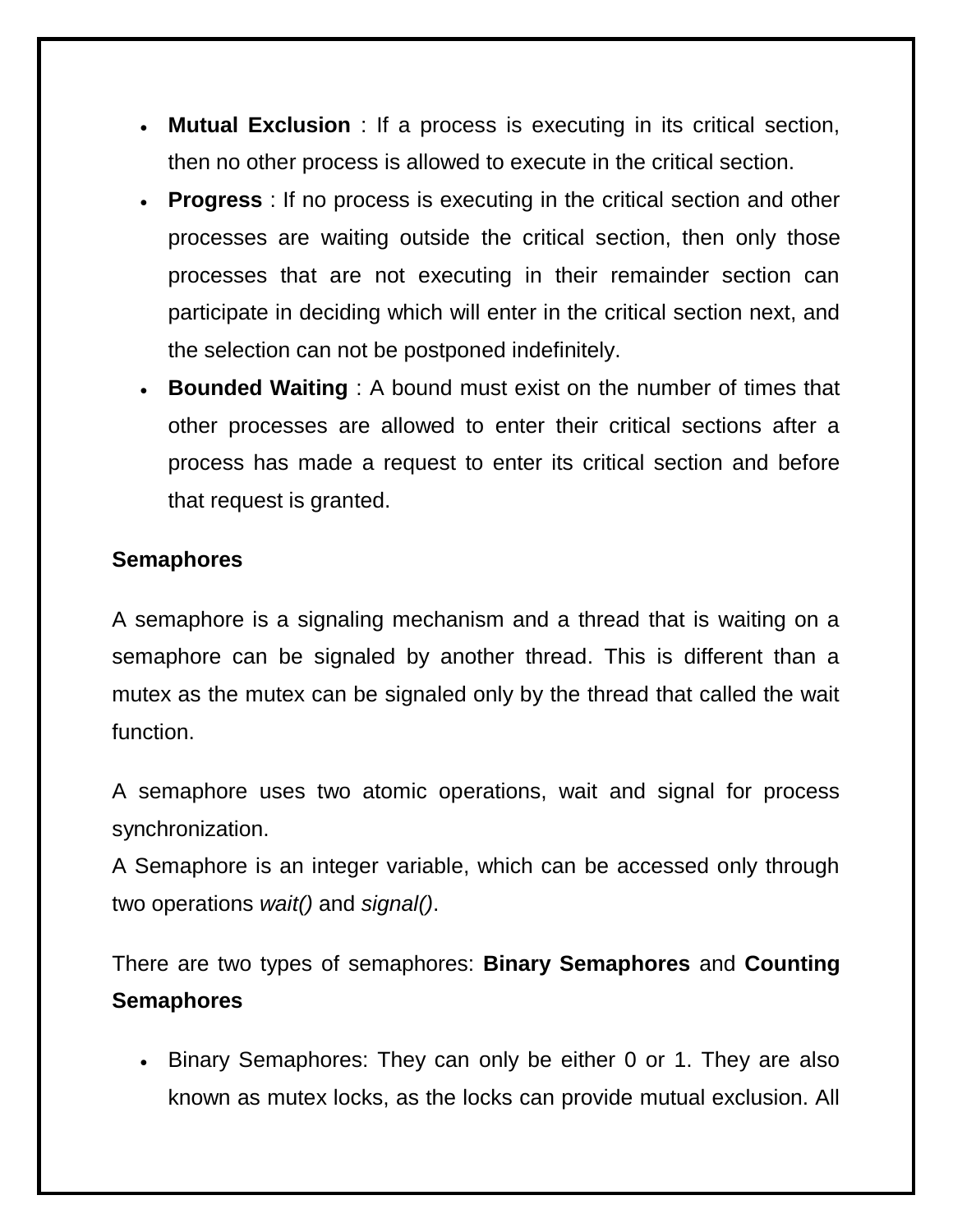the processes can share the same mutex semaphore that is initialized to 1. Then, a process has to wait until the lock becomes 0. Then, the process can make the mutex semaphore 1 and start its critical section. When it completes its critical section, it can reset the value of mutex semaphore to 0 and some other process can enter its critical section.

#### **Counting Semaphores:**

They can be used to control access to a resource that has a limitation on the number of simultaneous accesses.

The semaphore can be initialized to the number of instances of the resource.

Whenever a process wants to use that resource, it checks if the number of remaining instances is more than zero, i.e., the process has an instance available.

Then, the process can enter its critical section thereby decreasing the value of the counting semaphore by 1.

After the process is over with the use of the instance of the resource, it can leave the critical section thereby adding 1 to the number of available instances of the resource.

### **Precedence graph**

**Precedence Graph** is a directed acyclic graph which is used to show the execution level of several processes in operating system. It consists of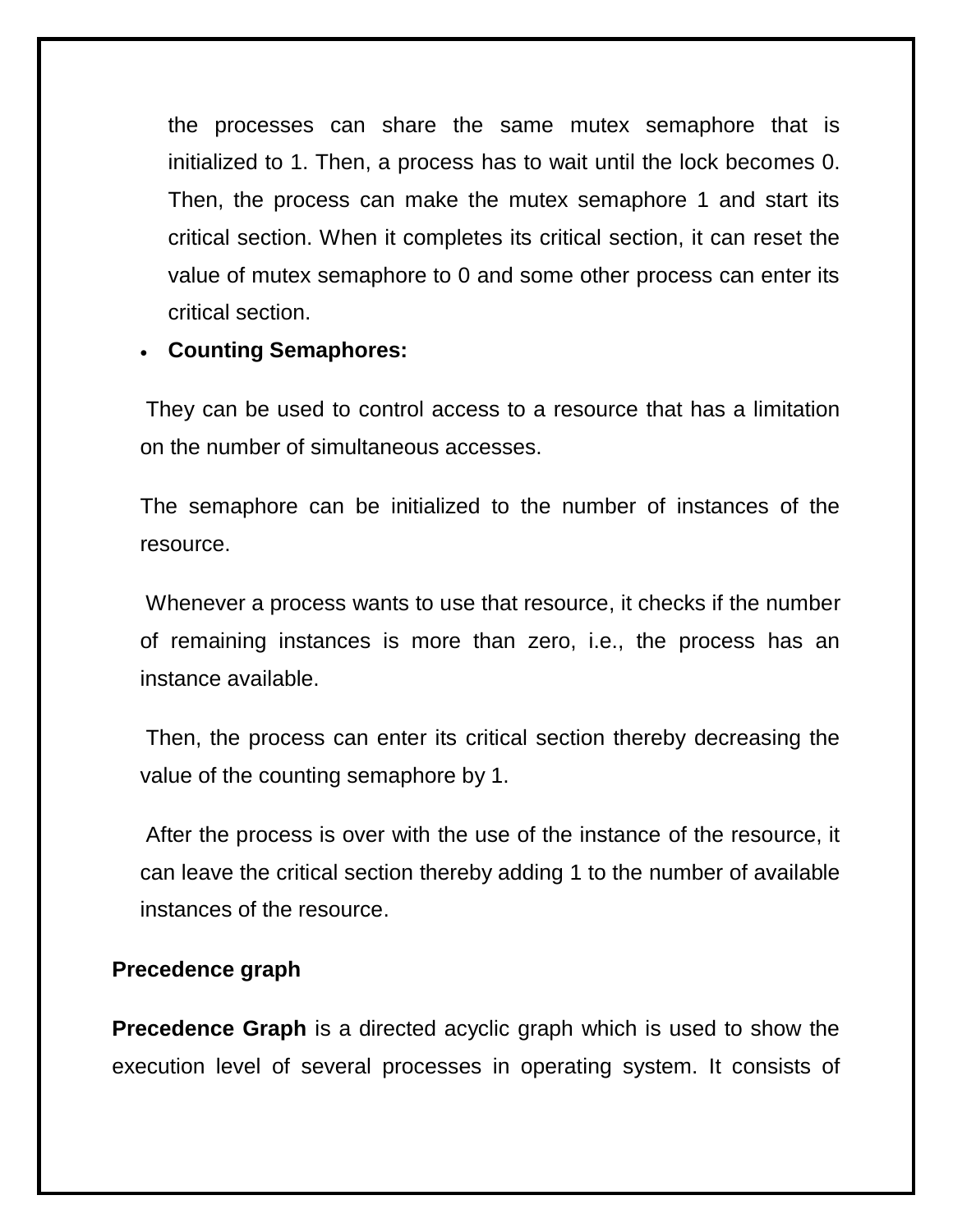nodes and edges. Nodes represent the processes and the edges represent the flow of execution.

# **Properties of Precedence Graph :**

Following are the properties of Precedence Graph:

- It is a directed graph.
- It is an acyclic graph.
- Nodes of graph correspond to individual statements of program code.
- Edge between two nodes represents the execution order.
- A directed edge from node A to node B shows that statement A executes first and then Statement B executes.

Consider he following code:

 $S1 : a = x + y;$  $S2 : b = z + 1$ ;  $S3 : c = a - b$ ;  $S4 : w = c + 1;$ 

If above code is executed, the following precedence relations exist:

- $\cdot$  c = a b cannot be executed before both a and b have been assigned values.
- $\cdot$   $w = c + 1$  cannot be executed before the new values of c has been computed.
- The statements  $a = x + y$  and  $b = z + 1$  could be executed concurrently.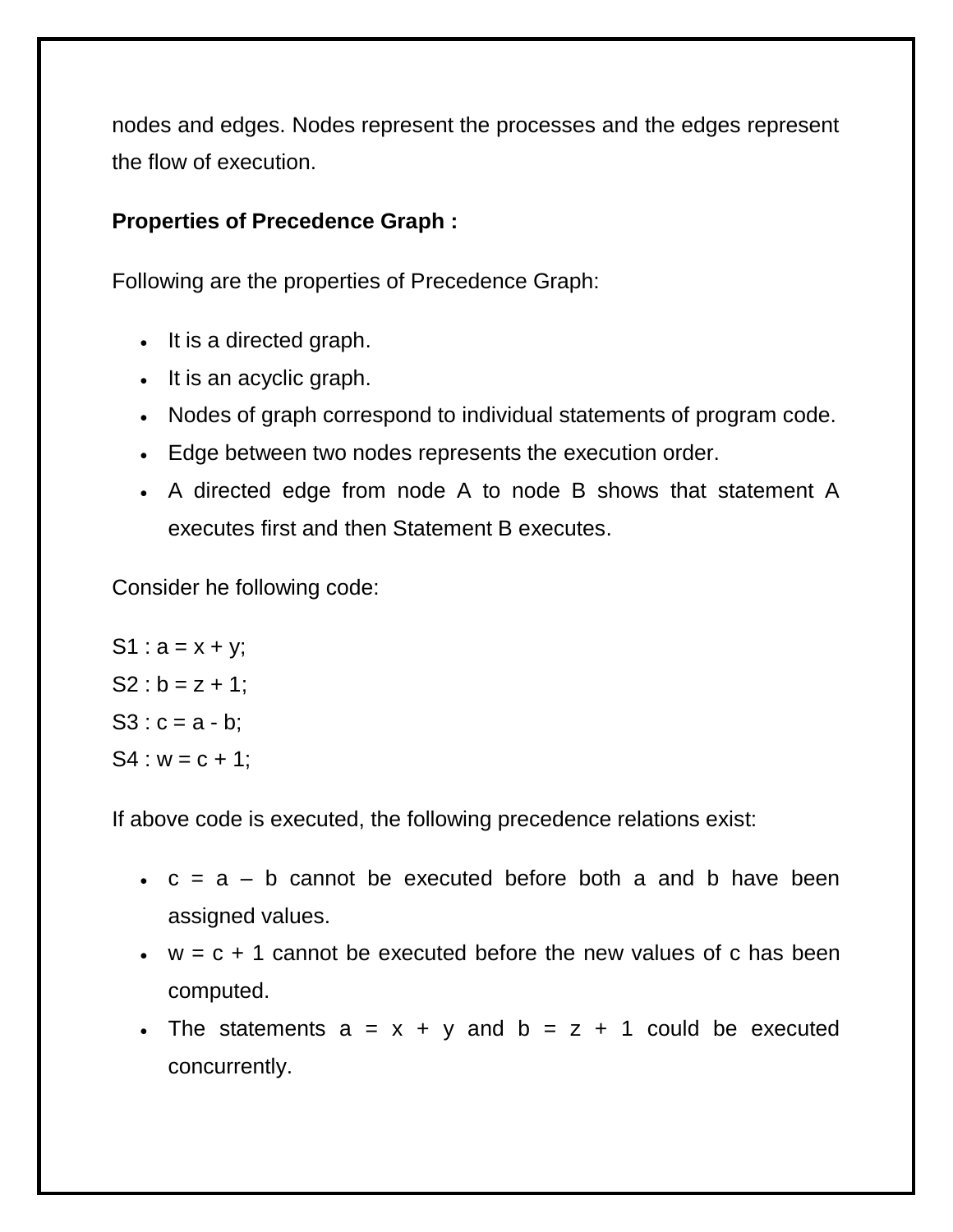

#### **What are Deadlocks?**

Deadlock is a state of a database system having two or more transactions, when each transaction is waiting for a data item that is being locked by some other transaction.

A deadlock can be indicated by a cycle in the wait-for-graph. This is a directed graph in which the vertices denote transactions and the edges denote waits for data items.

For example, in the following wait-for-graph, transaction T1 is waiting for data item X which is locked by T3. T3 is waiting for Y which is locked by T2 and T2 is waiting for Z which is locked by T1. Hence, a waiting cycle is formed, and none of the transactions can proceed executing.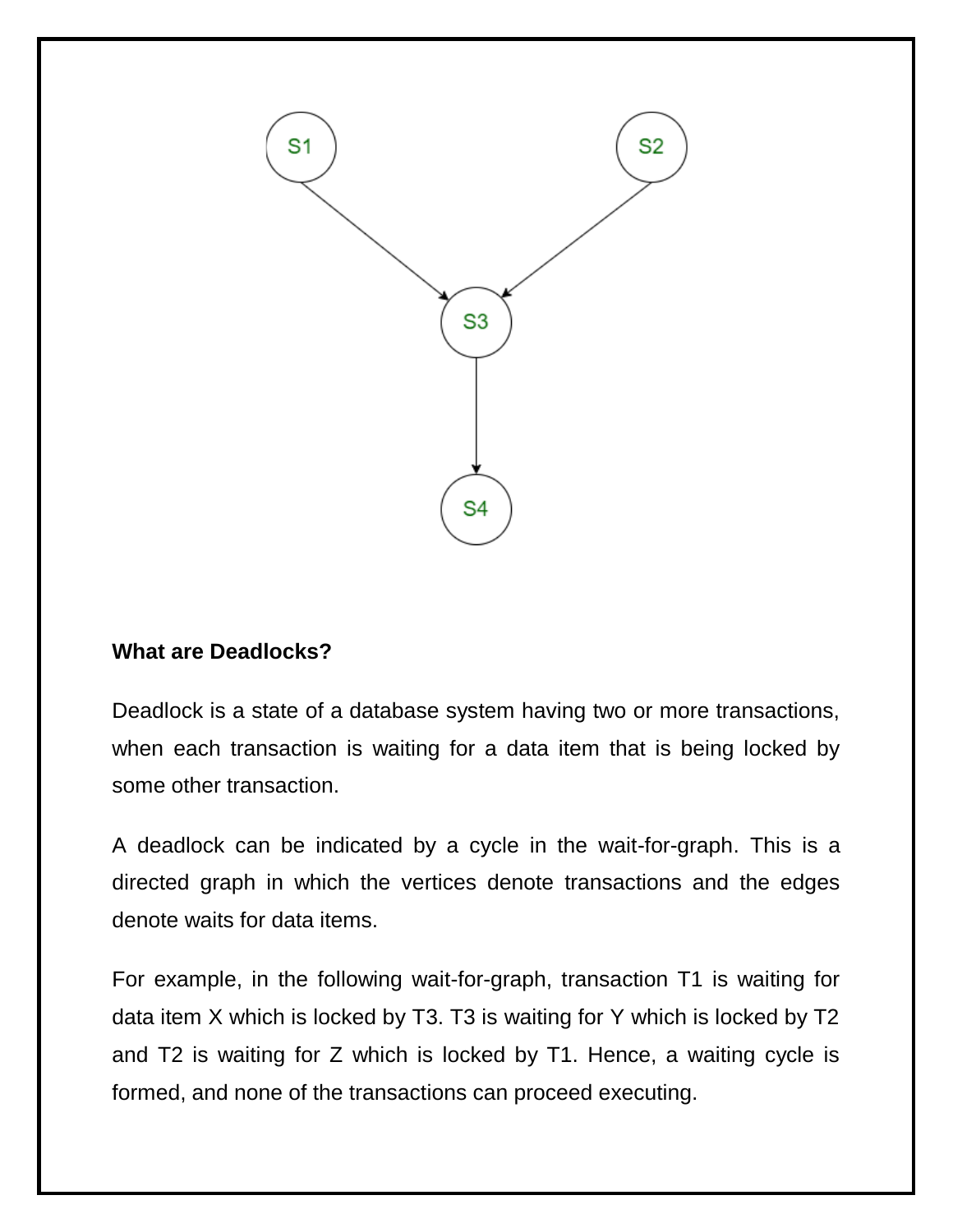

# **Deadlock Handling in Centralized Systems**

There are three classical approaches for deadlock handling, namely −

- Deadlock prevention.
- Deadlock avoidance.
- Deadlock detection and removal.

All of the three approaches can be incorporated in both a centralized and a distributed database system.

# **Deadlock Prevention**

The deadlock prevention approach does not allow any transaction to acquire locks that will lead to deadlocks. The convention is that when more than one transactions request for locking the same data item, only one of them is granted the lock.

One of the most popular deadlock prevention methods is pre-acquisition of all the locks. In this method, a transaction acquires all the locks before starting to execute and retains the locks for the entire duration of transaction. If another transaction needs any of the already acquired locks, it has to wait until all the locks it needs are available. Using this approach,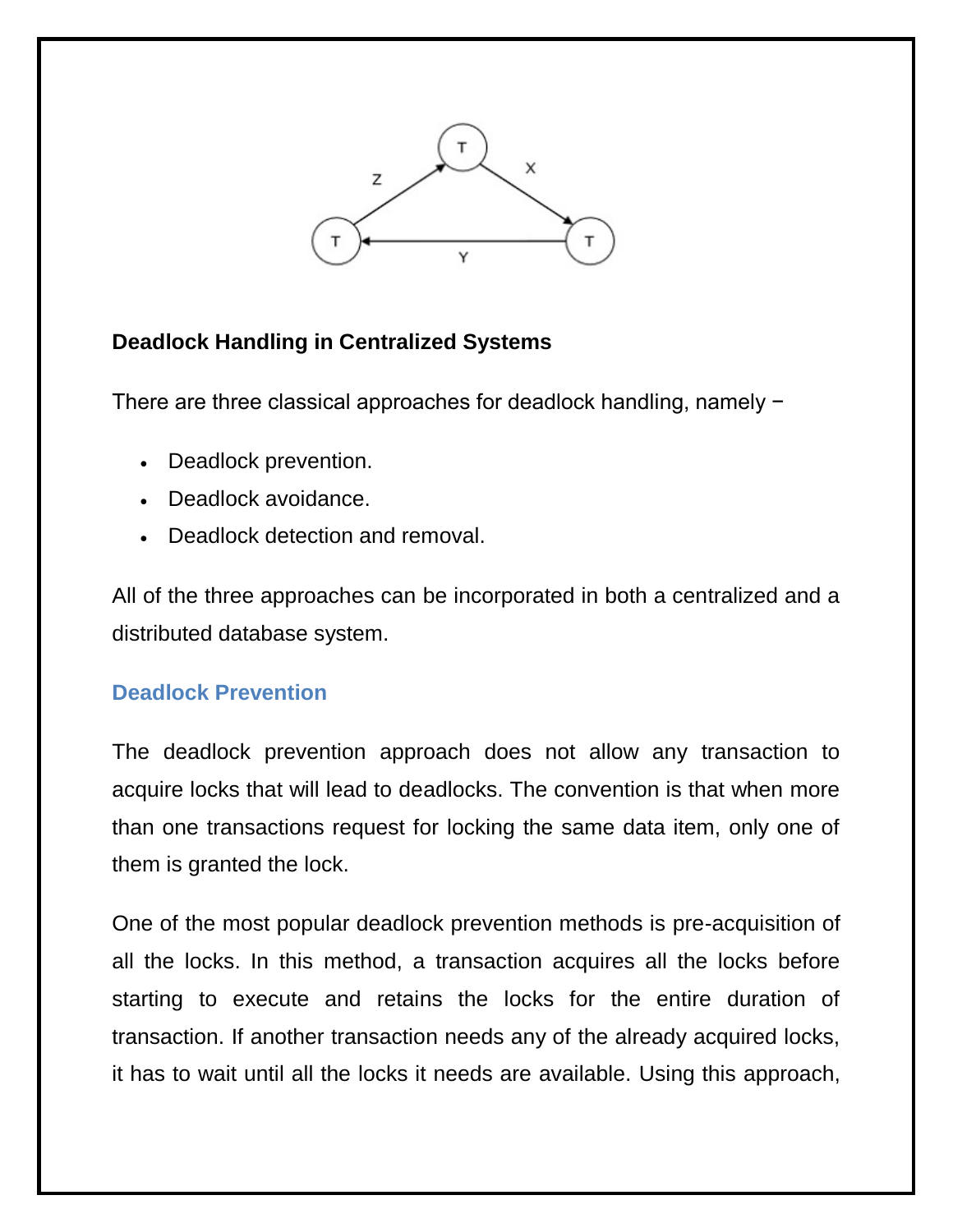the system is prevented from being deadlocked since none of the waiting transactions are holding any lock.

### **Deadlock Avoidance**

The deadlock avoidance approach handles deadlocks before they occur. It analyzes the transactions and the locks to determine whether or not waiting leads to a deadlock.

The method can be briefly stated as follows. Transactions start executing and request data items that they need to lock. The lock manager checks whether the lock is available. If it is available, the lock manager allocates the data item and the transaction acquires the lock. However, if the item is locked by some other transaction in incompatible mode, the lock manager runs an algorithm to test whether keeping the transaction in waiting state will cause a deadlock or not. Accordingly, the algorithm decides whether the transaction can wait or one of the transactions should be aborted.

There are two algorithms for this purpose, namely **wait-die** and **woundwait**. Let us assume that there are two transactions, T1 and T2, where T1 tries to lock a data item which is already locked by T2. The algorithms are as follows −

- **Wait-Die** − If T1 is older than T2, T1 is allowed to wait. Otherwise, if T1 is younger than T2, T1 is aborted and later restarted.
- **Wound-Wait** − If T1 is older than T2, T2 is aborted and later restarted. Otherwise, if T1 is younger than T2, T1 is allowed to wait.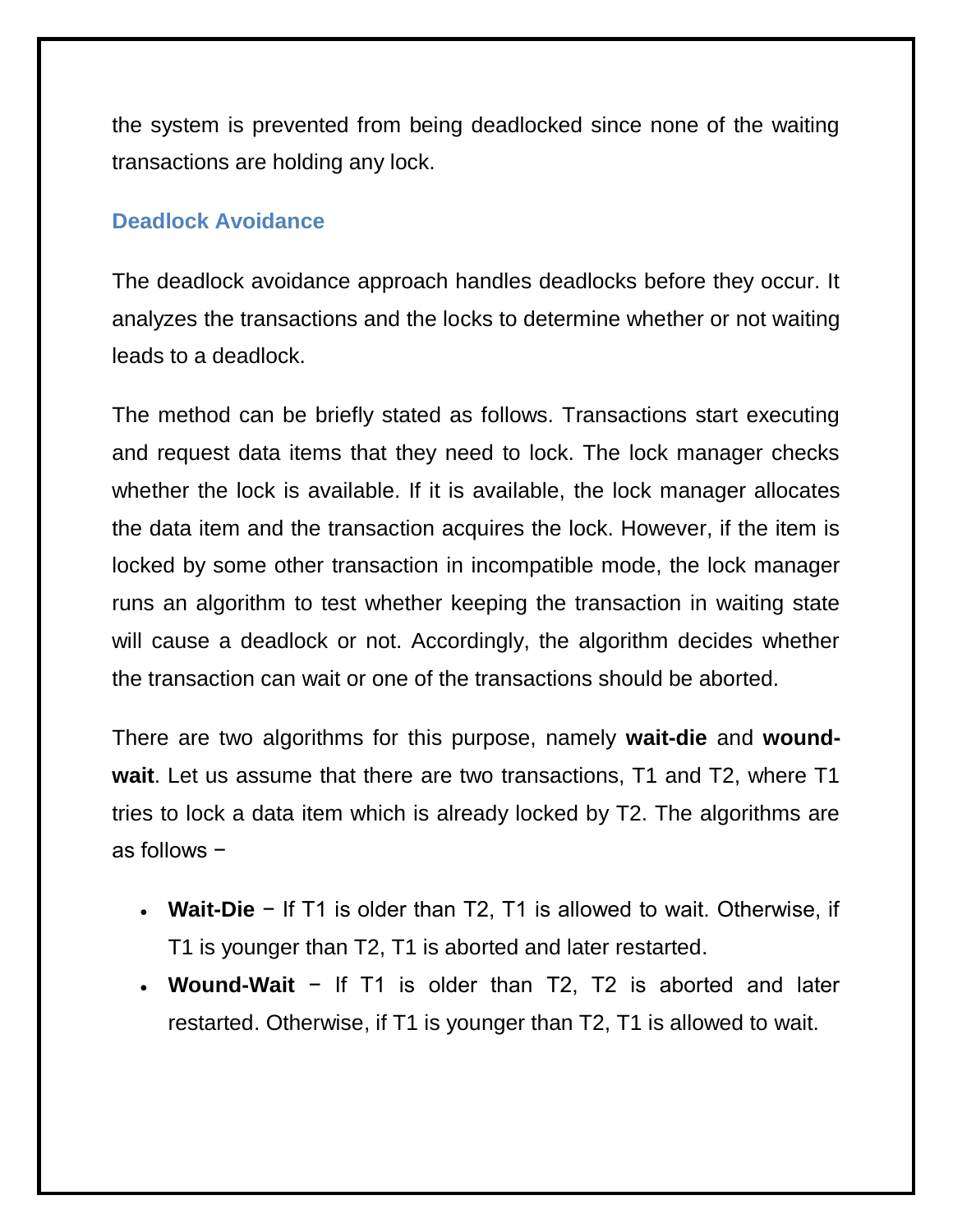### **Deadlock Detection and Removal**

The deadlock detection and removal approach runs a deadlock detection algorithm periodically and removes deadlock in case there is one. It does not check for deadlock when a transaction places a request for a lock. When a transaction requests a lock, the lock manager checks whether it is available. If it is available, the transaction is allowed to lock the data item; otherwise the transaction is allowed to wait.

Since there are no precautions while granting lock requests, some of the transactions may be deadlocked. To detect deadlocks, the lock manager periodically checks if the wait-forgraph has cycles. If the system is deadlocked, the lock manager chooses a victim transaction from each cycle. The victim is aborted and rolled back; and then restarted later. Some of the methods used for victim selection are −

- Choose the youngest transaction.
- Choose the transaction with fewest data items.
- Choose the transaction that has performed least number of updates.
- Choose the transaction having least restart overhead.
- Choose the transaction which is common to two or more cycles.

This approach is primarily suited for systems having transactions low and where fast response to lock requests is needed.

### **Inter-process communication**

A process can be of two types:

Independent process.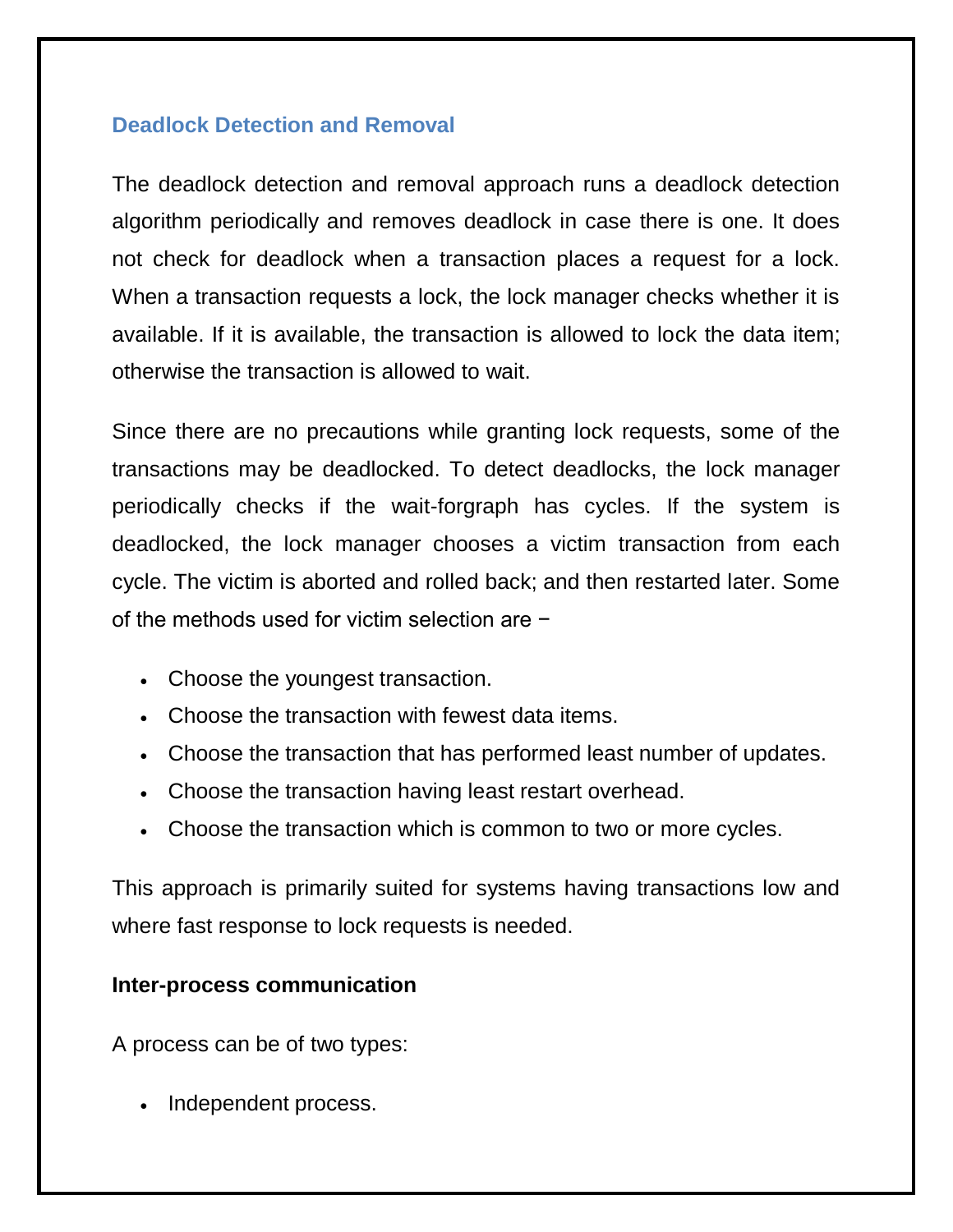#### Co-operating process.

An independent process is not affected by the execution of other processes while a co-operating process can be affected by other executing processes. Though one can think that those processes, which are running independently, will execute very efficiently, in reality, there are many situations when co-operative nature can be utilised for increasing computational speed, convenience and modularity. Inter process communication (IPC) is a mechanism which allows processes to communicate with each other and synchronize their actions. The communication between these processes can be seen as a method of cooperation between them. Processes can communicate with each other through both:

- 1. Shared Memory
- 2. Message passing

The Figure 1 below shows a basic structure of communication between processes via the shared memory method and via the message passing method.

An operating system can implement both method of communication. First, we will discuss the shared memory methods of communication and then message passing. Communication between processes using shared memory requires processes to share some variable and it completely depends on how programmer will implement it. One way of communication using shared memory can be imagined like this: Suppose process1 and process2 are executing simultaneously and they share some resources or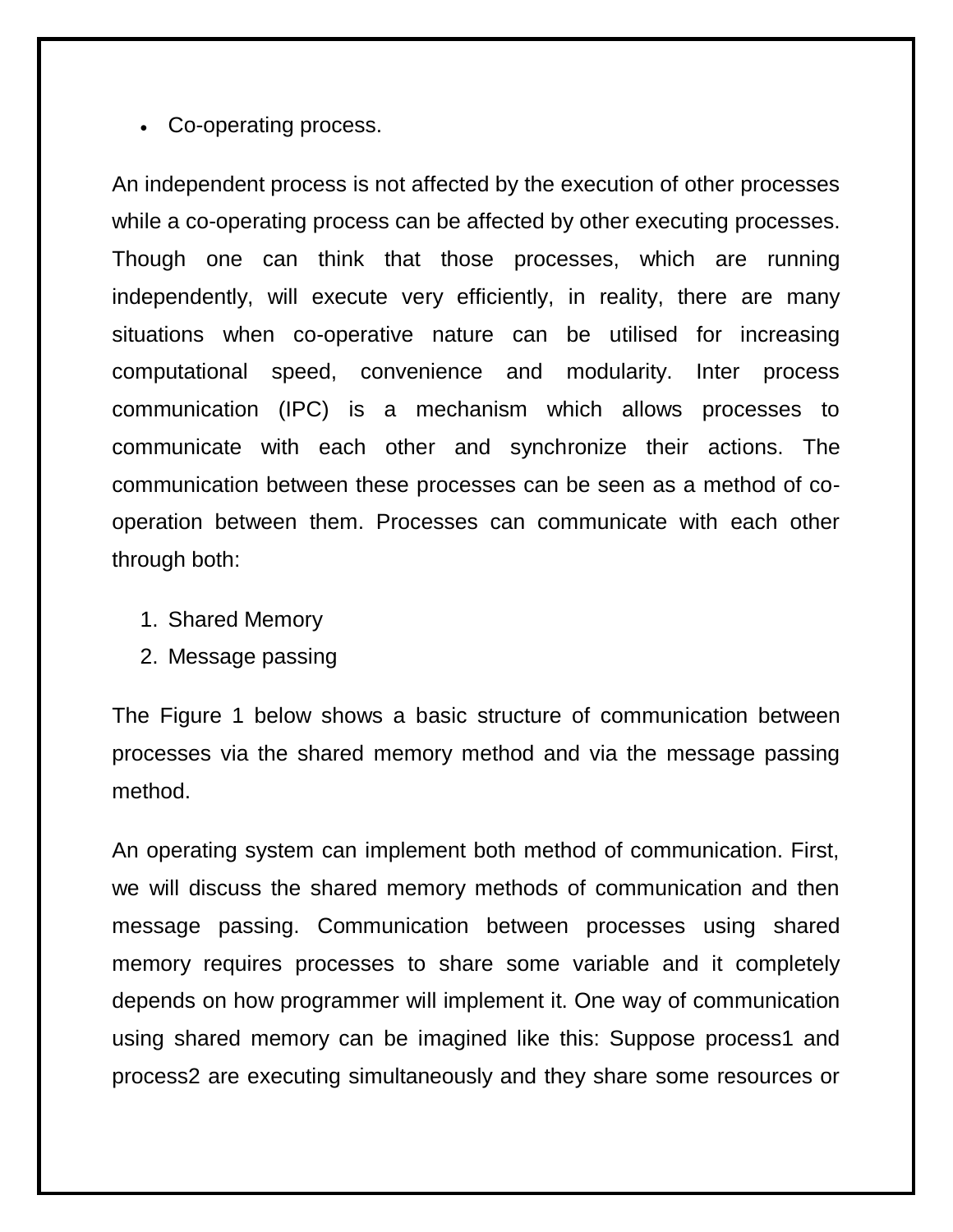use some information from another process. Process1 generate information about certain computations or resources being used and keeps it as a record in shared memory. When process2 needs to use the shared information, it will check in the record stored in shared memory and take note of the information generated by process1 and act accordingly. Processes can use shared memory for extracting information as a record from another process as well as for delivering any specific information to other processes.

Let's discuss an example of communication between processes using shared memory method.



Figure 1 - Shared Memory and Message Passing

### **i) Shared Memory Method**

#### **Ex: Producer-Consumer problem**

There are two processes: Producer and Consumer. Producer produces some item and Consumer consumes that item. The two processes share a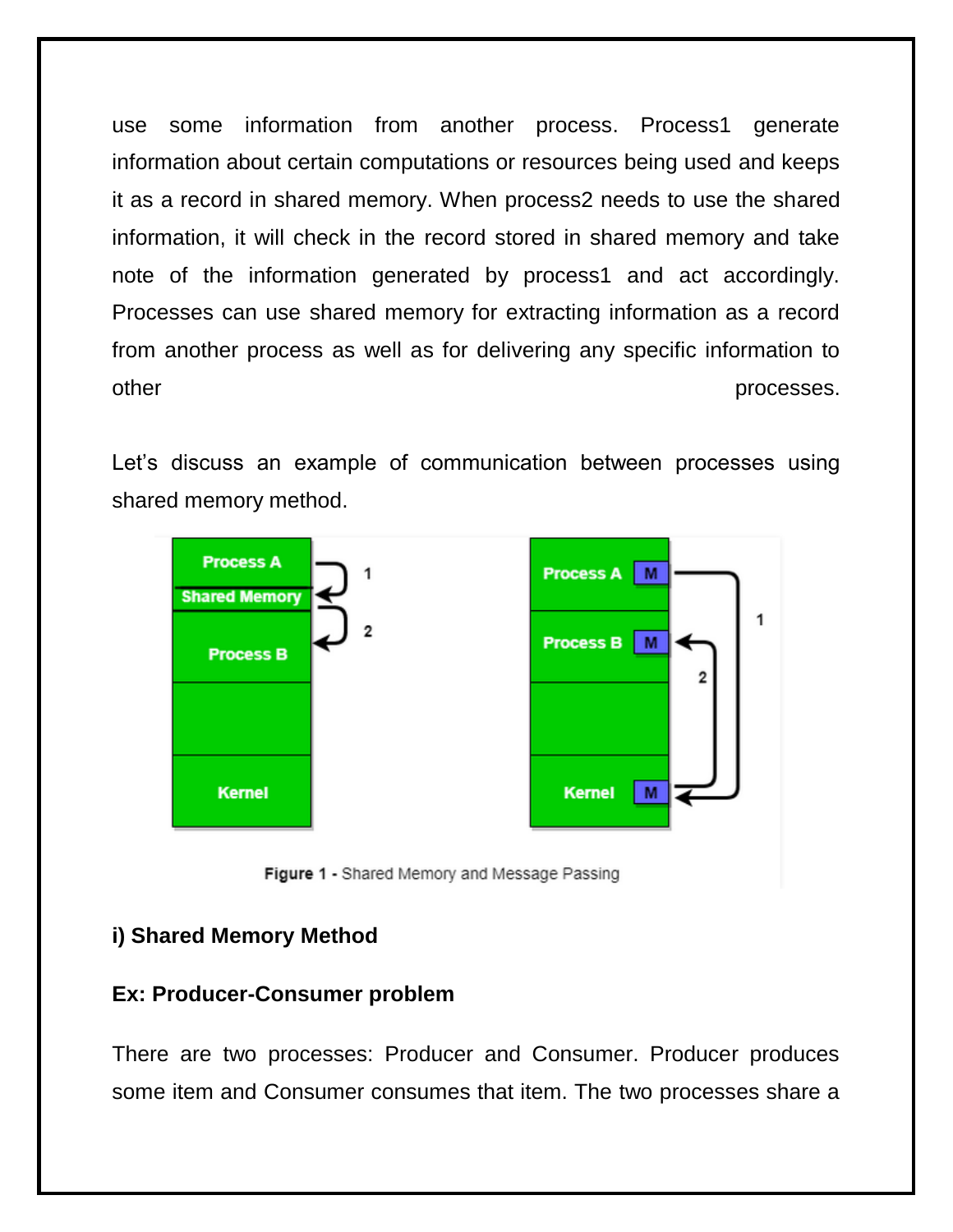common space or memory location known as a buffer where the item produced by Producer is stored and from which the Consumer consumes the item, if needed.

There are two versions of this problem: the first one is known as unbounded buffer problem in which Producer can keep on producing items and there is no limit on the size of the buffer, the second one is known as the bounded buffer problem in which Producer can produce up to a certain number of items before it starts waiting for Consumer to consume it. We will discuss the bounded buffer problem. First, the Producer and the Consumer will share some common memory, then producer will start producing items. If the total produced item is equal to the size of buffer, producer will wait to get it consumed by the Consumer. Similarly, the consumer will first check for the availability of the item. If no item is available, Consumer will wait for Producer to produce it. If there are items available, Consumer will consume it.

#### **ii) Messaging Passing Method**

Now, We will start our discussion of the communication between processes via message passing. In this method, processes communicate with each other without using any kind of shared memory. If two processes p1 and p2 want to communicate with each other, they proceed as follows:

 Establish a communication link (if a link already exists, no need to establish it again.)

Start exchanging messages using basic primitives. We need at least two primitives: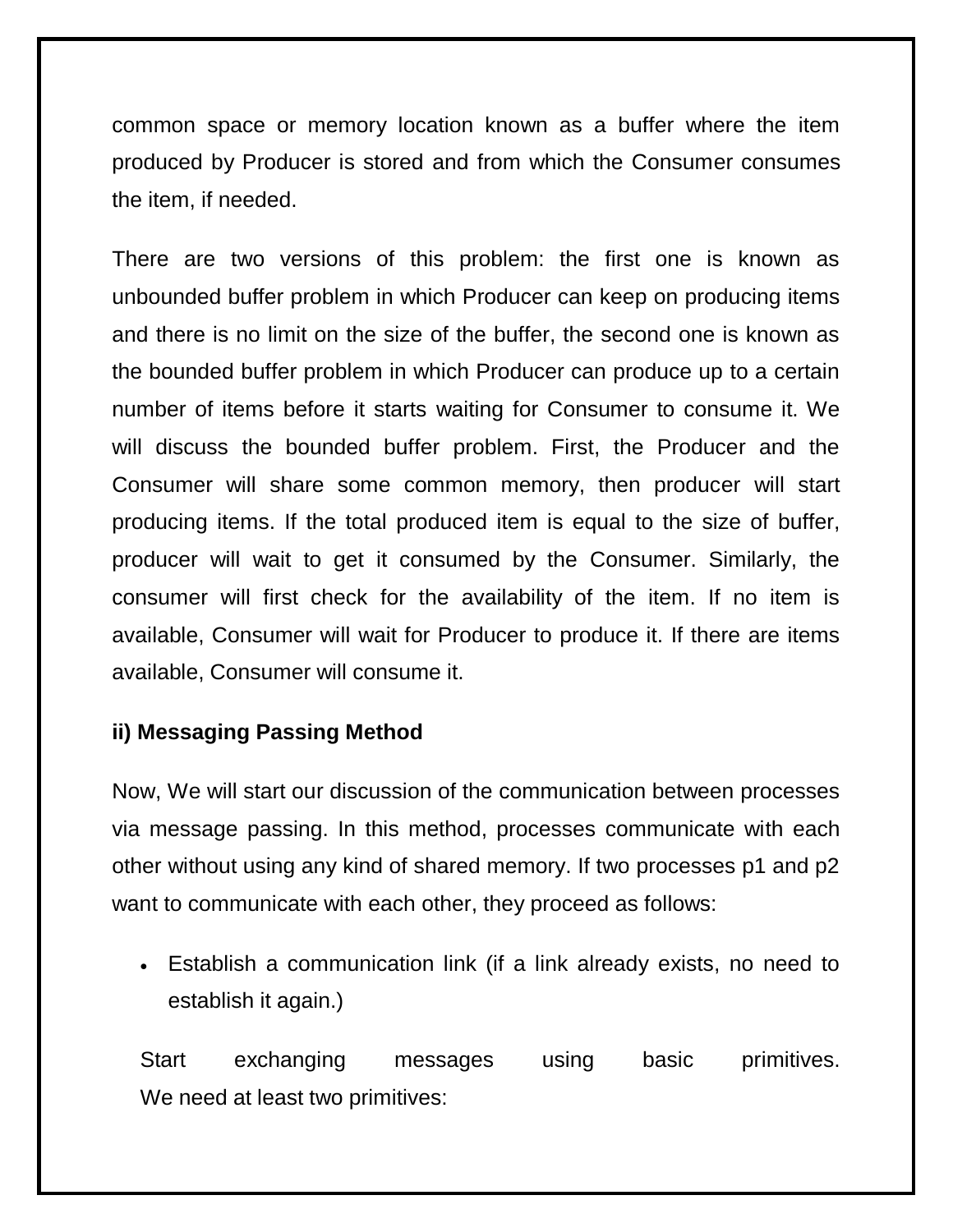–**send**(message, destinaion) or **send**(message)



– **receive**(message, host) or **receive**(message)

The message size can be of fixed size or of variable size. If it is of fixed size, it is easy for an OS designer but complicated for a programmer and if it is of variable size then it is easy for a programmer but complicated for the OS designer. A standard message can have two parts: **header and body.** The **header part** is used for storing message type, destination id, source id, message length, and control information. The control information contains information like what to do if runs out of buffer space, sequence number, priority. Generally, message is sent using FIFO style.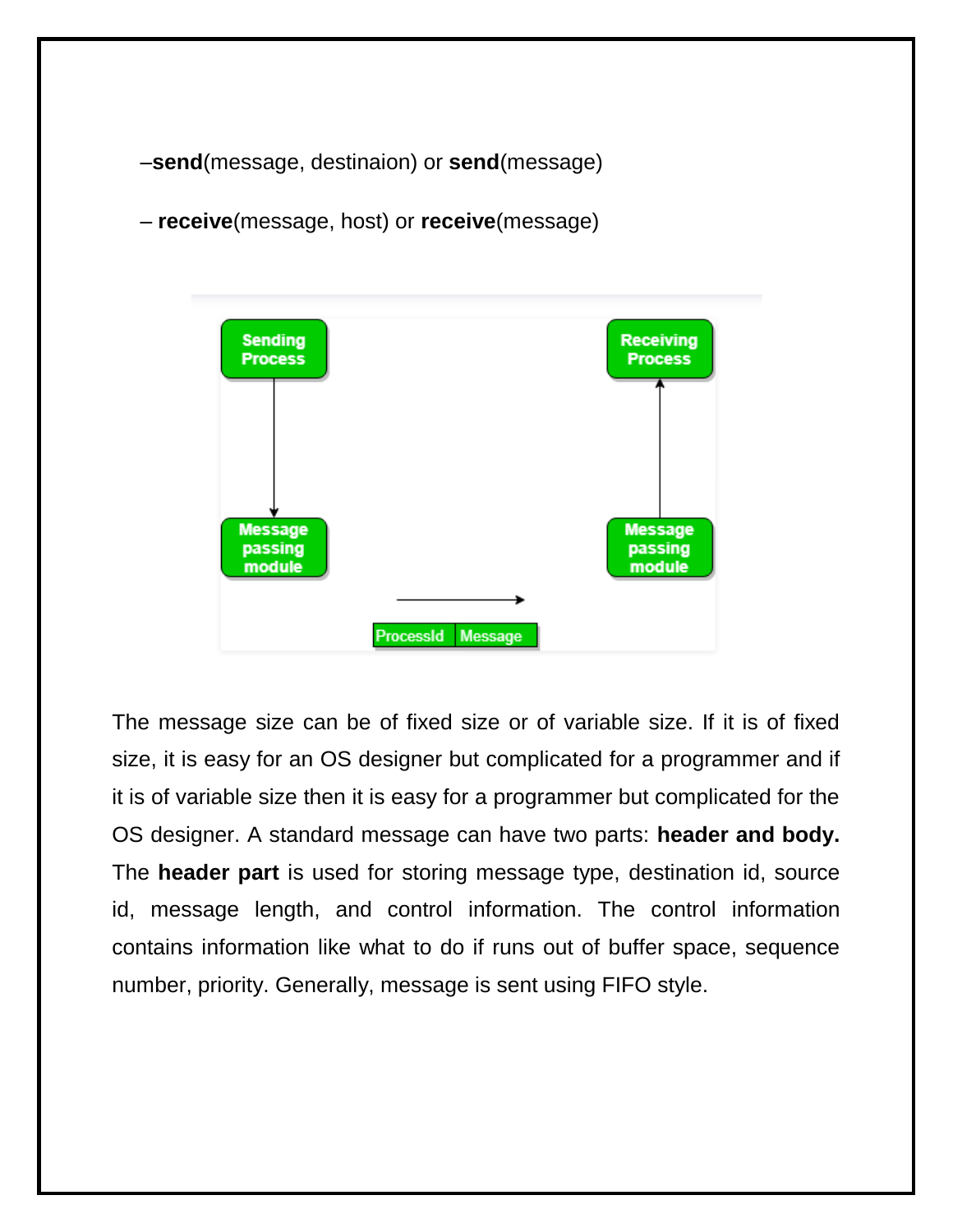# **Unit-IV: What is Memory Management?**

**Memory Management** is the process of controlling and coordinating computer memory, assigning portions known as blocks to various running programs to optimize the overall performance of the system.

It is the most important function of an operating system that manages primary memory. It helps processes to move back and forward between the main memory and execution disk. It helps OS to keep track of every memory location, irrespective of whether it is allocated to some process or it remains free.

### **Why Use Memory Management?**

Here, are reasons for using memory management:

- It allows you to check how much memory needs to be allocated to processes that decide which processor should get memory at what time.
- Tracks whenever inventory gets freed or unallocated. According to it will update the status.
- It allocates the space to application routines.
- It also make sure that these applications do not interfere with each other.
- Helps protect different processes from each other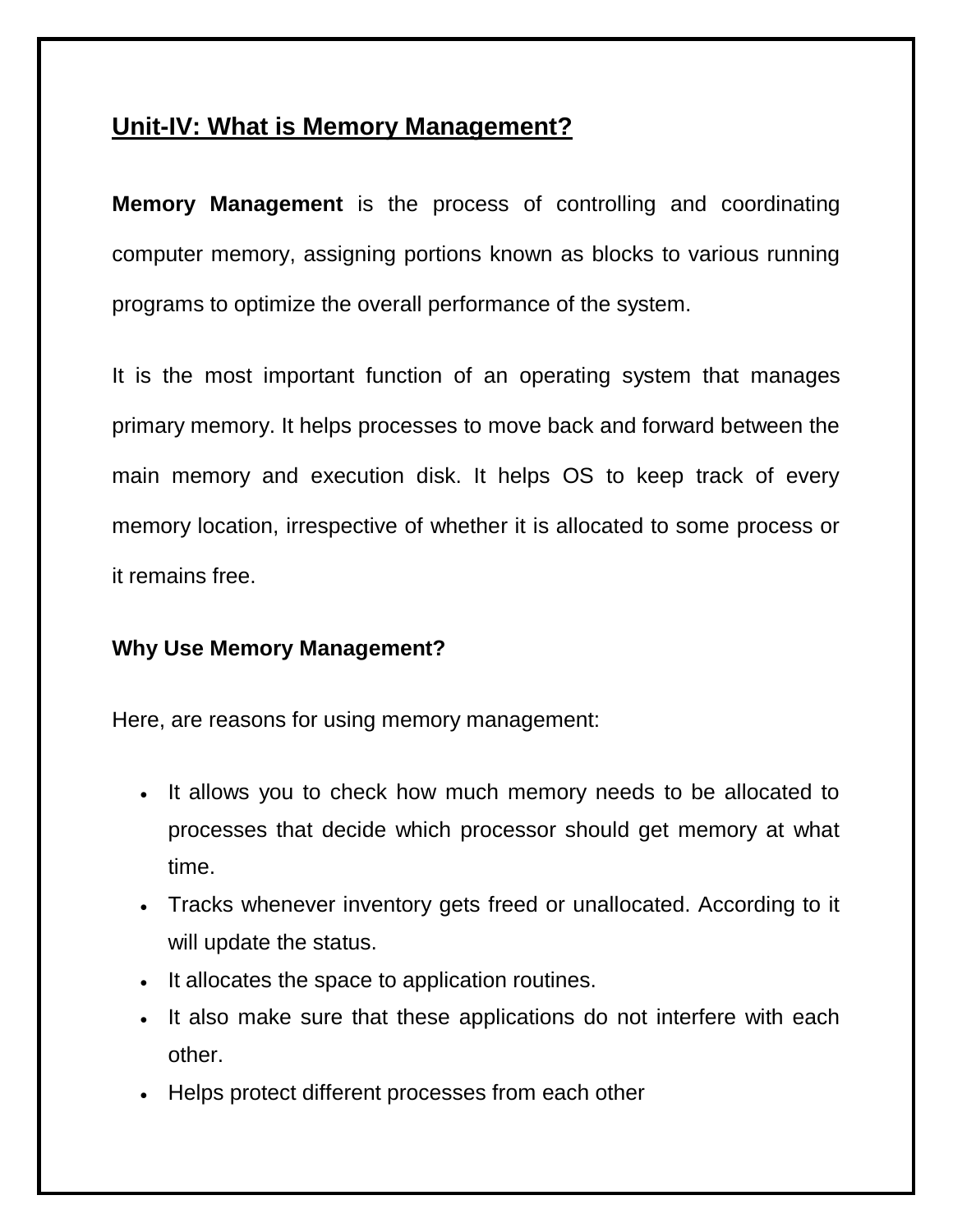It places the programs in memory so that memory is utilized to its full extent.

#### **Memory Management Techniques**

Here, are some most crucial memory management techniques:

### **Single Contiguous Allocation**

It is the easiest memory management technique. In this method, all types of computer's memory except a small portion which is reserved for the OS is available for one application. For example, MS-DOS operating system allocates memory in this way. An embedded system also runs on a single application.

### **Partitioned Allocation**

It divides primary memory into various memory partitions, which is mostly contiguous areas of memory. Every partition stores all the information for a specific task or job. This method consists of allotting a partition to a job when it starts & unallocate when it ends.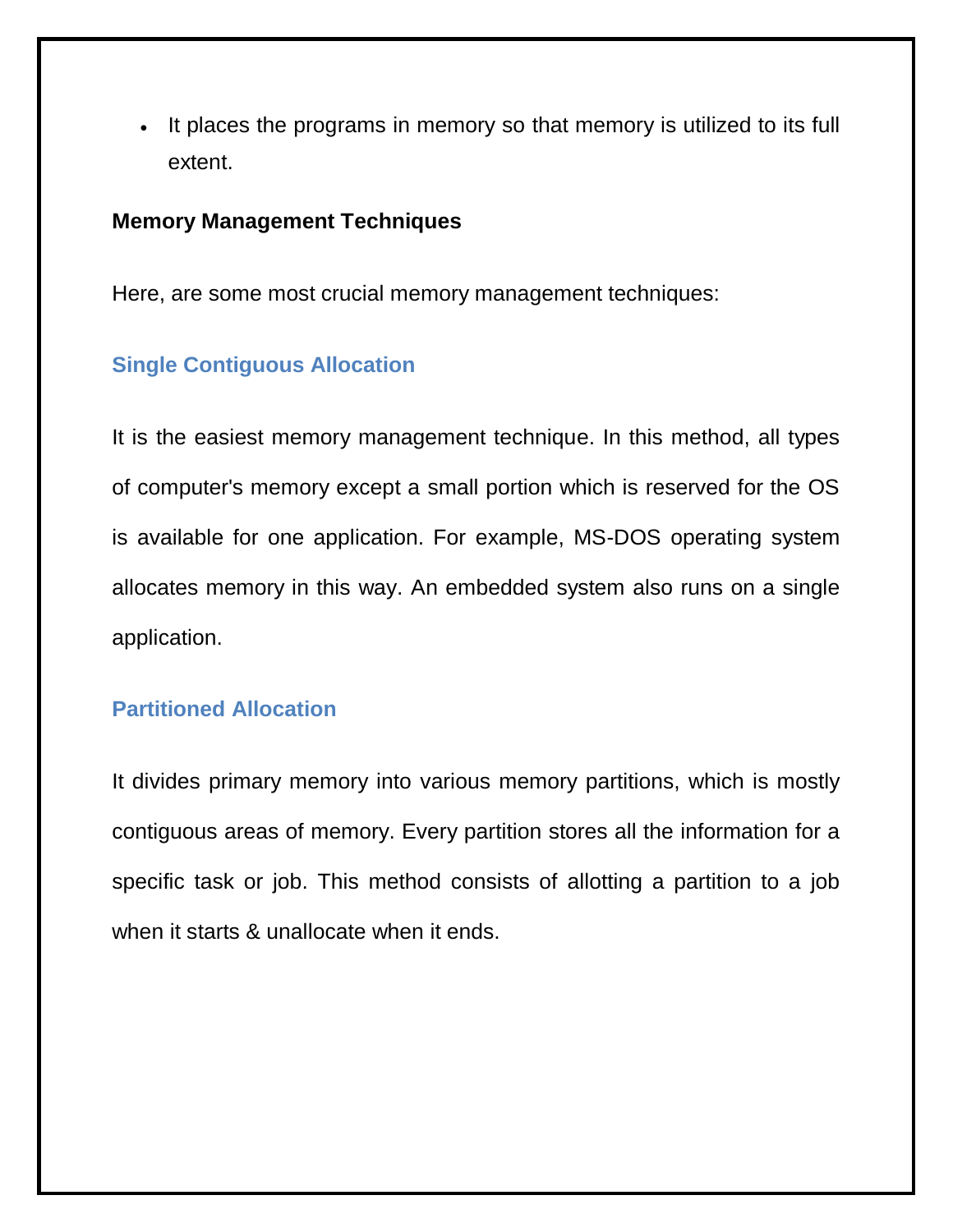#### **Paged Memory Management**

This method divides the computer's main memory into fixed-size units known as page frames. This hardware memory management unit maps pages into frames which should be allocated on a page basis.

#### **Segmented Memory Management**

Segmented memory is the only memory management method that does not provide the user's program with a linear and contiguous address space.

Segments need hardware support in the form of a segment table. It contains the physical address of the section in memory, size, and other data like access protection bits and status.

#### **What is Swapping?**

Swapping is a method in which the process should be swapped temporarily from the main memory to the backing store. It will be later brought back into the memory for continue execution.

Backing store is a hard disk or some other secondary storage device that should be big enough inorder to accommodate copies of all memory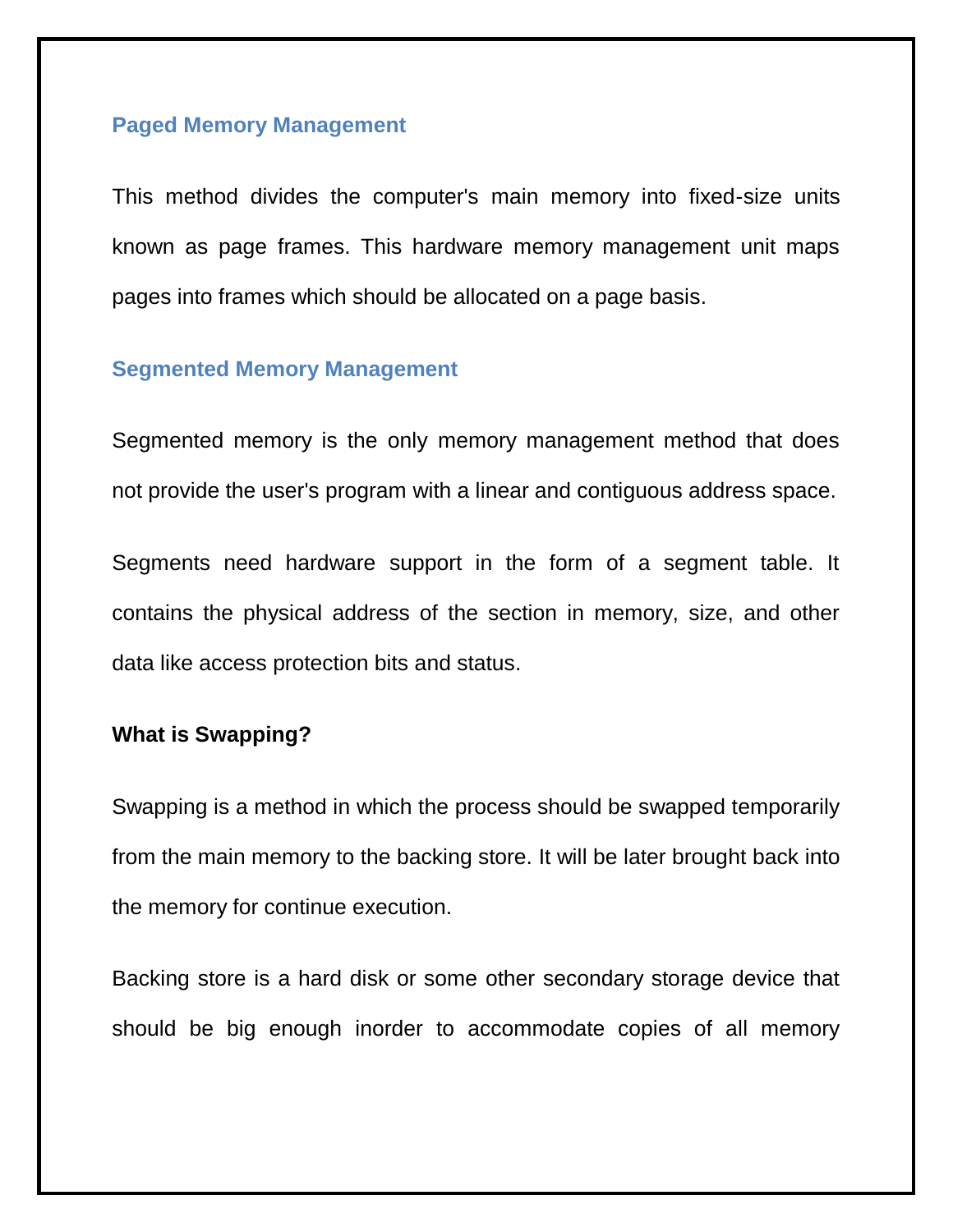images for all users. It is also capable of offering direct access to these memory images.



# **Benefits of Swapping**

Here, are major benefits/pros of swapping:

- It offers a higher degree of multiprogramming.
- Allows dynamic relocation. For example, if address binding at execution time is being used, then processes can be swap in different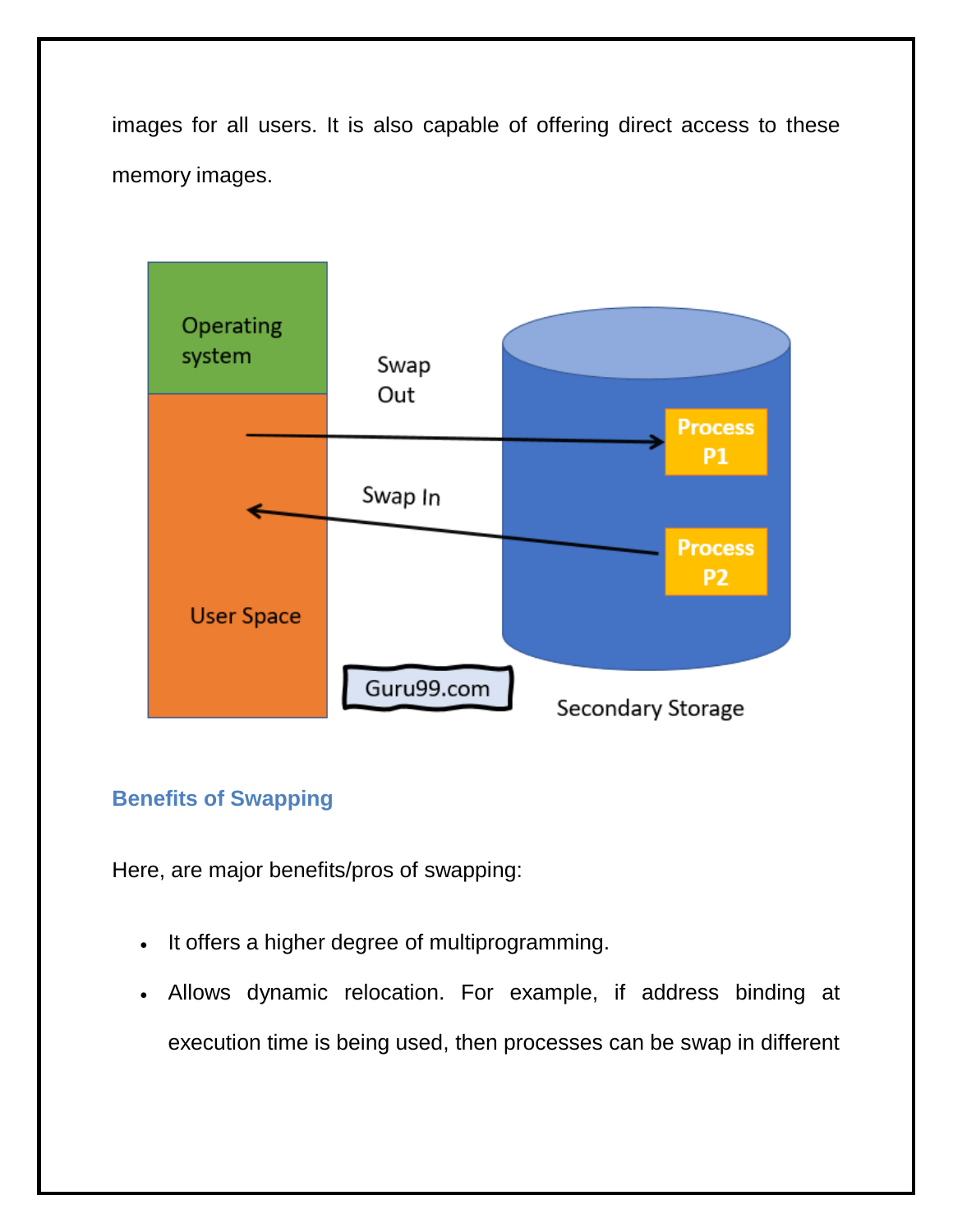locations. Else in case of compile and load time bindings, processes should be moved to the same location.

- It helps to get better utilization of memory.
- Minimum wastage of CPU time on completion so it can easily be applied to a priority-based scheduling method to improve its performance.

### **What is Memory allocation?**

Memory allocation is a process by which computer programs are assigned memory or space.

Here, main memory is divided into two types of partitions

- 1. **Low Memory** Operating system resides in this type of memory.
- 2. **High Memory** User processes are held in high memory.

# **Partition Allocation**

Memory is divided into different blocks or partitions. Each process is allocated according to the requirement. Partition allocation is an ideal method to avoid internal fragmentation.

Below are the various partition allocation schemes :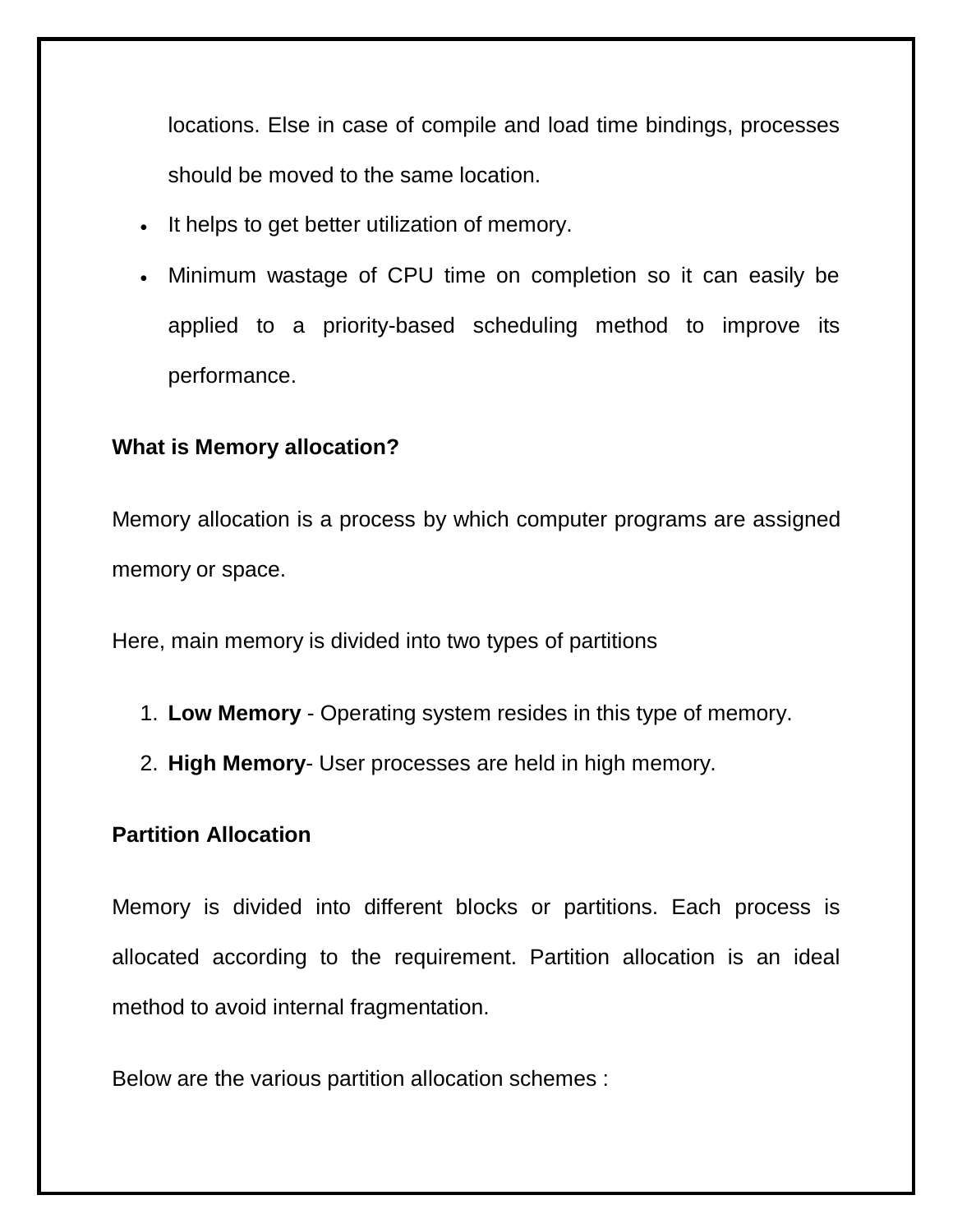- **First Fit:** In this type fit, the partition is allocated, which is the first sufficient block from the beginning of the main memory.
- **Best Fit:** It allocates the process to the partition that is the first smallest partition among the free partitions.
- **Worst Fit:** It allocates the process to the partition, which is the largest sufficient freely available partition in the main memory.
- **Next Fit:** It is mostly similar to the first Fit, but this Fit, searches for the first sufficient partition from the last allocation point.

#### **What is Paging?**

Paging is a storage mechanism that allows OS to retrieve processes from the secondary storage into the main memory in the form of pages. In the Paging method, the main memory is divided into small fixed-size blocks of physical memory, which is called frames. The size of a frame should be kept the same as that of a page to have maximum utilization of the main memory and to avoid external fragmentation. Paging is used for faster access to data, and it is a logical concept.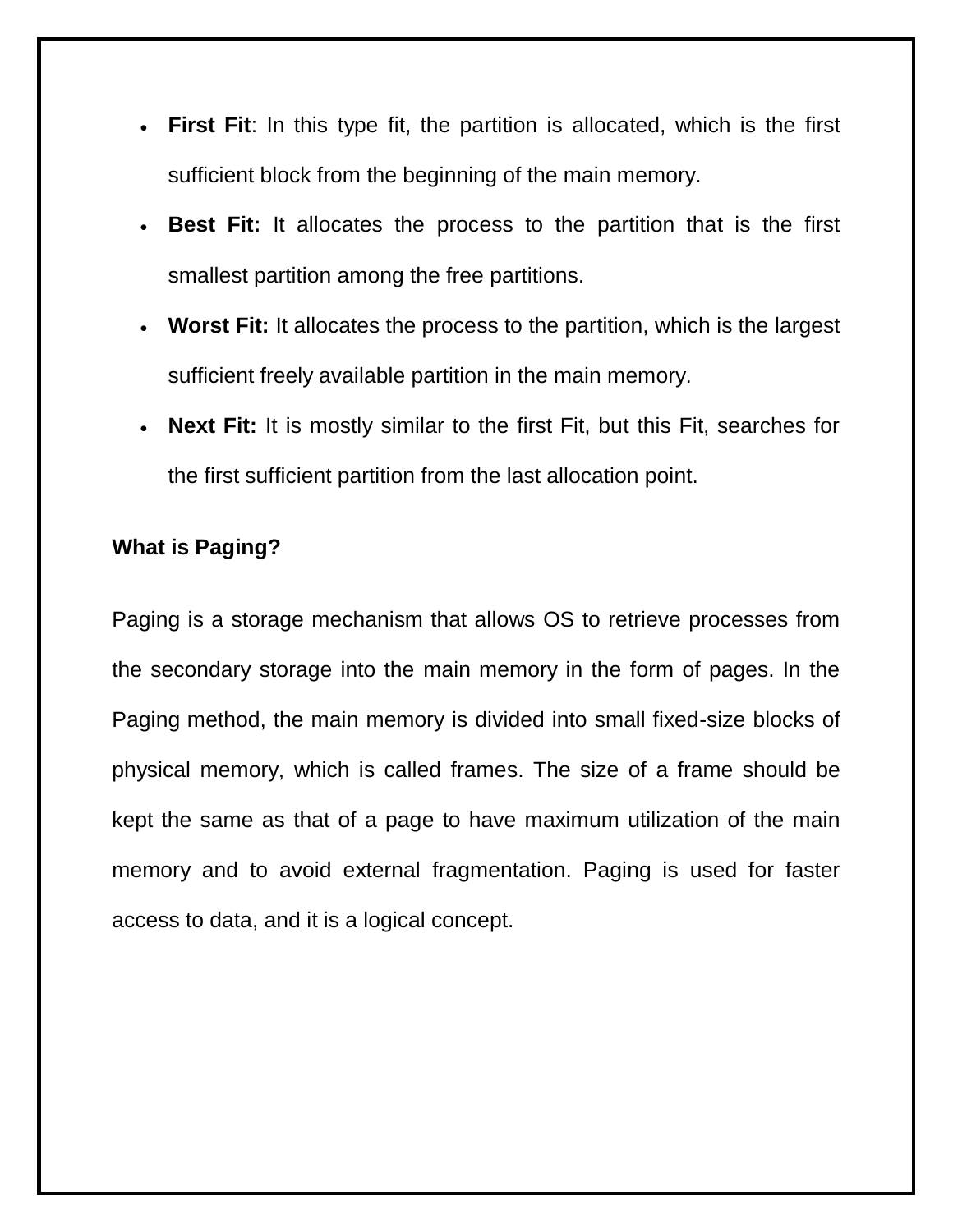#### **What is Fragmentation?**

Processes are stored and removed from memory, which creates free memory space, which are too small to use by other processes.

After sometimes, that processes not able to allocate to memory blocks because its small size and memory blocks always remain unused is called fragmentation. This type of problem happens during a dynamic memory allocation system when free blocks are quite small, so it is not able to fulfill any request.

Two types of Fragmentation methods are:

- 1. External fragmentation
- 2. Internal fragmentation
- External fragmentation can be reduced by rearranging memory contents to place all free memory together in a single block.
- The internal fragmentation can be reduced by assigning the smallest partition, which is still good enough to carry the entire process.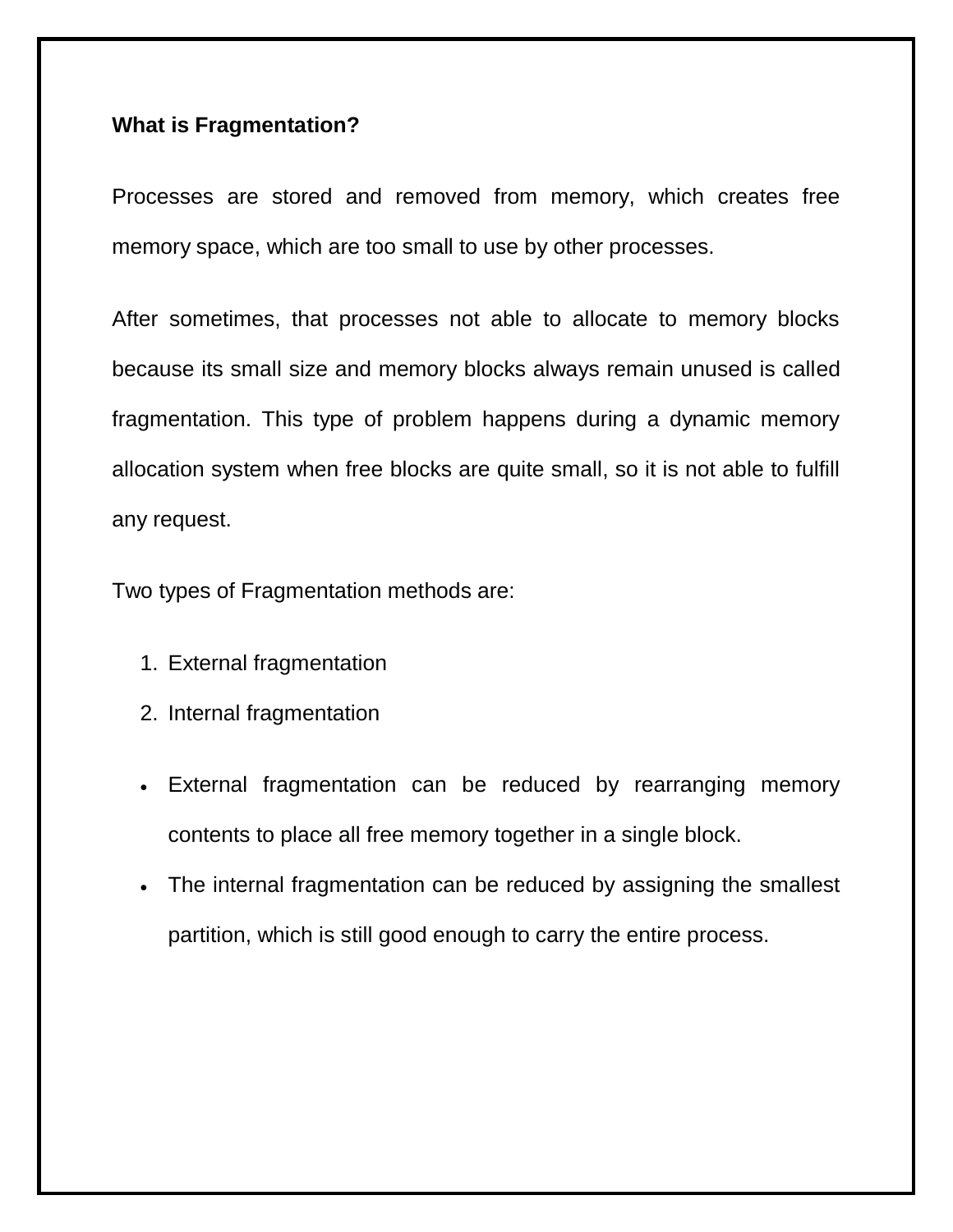#### **What is Segmentation?**

Segmentation method works almost similarly to paging. The only difference between the two is that segments are of variable-length, whereas, in the paging method, pages are always of fixed size.

A program segment includes the program's main function, data structures, utility functions, etc. The OS maintains a segment map table for all the processes. It also includes a list of free memory blocks along with its size, segment numbers, and its memory locations in the main memory or virtual memory.

#### **What is Dynamic Loading?**

Dynamic loading is a routine of a program which is not loaded until the program calls it. All routines should be contained on disk in a relocatable load format. The main program will be loaded into memory and will be executed. Dynamic loading also provides better memory space utilization.

### **What is Dynamic Linking?**

Linking is a method that helps OS to collect and merge various modules of code and data into a single executable file. The file can be loaded into memory and executed. OS can link system-level libraries into a program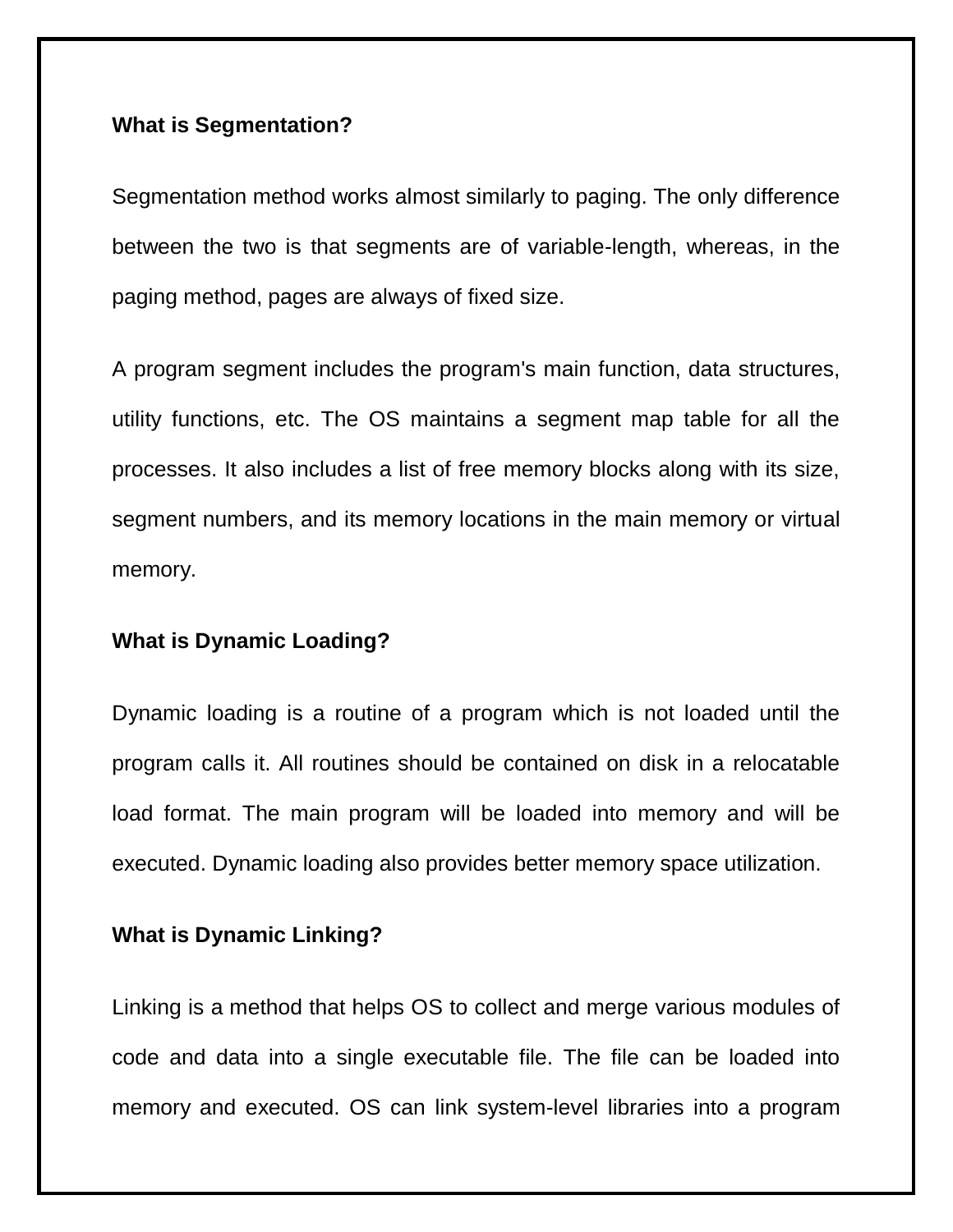that combines the libraries at load time. In Dynamic linking method, libraries are linked at execution time, so program code size can remain small.

# **Difference Between Static and Dynamic Loading**

| <b>Static Loading</b>                          | <b>Dynamic Loading</b>                                                     |
|------------------------------------------------|----------------------------------------------------------------------------|
| Static loading is used when you want           |                                                                            |
|                                                | to load your program statically. Then  In a Dynamically loaded program,    |
|                                                | at the time of compilation, the entire references will be provided and the |
|                                                | program will be linked and compiled loading will be done at the time of    |
| without need of any external module execution. |                                                                            |
| or program dependency.                         |                                                                            |
|                                                | At loading time, the entire program is Routines of the library are loaded  |
|                                                | loaded into memory and starts its into memory only when they are           |
| execution.                                     | required in the program.                                                   |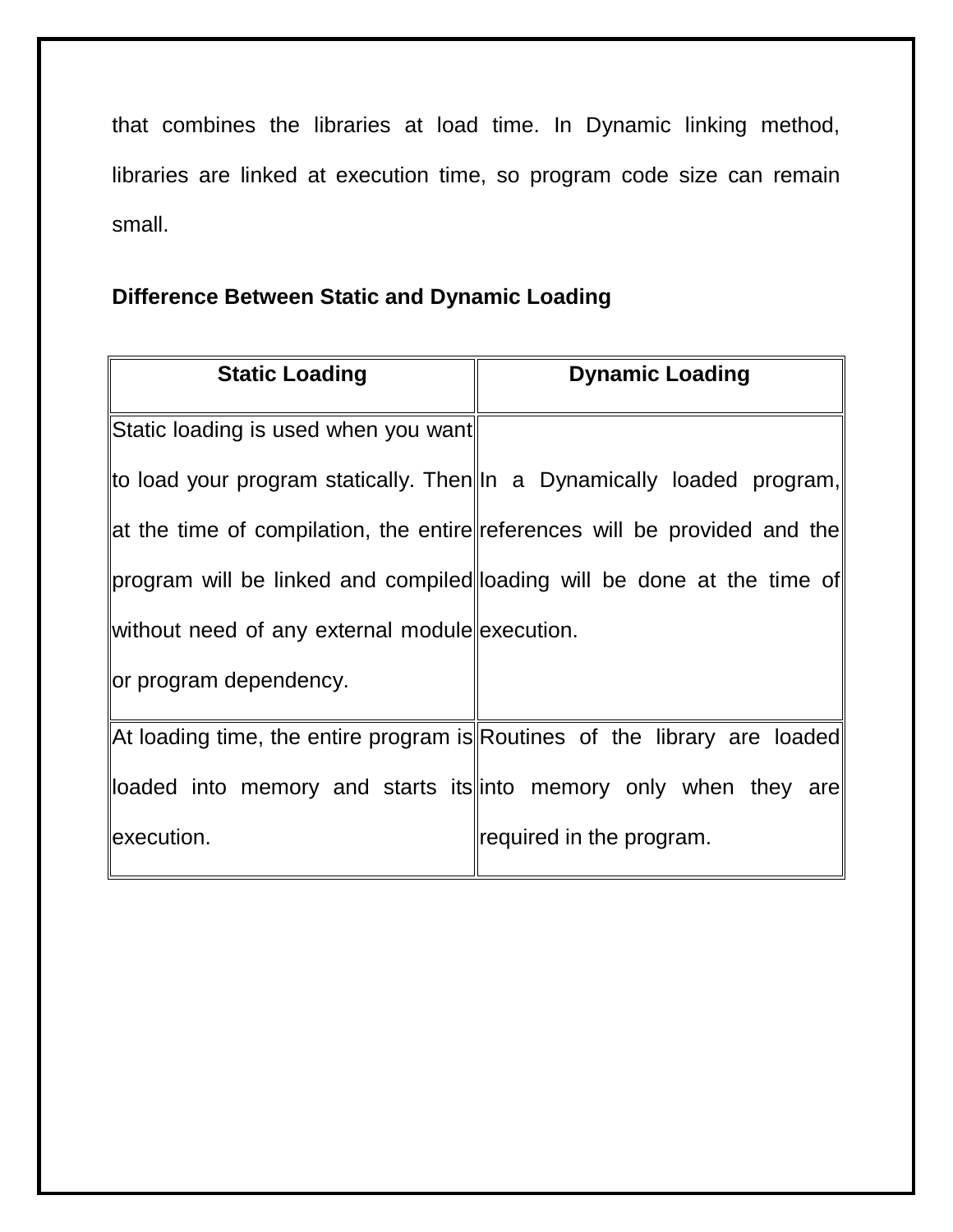# **Difference Between Static and Dynamic Linking**

Here, are main difference between Static vs. Dynamic Linking:

| <b>Static Linking</b>                   | Dynamic Linking                         |
|-----------------------------------------|-----------------------------------------|
|                                         |                                         |
|                                         | When dynamic linking is used, it does   |
| Static linking is used to combine all   |                                         |
|                                         | ∥not need to link the actual module or∥ |
| other modules, which are required       |                                         |
|                                         | library with the program. Instead of it |
| single∥<br>into a<br>program<br>by<br>a |                                         |
|                                         | a reference to the dynamic<br>lluse     |
| executable code. This helps OS          |                                         |
|                                         | module provided at the time<br>ofl      |
| prevent any runtime dependency.         | compilation and linking.                |
|                                         |                                         |

# **What is Virtual Memory?**

Virtual Memory is a space where large programs can store themselves in form of pages while their execution and only the required pages or portions of processes are loaded into the main memory. This technique is useful as large virtual memory is provided for user programs when a very small physical memory is there.

In real scenarios, most processes never need all their pages at once, for following reasons :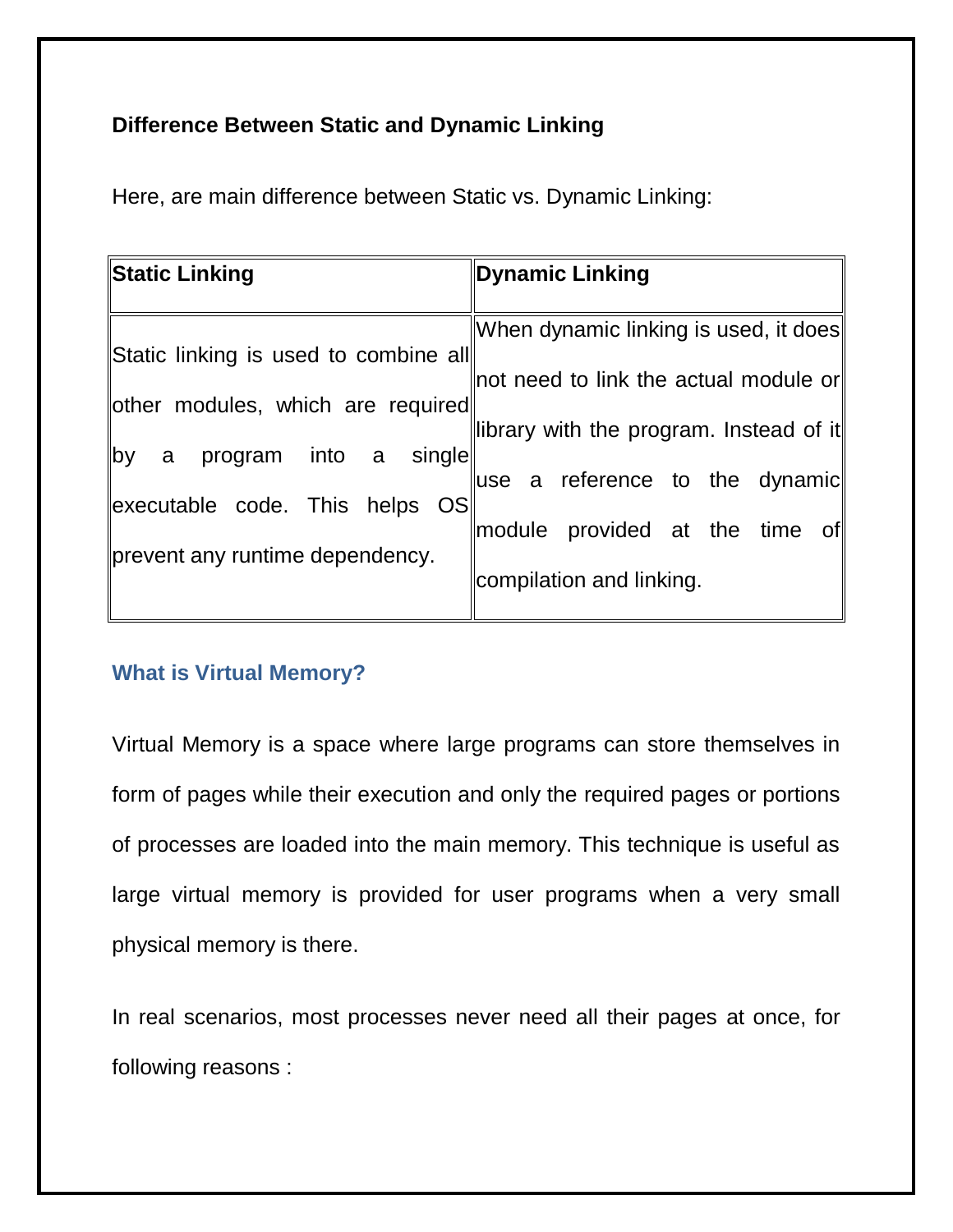- Error handling code is not needed unless that specific error occurs, some of which are quite rare.
- Arrays are often over-sized for worst-case scenarios, and only a small fraction of the arrays are actually used in practice.
- Certain features of certain programs are rarely used.

# **Benefits of having Virtual Memory**

- 1. Large programs can be written, as virtual space available is huge compared to physical memory.
- 2. Less I/O required, leads to faster and easy swapping of processes.
- 3. More physical memory available, as programs are stored on virtual memory, so they occupy very less space on actual physical memory.

# **What is Demand Paging?**

The basic idea behind demand paging is that when a process is swapped in, its pages are not swapped in all at once. Rather they are swapped in only when the process needs them(On demand). This is termed as lazy swapper, although a pager is a more accurate term.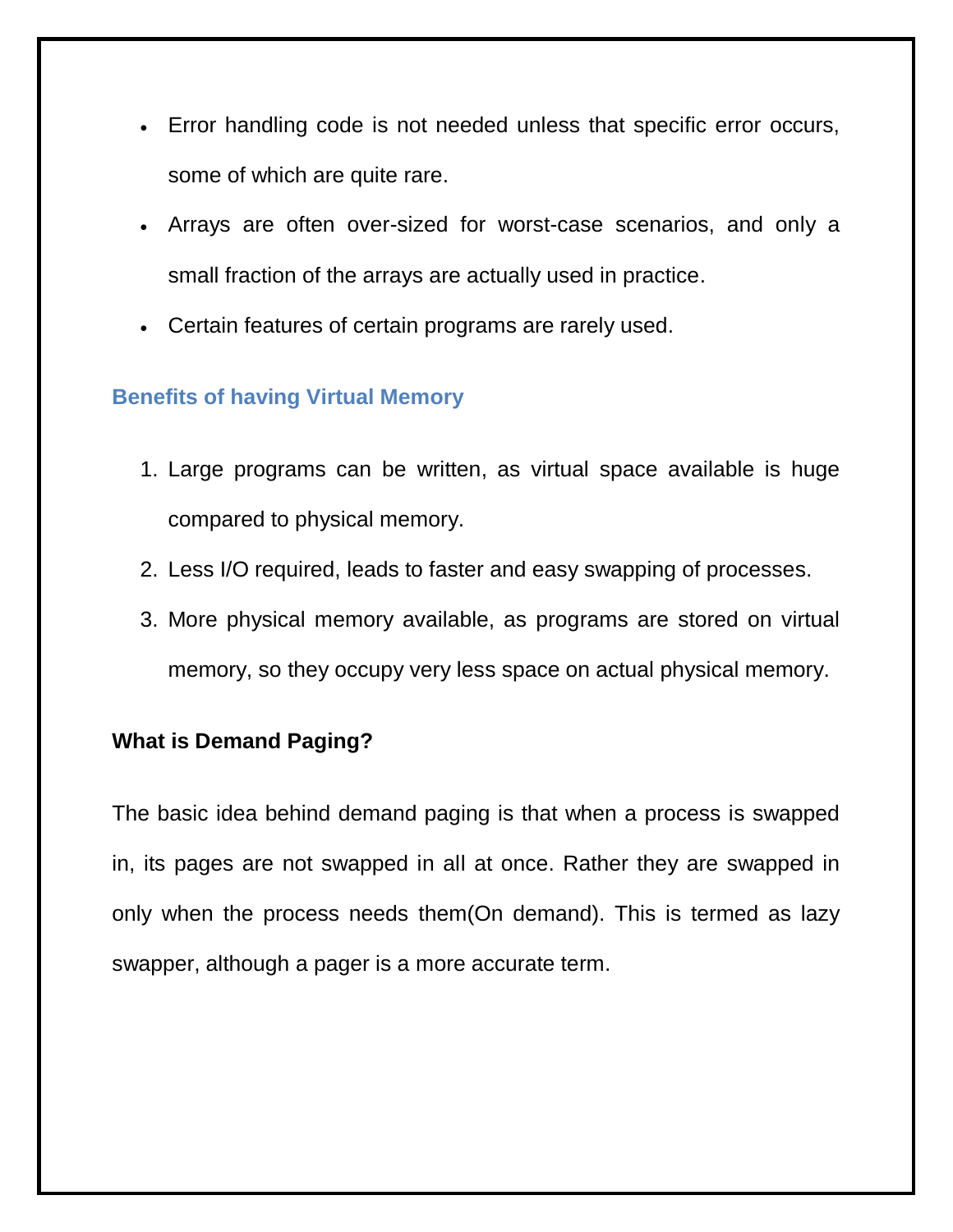

Initially only those pages are loaded which will be required the process immediately.

The pages that are not moved into the memory, are marked as invalid in the page table. For an invalid entry the rest of the table is empty. In case of pages that are loaded in the memory, they are marked as valid along with the information about where to find the swapped out page.

When the process requires any of the page that is not loaded into the memory, a page fault trap is triggered and following steps are followed,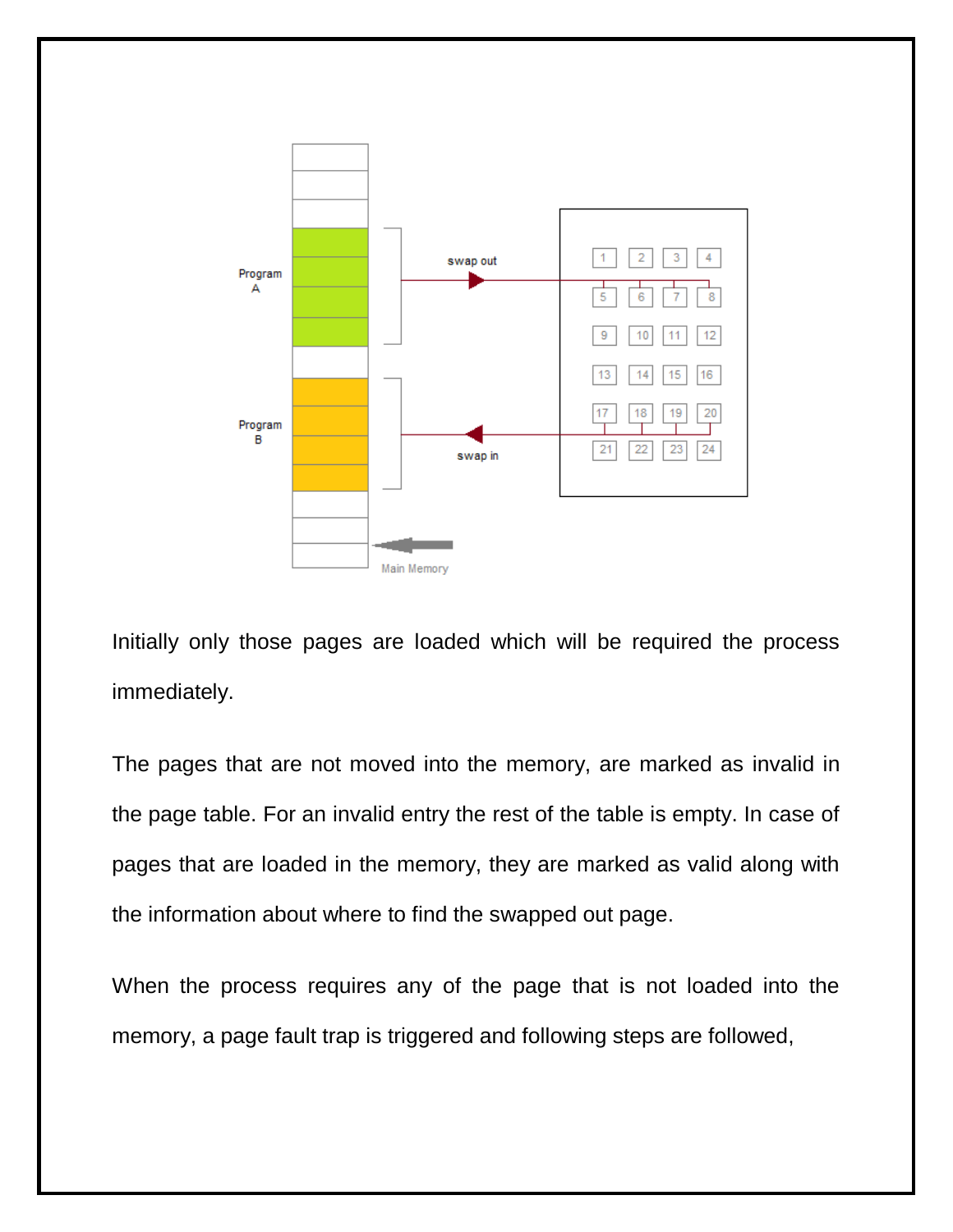- 1. The memory address which is requested by the process is first checked, to verify the request made by the process.
- 2. If its found to be invalid, the process is terminated.
- 3. In case the request by the process is valid, a free frame is located, possibly from a free-frame list, where the required page will be moved.
- 4. A new operation is scheduled to move the necessary page from disk to the specified memory location. ( This will usually block the process on an I/O wait, allowing some other process to use the CPU in the meantime. )
- 5. When the I/O operation is complete, the process's page table is updated with the new frame number, and the invalid bit is changed to valid.
- 6. The instruction that caused the page fault must now be restarted from the beginning.

There are cases when no pages are loaded into the memory initially, pages are only loaded when demanded by the process by generating page faults. This is called **Pure Demand Paging**.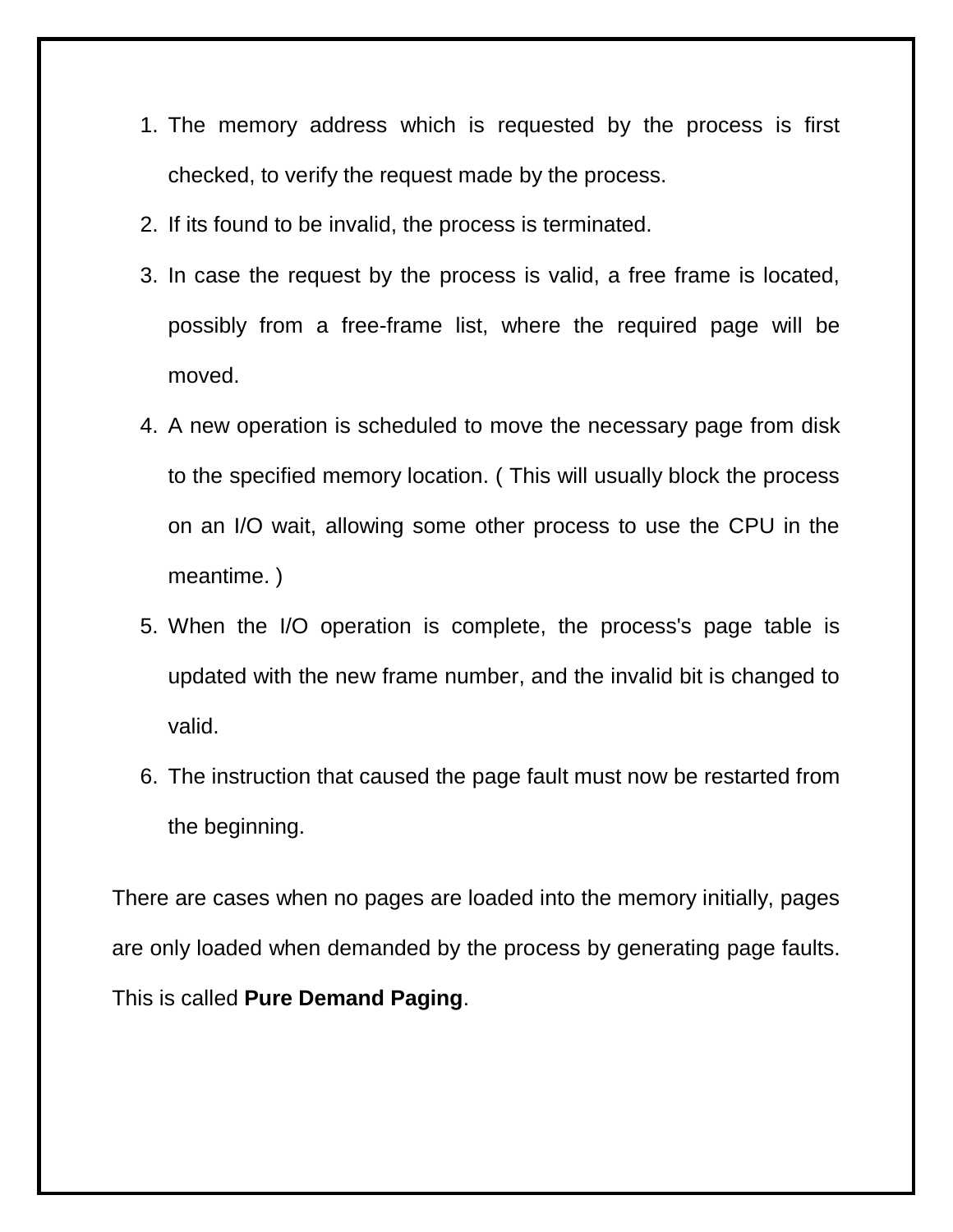The only major issue with Demand Paging is, after a new page is loaded, the process starts execution from the beginning. Its is not a big issue for small programs, but for larger programs it affects performance drastically.

### **Page Replacement**

As studied in Demand Paging, only certain pages of a process are loaded initially into the memory. This allows us to get more number of processes into the memory at the same time. but what happens when a process requests for more pages and no free memory is available to bring them in. Following steps can be taken to deal with this problem-

- 1. Put the process in the wait queue, until any other process finishes its execution thereby freeing frames.
- 2. Or, remove some other process completely from the memory to free frames.
- 3. Or, find some pages that are not being used right now, move them to the disk to get free frames. This technique is called **Page replacement** and is most commonly used. We have some great algorithms to carry on page replacement efficiently.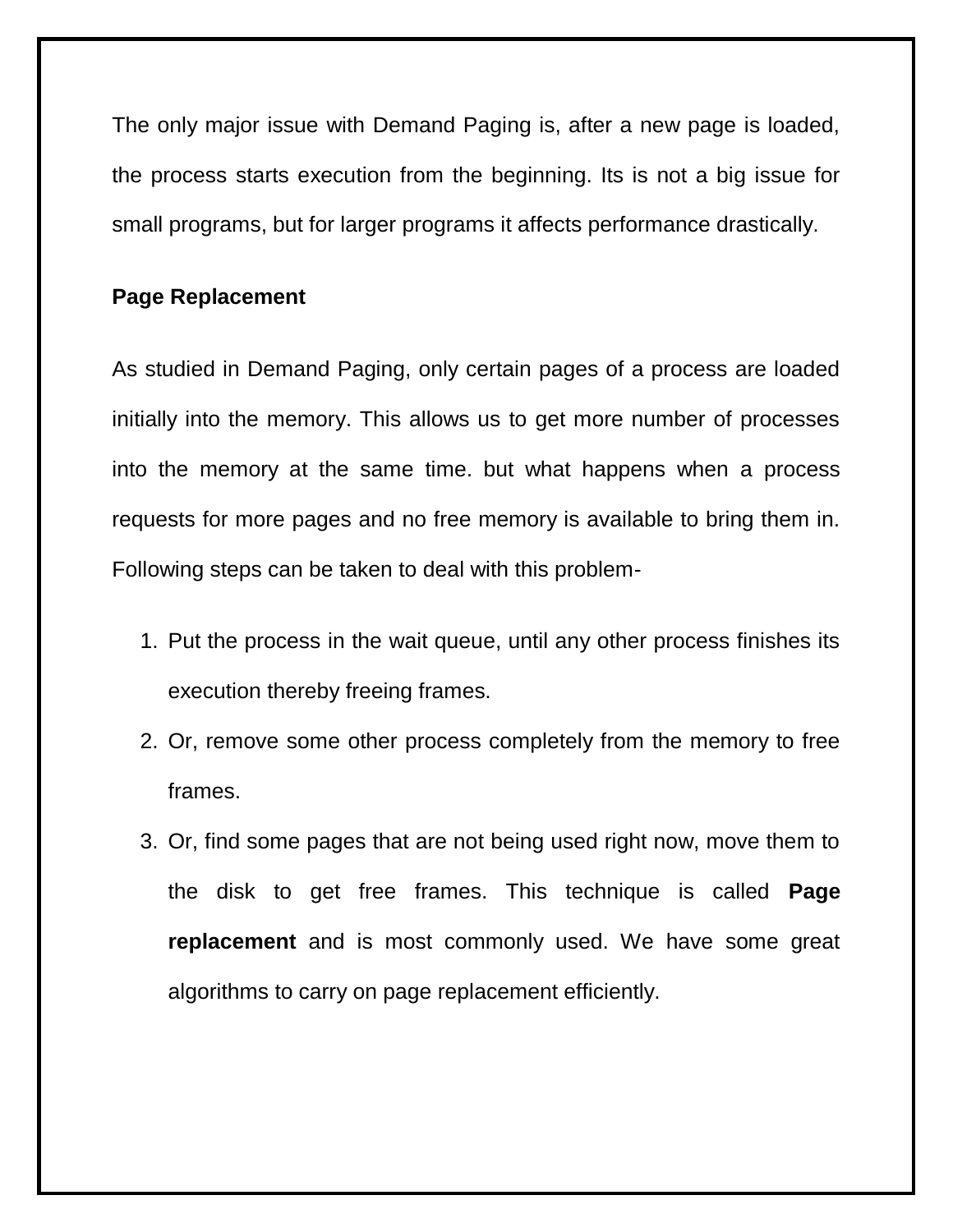### **Basic Page Replacement**

- Find the location of the page requested by ongoing process on the disk.
- Find a free frame. If there is a free frame, use it. If there is no free frame, use a page-replacement algorithm to select any existing frame to be replaced, such frame is known as **victim frame**.
- Write the victim frame to disk. Change all related page tables to indicate that this page is no longer in memory.
- Move the required page and store it in the frame. Adjust all related page and frame tables to indicate the change.
- Restart the process that was waiting for this page.

# **FIFO Page Replacement**

- A very simple way of Page replacement is FIFO (First in First Out)
- As new pages are requested and are swapped in, they are added to tail of a queue and the page which is at the head becomes the victim.
- Its not an effective way of page replacement but can be used for small systems.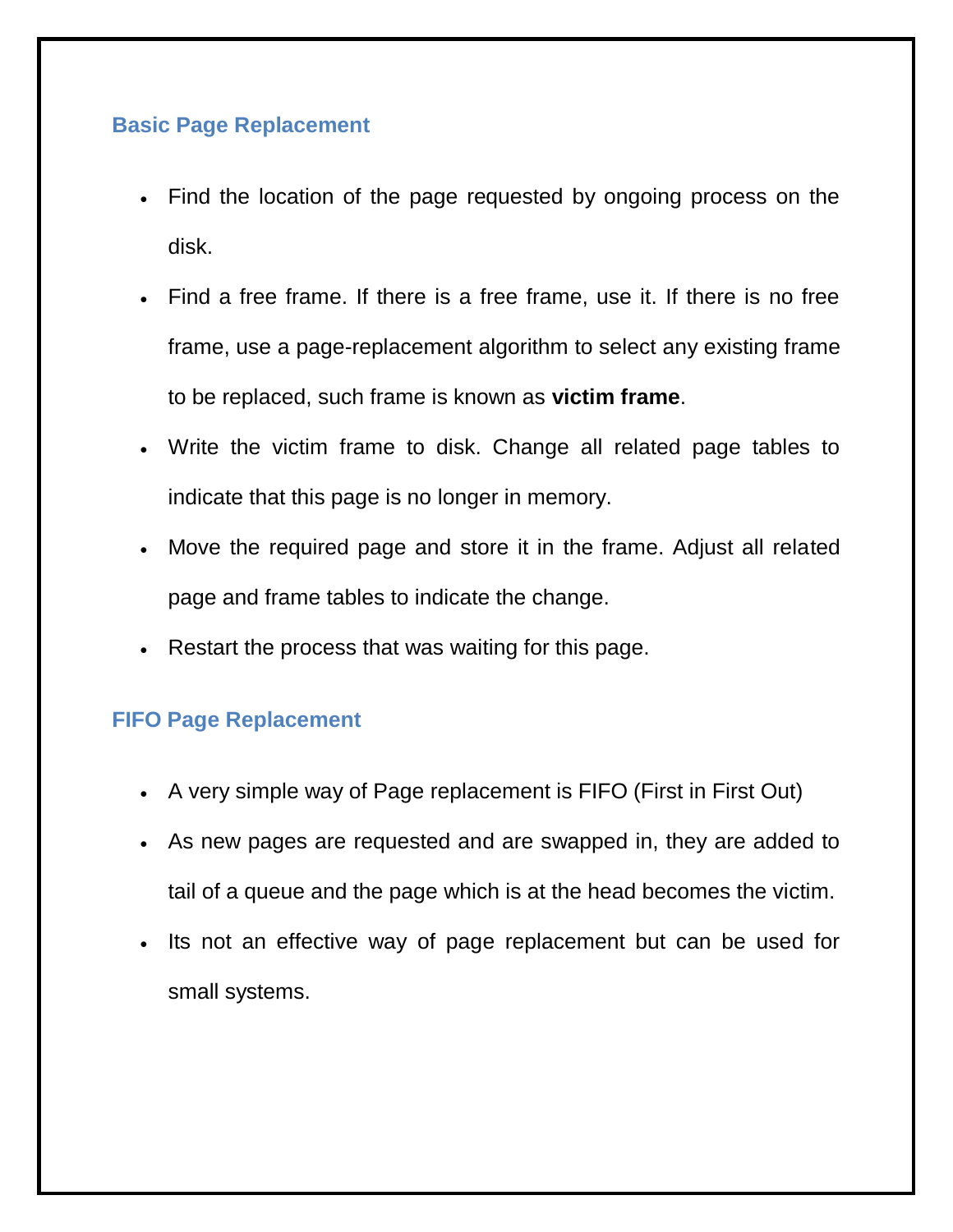#### **LRU Page Replacement**

Below is a video, which will explain LRU Page replacement algorithm in details with an example.

### **Thrashing**

A process that is spending more time paging than executing is said to be thrashing. In other words it means, that the process doesn't have enough frames to hold all the pages for its execution, so it is swapping pages in and out very frequently to keep executing. Sometimes, the pages which will be required in the near future have to be swapped out.

Initially when the CPU utilization is low, the process scheduling mechanism, to increase the level of multiprogramming loads multiple processes into the memory at the same time, allocating a limited amount of frames to each process. As the memory fills up, process starts to spend a lot of time for the required pages to be swapped in, again leading to low CPU utilization because most of the proccesses are waiting for pages. Hence the scheduler loads more processes to increase CPU utilization, as this continues at a point of time the complete system comes to a stop.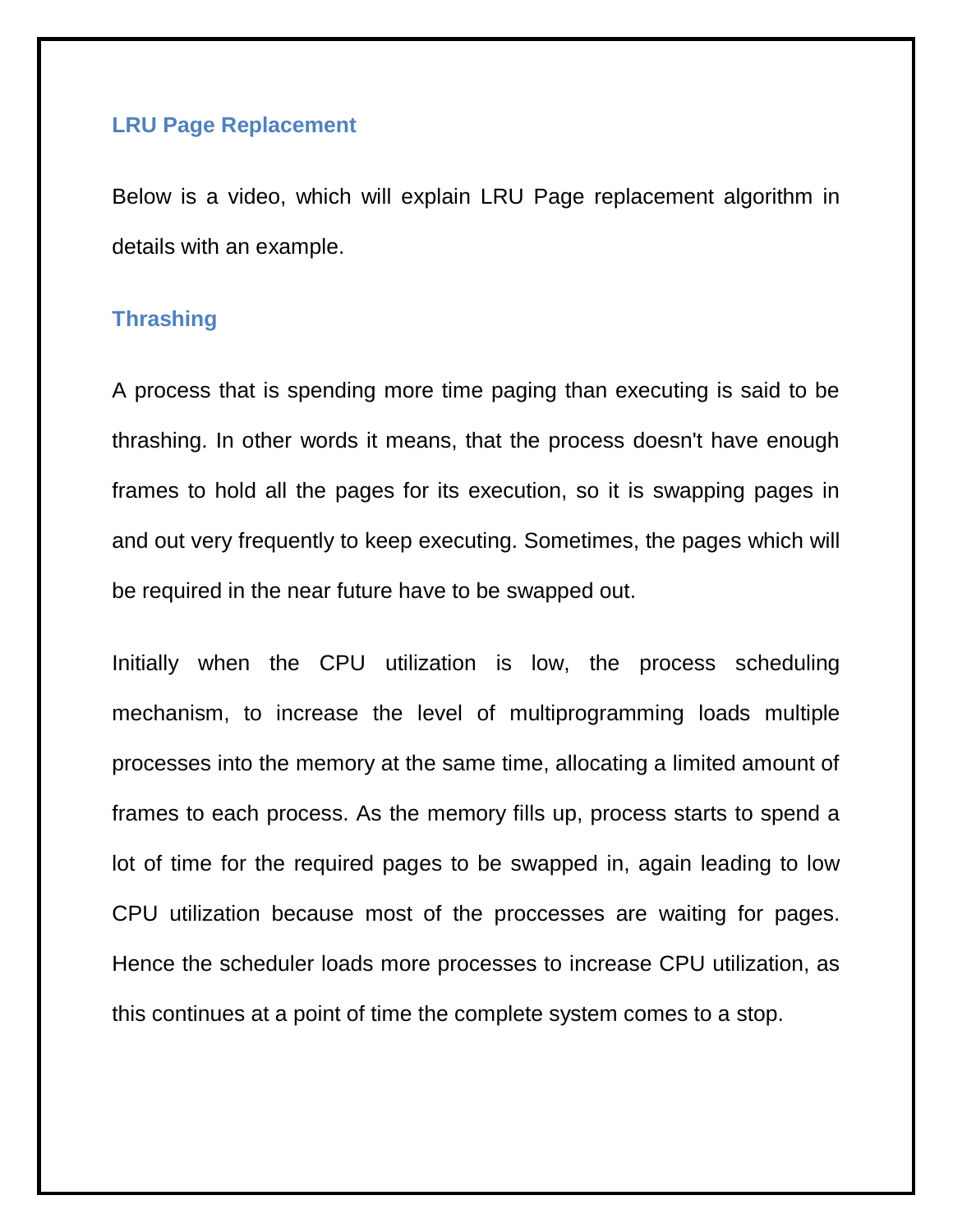# **Unit-V: Device Management**

One of the important jobs of an Operating System is to manage various I/O devices including mouse, keyboards, touch pad, disk drives, display adapters, USB devices, Bit-mapped screen, LED, Analog-to-digital converter, On/off switch, network connections, audio I/O, printers etc.

An I/O system is required to take an application I/O request and send it to the physical device, then take whatever response comes back from the device and send it to the application. I/O devices can be divided into two categories −

- **Block devices** − A block device is one with which the driver communicates by sending entire blocks of data. For example, Hard disks, USB cameras, Disk-On-Key etc.
- **Character devices** − A character device is one with which the driver communicates by sending and receiving single characters (bytes,). For example, serial ports, parallel ports, sounds cards etc

# **Device Controllers**

Device drivers are software modules that can be plugged into an OS to handle a particular device. Operating System takes help from device drivers to handle all I/O devices.

The Device Controller works like an interface between a device and a device driver. I/O units (Keyboard, mouse, printer, etc.) typically consist of a mechanical component and an electronic component where electronic component is called the device controller.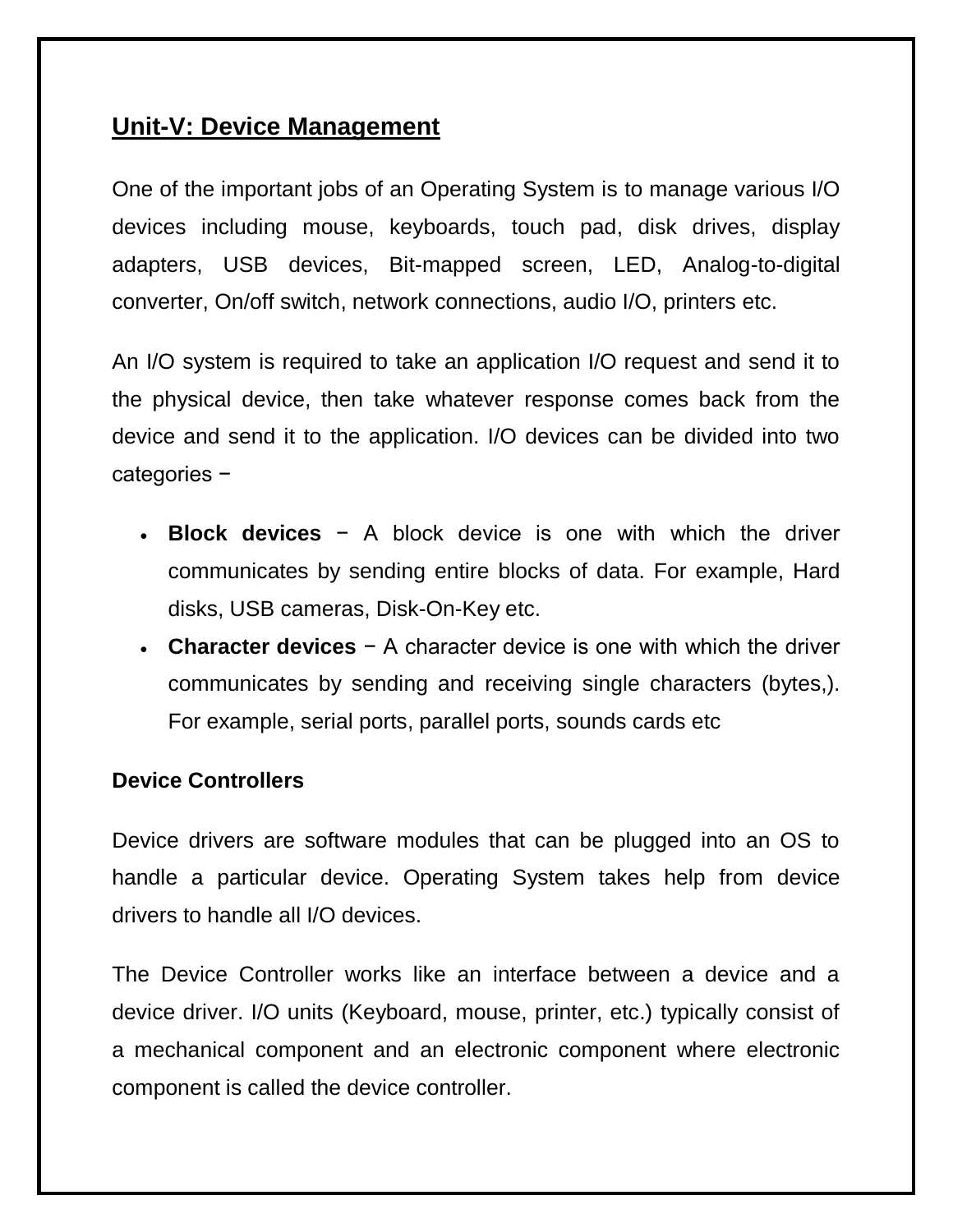There is always a device controller and a device driver for each device to communicate with the Operating Systems. A device controller may be able to handle multiple devices. As an interface its main task is to convert serial bit stream to block of bytes, perform error correction as necessary.

Any device connected to the computer is connected by a plug and socket, and the socket is connected to a device controller. Following is a model for connecting the CPU, memory, controllers, and I/O devices where CPU and device controllers all use a common bus for communication.



### **Input Output Software**

I/O software is often organized in the following layers −

 **User Level Libraries** − This provides simple interface to the user program to perform input and output. For example, **stdio.h, iostream.h** is a library provided by C and C++ programming languages.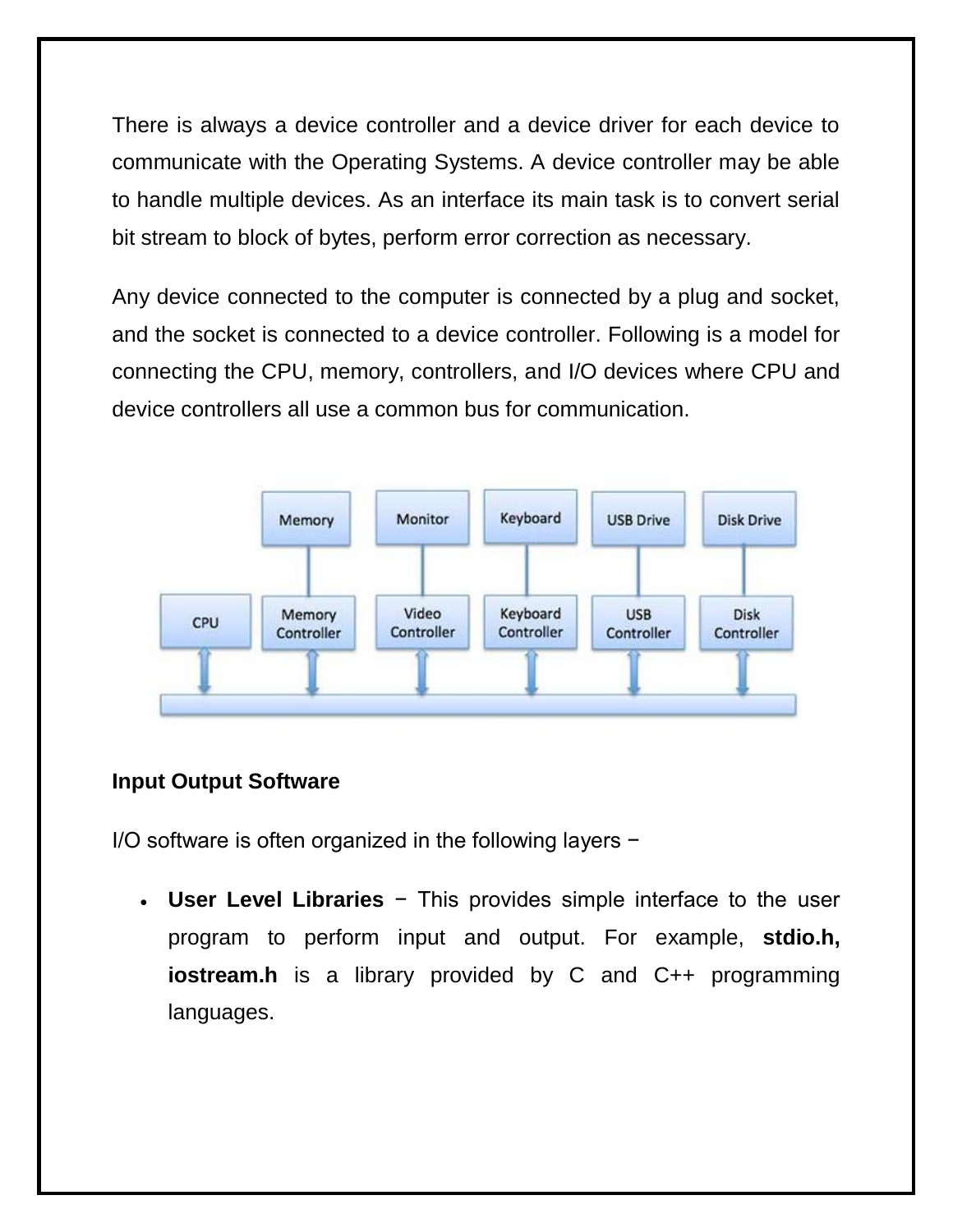- **Kernel Level Modules** − This provides device driver to interact with the device controller and device independent I/O modules used by the device drivers.
- **Hardware** − This layer includes actual hardware and hardware controller which interact with the device drivers and makes hardware alive.

A key concept in the design of I/O software is that it should be device independent where it should be possible to write programs that can access any I/O device without having to specify the device in advance. For example, a program that reads a file as input should be able to read a file on a floppy disk, on a hard disk, or on a CD-ROM, without having to modify the program for each different device.

#### **Device Drivers**

Device drivers are software modules that can be plugged into an OS to handle a particular device. Operating System takes help from device drivers to handle all I/O devices. Device drivers encapsulate devicedependent code and implement a standard interface in such a way that code contains device-specific register reads/writes. Device driver, is generally written by the device's manufacturer and delivered along with the device on a CD-ROM.

A device driver performs the following jobs −

- To accept request from the device independent software above to it.
- Interact with the device controller to take and give I/O and perform required error handling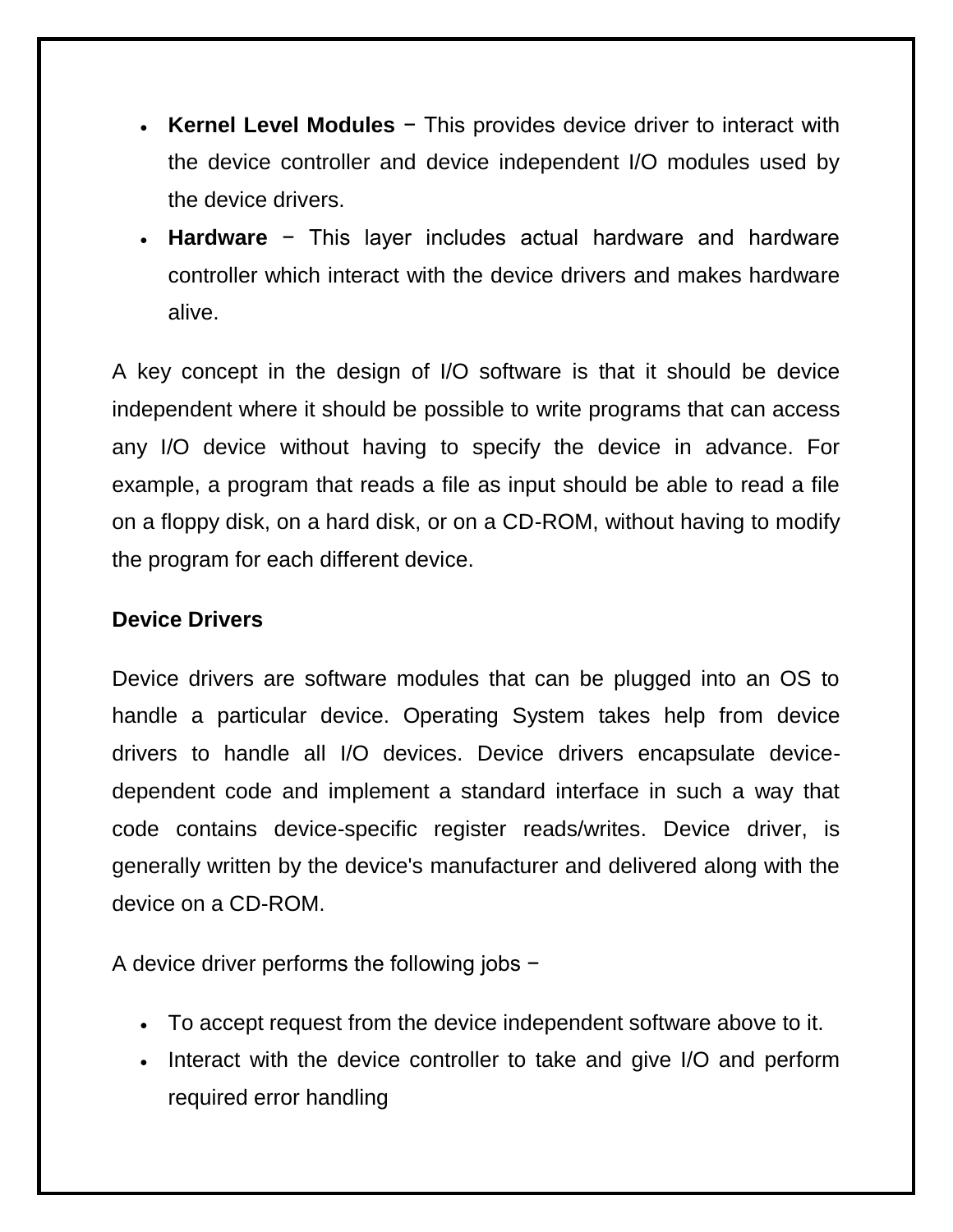Making sure that the request is executed successfully

How a device driver handles a request is as follows: Suppose a request comes to read a block N. If the driver is idle at the time a request arrives, it starts carrying out the request immediately. Otherwise, if the driver is already busy with some other request, it places the new request in the queue of pending requests.

#### **Interrupt handlers**

An interrupt handler, also known as an interrupt service routine or ISR, is a piece of software or more specifically a callback function in an operating system or more specifically in a device driver, whose execution is triggered by the reception of an interrupt.

When the interrupt happens, the interrupt procedure does whatever it has to in order to handle the interrupt, updates data structures and wakes up process that was waiting for an interrupt to happen.

The interrupt mechanism accepts an address  $-$  a number that selects a specific interrupt handling routine/function from a small set. In most architectures, this address is an offset stored in a table called the interrupt vector table. This vector contains the memory addresses of specialized interrupt handlers.

### **Device-Independent I/O Software**

The basic function of the device-independent software is to perform the I/O functions that are common to all devices and to provide a uniform interface to the user-level software. Though it is difficult to write completely device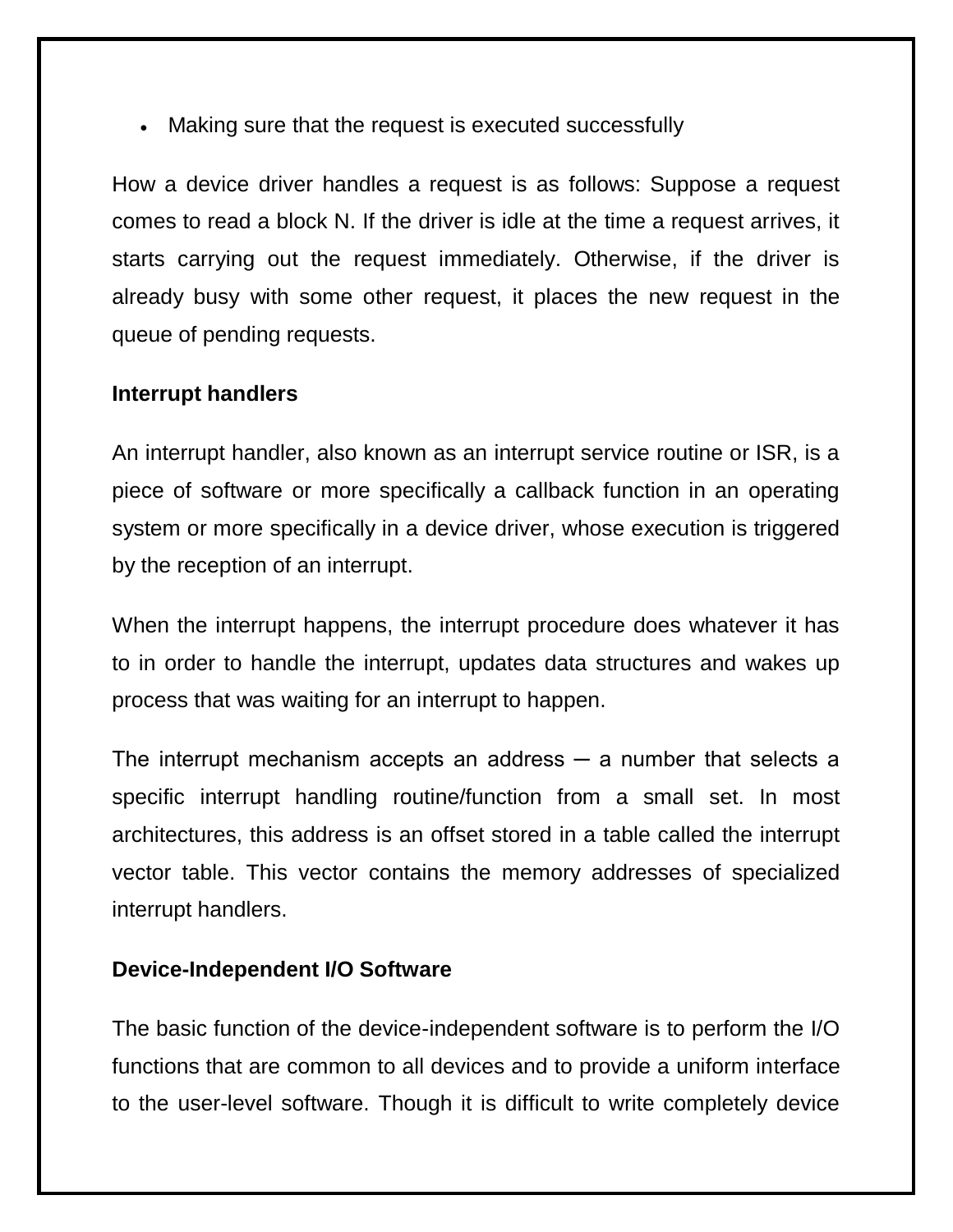independent software but we can write some modules which are common among all the devices.

Following is a list of functions of device-independent I/O Software −

- Uniform interfacing for device drivers
- Device naming Mnemonic names mapped to Major and Minor device numbers
- Device protection
- Providing a device-independent block size
- Buffering because data coming off a device cannot be stored in final destination.
- Storage allocation on block devices
- Allocation and releasing dedicated devices
- Error Reporting

# **User-Space I/O Software**

These are the libraries which provide richer and simplified interface to access the functionality of the kernel or ultimately interactive with the device drivers. Most of the user-level I/O software consists of library procedures with some exception like spooling system which is a way of dealing with dedicated I/O devices in a multiprogramming system.

I/O Libraries (e.g., stdio) are in user-space to provide an interface to the OS resident device-independent I/O SW. For example putchar(), getchar(), printf() and scanf() are example of user level I/O library stdio available in C programming.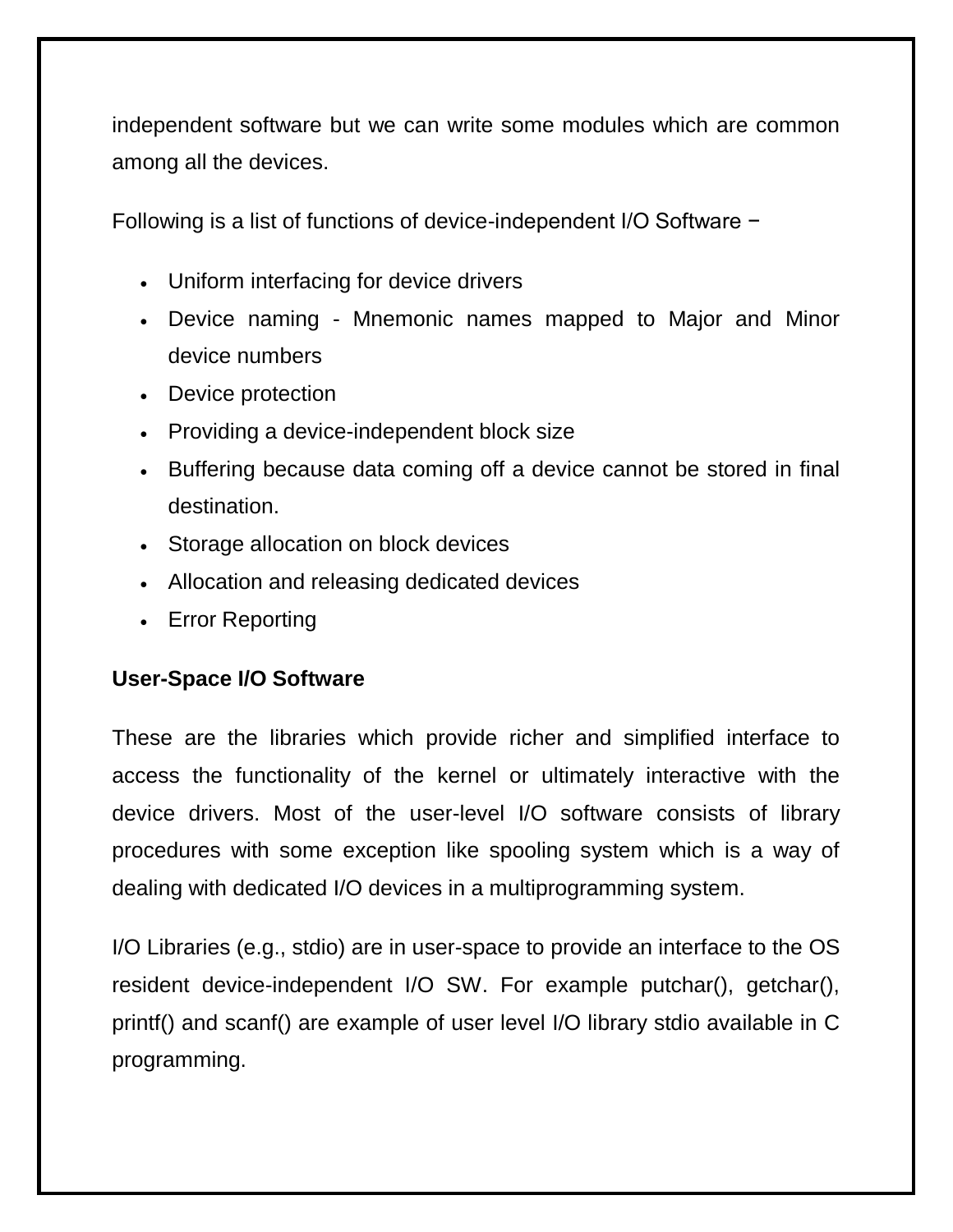### **Kernel I/O Subsystem**

Kernel I/O Subsystem is responsible to provide many services related to  $I/O$ .

Following are some of the services provided.

- **Scheduling** − Kernel schedules a set of I/O requests to determine a good order in which to execute them. When an application issues a blocking I/O system call, the request is placed on the queue for that device. The Kernel I/O scheduler rearranges the order of the queue to improve the overall system efficiency and the average response time experienced by the applications.
- **Buffering** − Kernel I/O Subsystem maintains a memory area known as **buffer** that stores data while they are transferred between two devices or between a device with an application operation. Buffering is done to cope with a speed mismatch between the producer and consumer of a data stream or to adapt between devices that have different data transfer sizes.
- **Caching** − Kernel maintains cache memory which is region of fast memory that holds copies of data. Access to the cached copy is more efficient than access to the original.
- **Spooling and Device Reservation** − A spool is a buffer that holds output for a device, such as a printer, that cannot accept interleaved data streams. The spooling system copies the queued spool files to the printer one at a time. In some operating systems, spooling is managed by a system daemon process. In other operating systems, it is handled by an in kernel thread.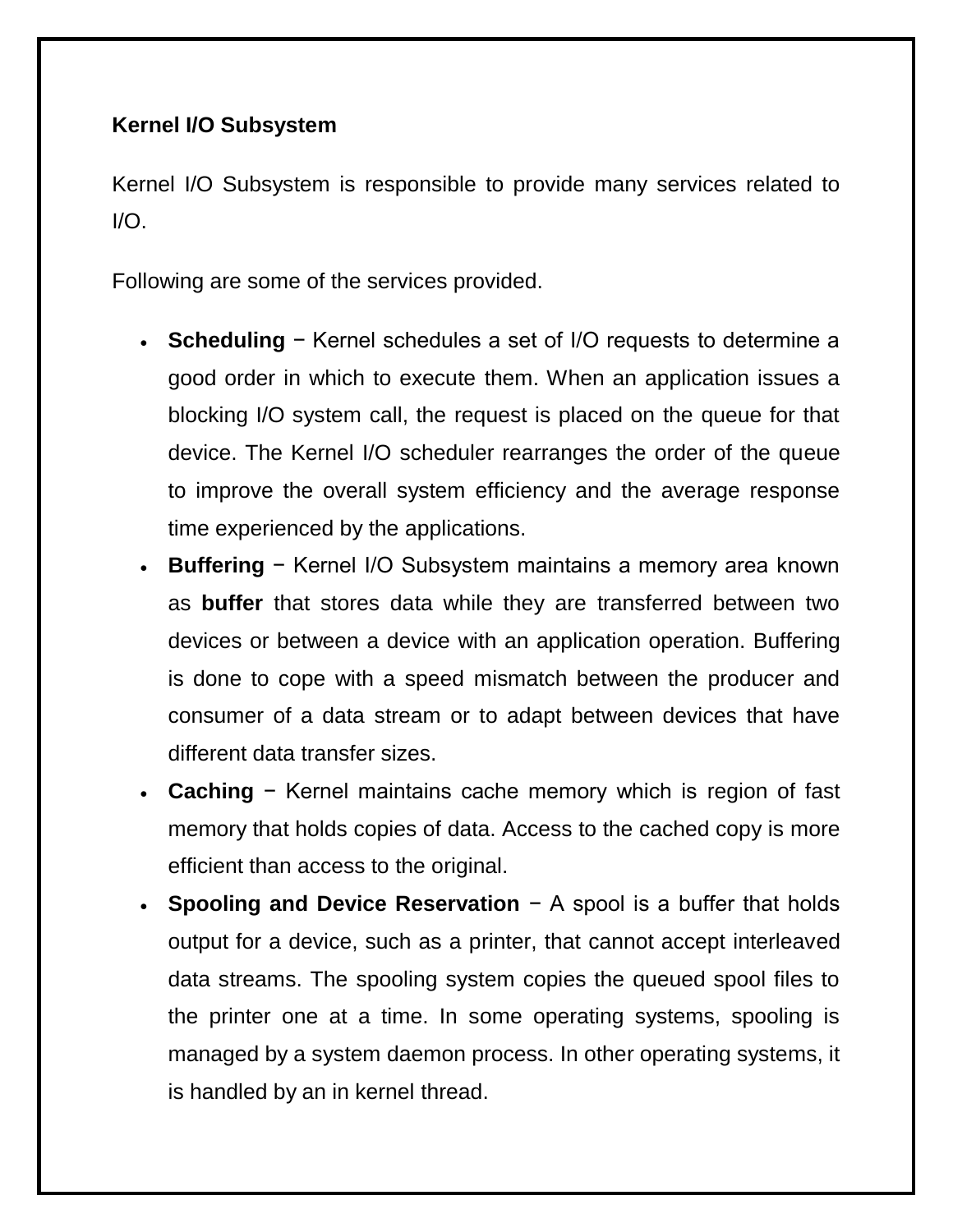■ **Error Handling** − An operating system that uses protected memory can guard against many kinds of hardware and application errors.

#### **File**

A file is a named collection of related information that is recorded on secondary storage such as magnetic disks, magnetic tapes and optical disks. In general, a file is a sequence of bits, bytes, lines or records whose meaning is defined by the files creator and user.

### **File Structure**

A File Structure should be according to a required format that the operating system can understand.

- A file has a certain defined structure according to its type.
- A text file is a sequence of characters organized into lines.
- A source file is a sequence of procedures and functions.
- An object file is a sequence of bytes organized into blocks that are understandable by the machine.
- When operating system defines different file structures, it also contains the code to support these file structure. Unix, MS-DOS support minimum number of file structure.

# **File Type**

File type refers to the ability of the operating system to distinguish different types of file such as text files source files and binary files etc. Many operating systems support many types of files. Operating system like MS-DOS and UNIX have the following types of files −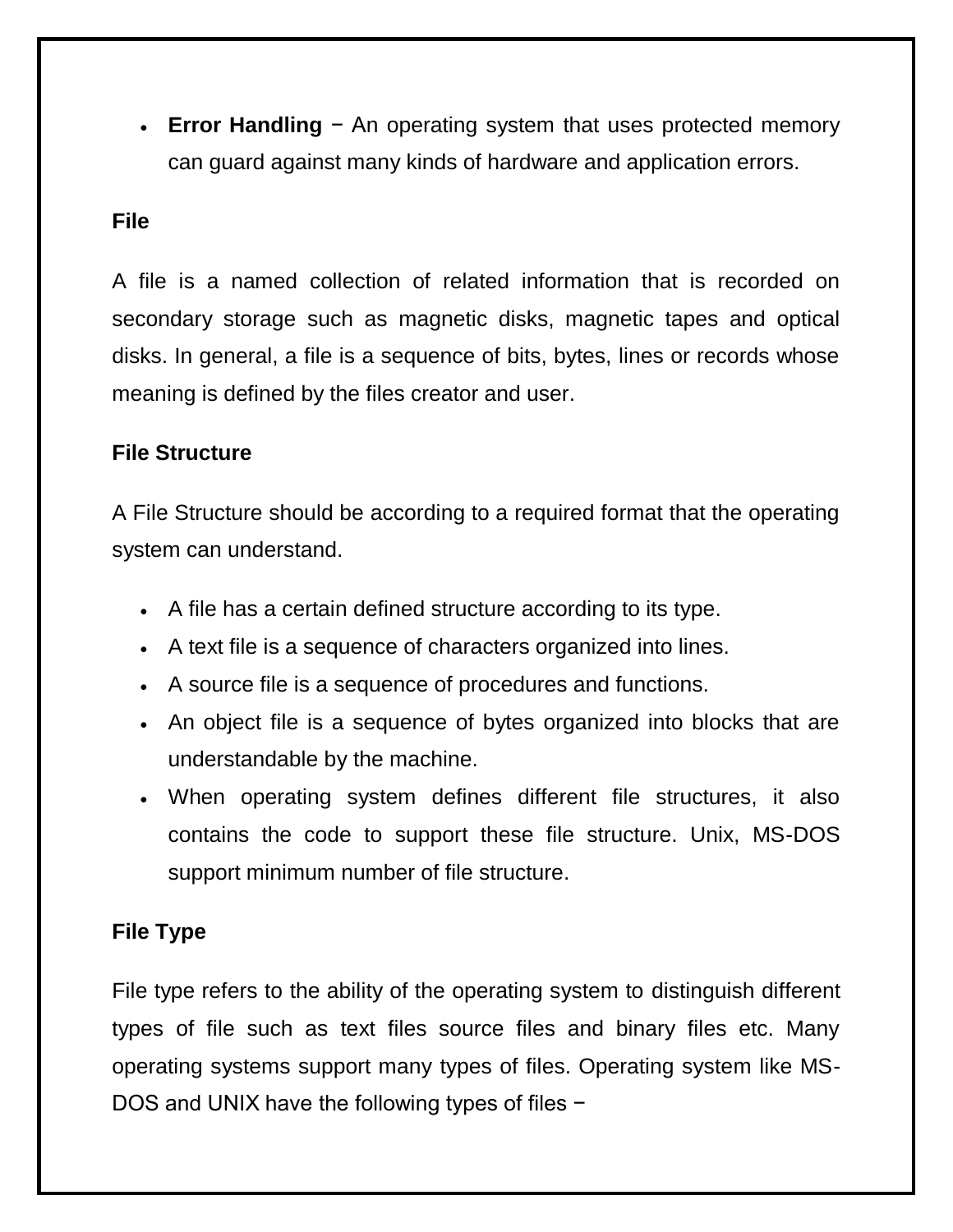# **Ordinary files**

- These are the files that contain user information.
- These may have text, databases or executable program.
- The user can apply various operations on such files like add, modify, delete or even remove the entire file.

# **Directory files**

 These files contain list of file names and other information related to these files.

# **Special files**

- These files are also known as device files.
- These files represent physical device like disks, terminals, printers, networks, tape drive etc.

These files are of two types −

- **Character special files** − data is handled character by character as in case of terminals or printers.
- **Block special files** − data is handled in blocks as in the case of disks and tapes.

# **File Access Mechanisms**

File access mechanism refers to the manner in which the records of a file may be accessed. There are several ways to access files −

• Sequential access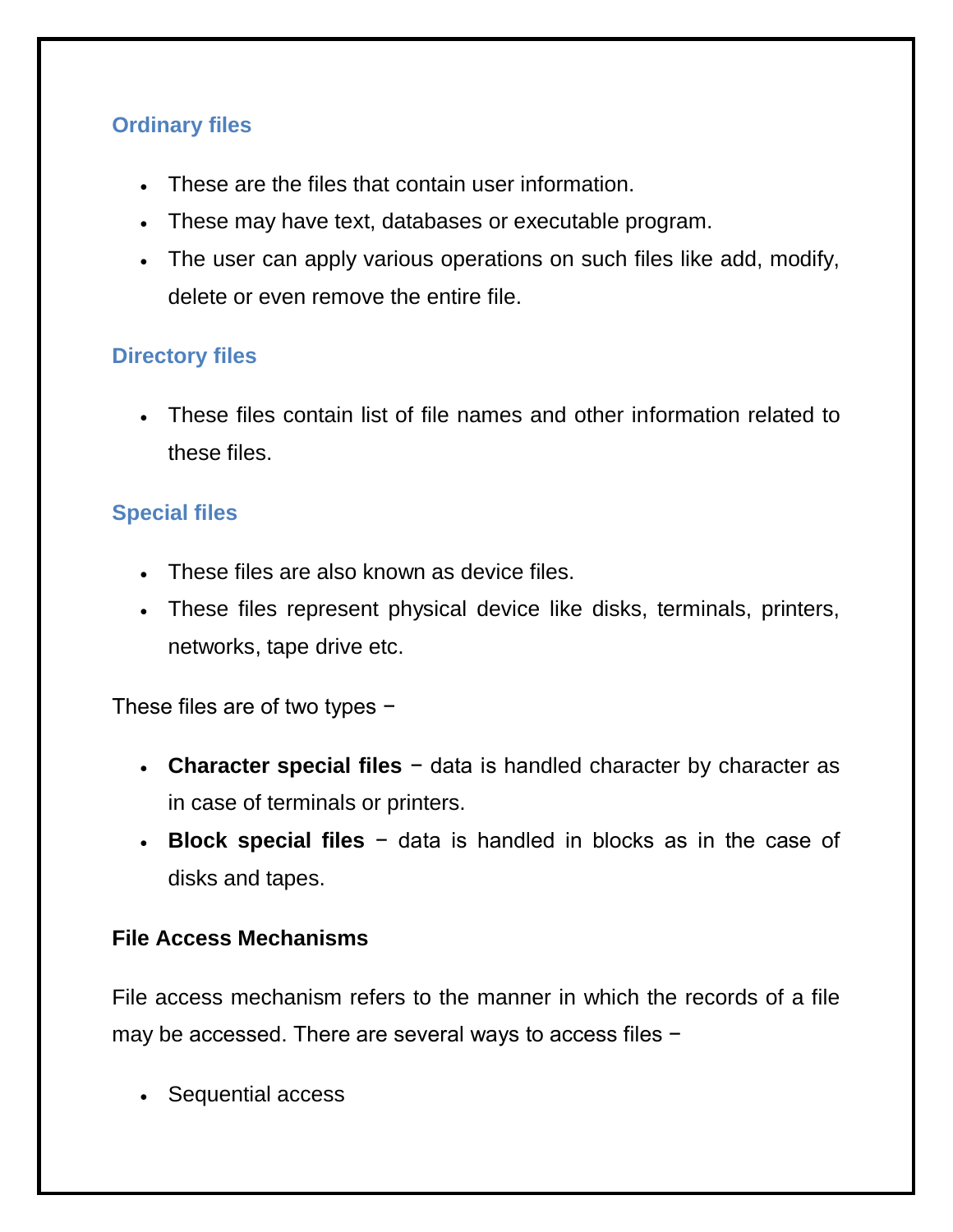- Direct/Random access
- Indexed sequential access

# **Sequential access**

A sequential access is that in which the records are accessed in some sequence, i.e., the information in the file is processed in order, one record after the other. This access method is the most primitive one. Example: Compilers usually access files in this fashion.

# **Direct/Random access**

- Random access file organization provides, accessing the records directly.
- Each record has its own address on the file with by the help of which it can be directly accessed for reading or writing.
- The records need not be in any sequence within the file and they need not be in adjacent locations on the storage medium.

# **Indexed sequential access**

- This mechanism is built up on base of sequential access.
- An index is created for each file which contains pointers to various blocks.
- Index is searched sequentially and its pointer is used to access the file directly.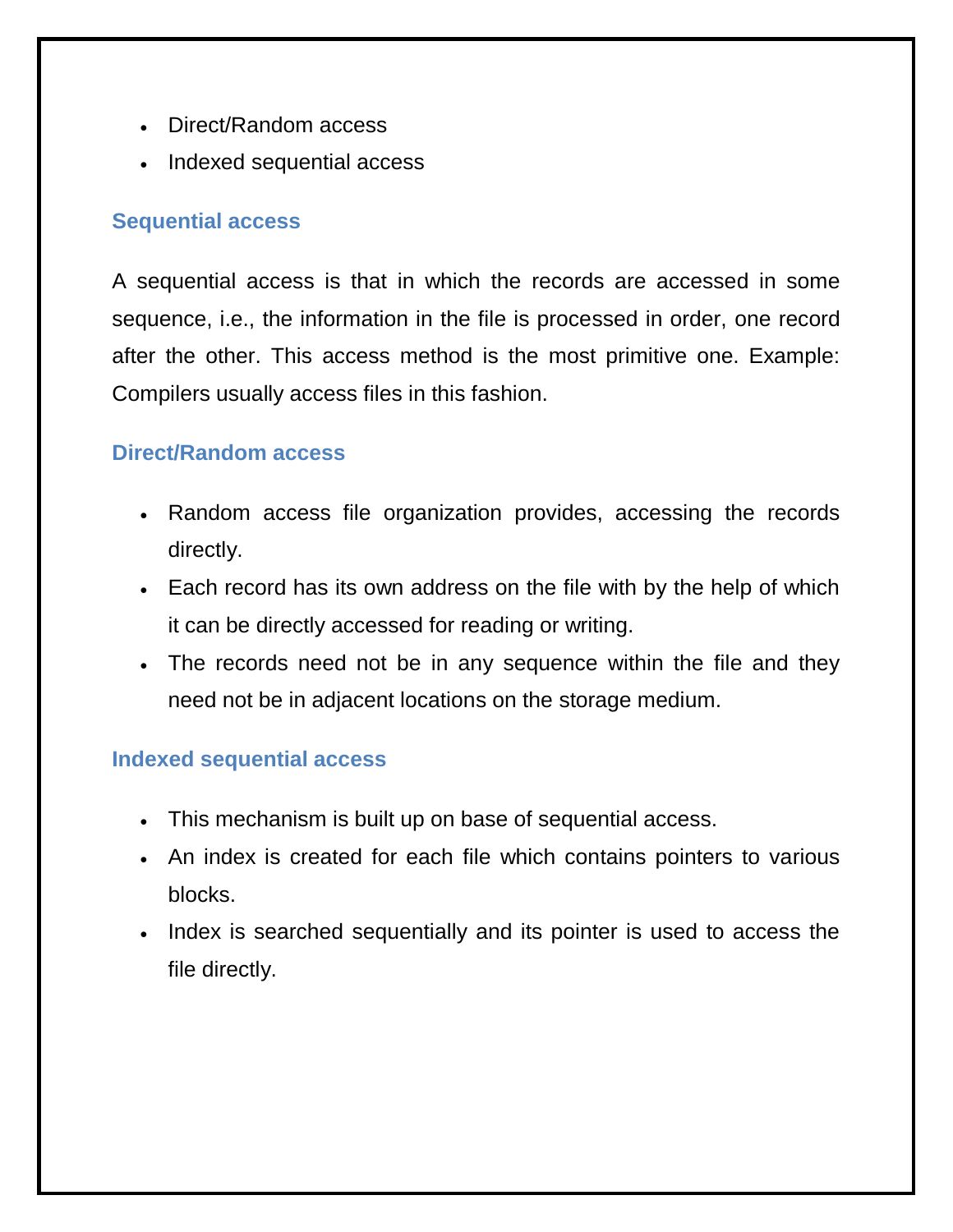# **Space Allocation**

Files are allocated disk spaces by operating system. Operating systems deploy following three main ways to allocate disk space to files.

- Contiguous Allocation
- Linked Allocation
- Indexed Allocation

# **Contiguous Allocation**

- Each file occupies a contiguous address space on disk.
- Assigned disk address is in linear order.
- Easy to implement.
- External fragmentation is a major issue with this type of allocation technique.

# **Linked Allocation**

- Each file carries a list of links to disk blocks.
- Directory contains link / pointer to first block of a file.
- No external fragmentation
- Effectively used in sequential access file.
- Inefficient in case of direct access file.

# **Indexed Allocation**

- Provides solutions to problems of contiguous and linked allocation.
- A index block is created having all pointers to files.